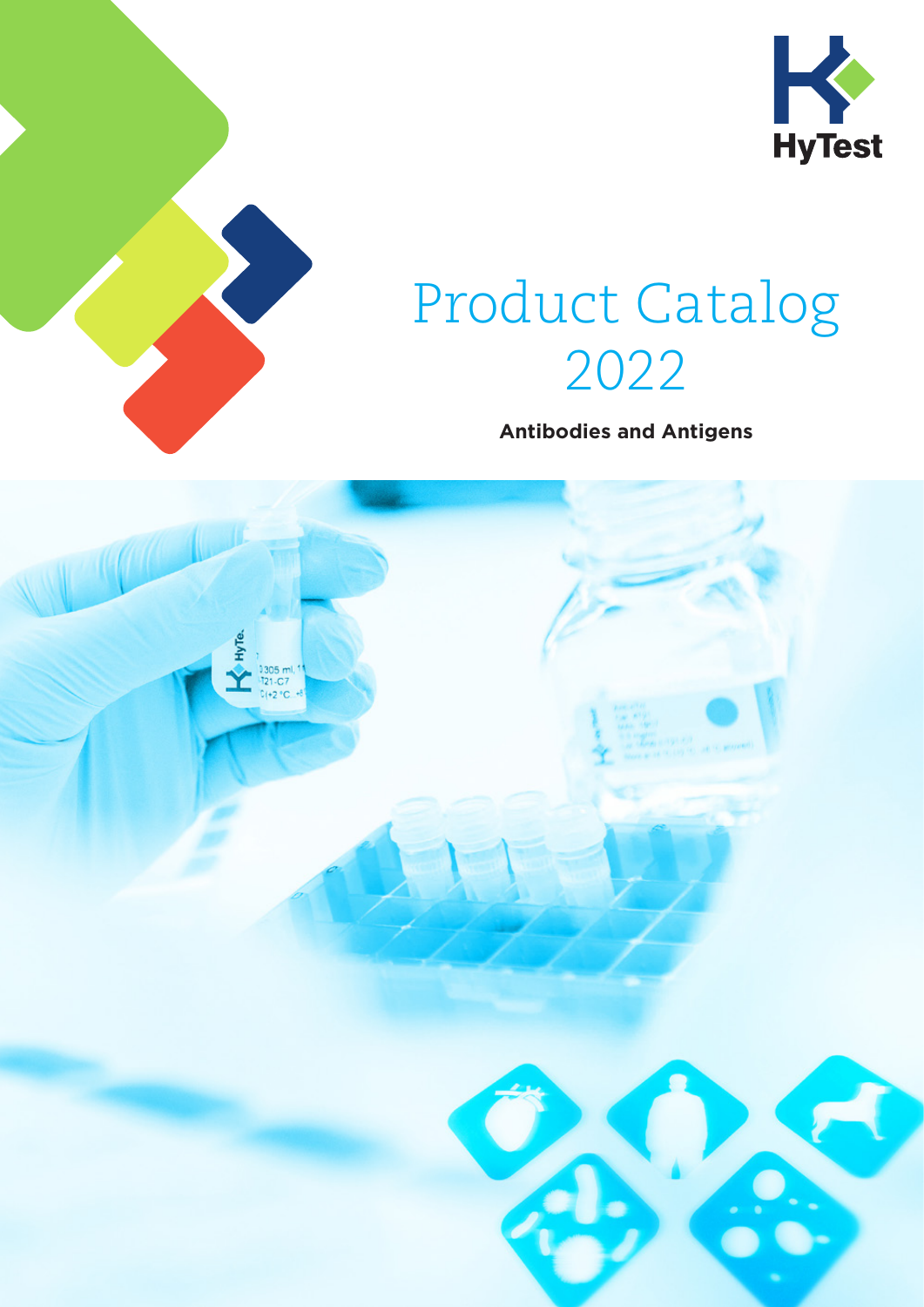

**OVER 25 YEARS OF REALIZING SUCCESS THROUGH SCIENCE AND COMMITMENT.** Since 1994, we have developed and supplied immunological reagents for the IVD industry and research community. Nowadays, we provide products for several clinical and research areas, and are proud to be a leading provider of reagents for troponin I immunoassays, as well as for certain infectious diseases.

**QUALITY – FROM DEVELOPMENT TO DELIVERIES.**

We are renowned for uncompromised quality that extends from product development to safe and secure deliveries worldwide. Continuous investment in scientific research forms a solid foundation for our product development, and our ISO9001 certified operations ensure that our products meet the highest levels of quality that you expect.

**WORLD CLASS SERVICE.** We aim to provide excellent customer service for our industrial and research customers. Our dedicated Tech Support team is ready to answer your questions and additional information about our products is available on our website. You can also find out more about our product features and the applications for which our products are suitable in our TechNotes.

To serve our customers in China, we have had a subsidiary in Shanghai operating since 2011. Going forward, we are continuing to develop and expand our team globally in China as well as in North America to improve the operations in order to provide an even better service to our customers.

**From the science in our hearts to a healthier world together with you.** At HyTest, we have a complete understanding of the needs of both our industrial partners and the research community. This is why we are able to help our customers achieve success. And this explains why most of the major diagnostic companies rely on HyTest's ability to supply the best reagents in the world.



#### **Starting a new project? You can save up to 50%\***

Don't forget about our evaluation samples opportunity. This is the option to test an antibody in special price before purchasing a larger quantity, which gives you more freedom in your projects. Get more details by contacting customer service at hytest@hytest.fi.

 **\***see page 9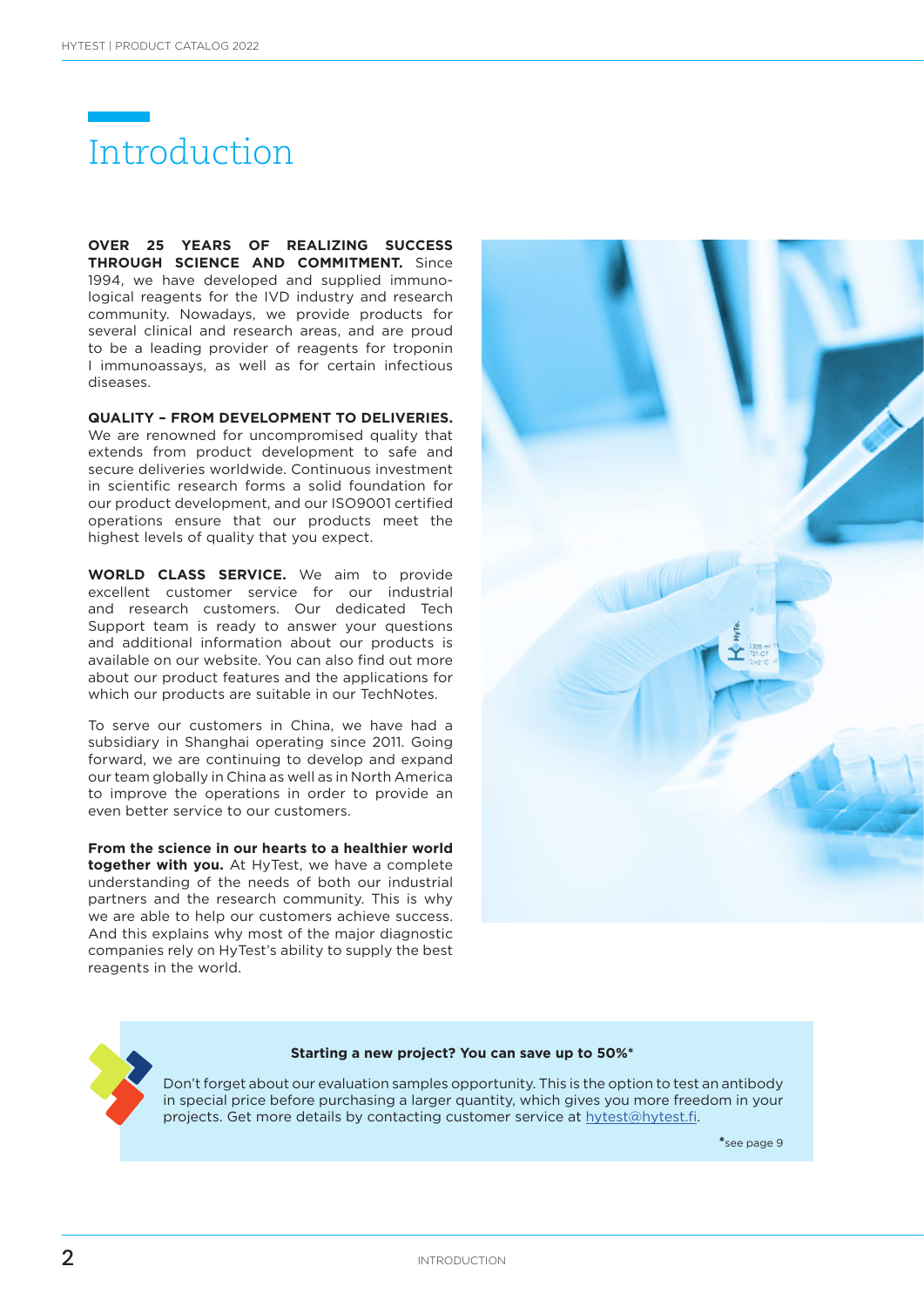| Introduction                                                                                                                                                                                                                                                                                                                                                                                                                                                                                                                                   |   |
|------------------------------------------------------------------------------------------------------------------------------------------------------------------------------------------------------------------------------------------------------------------------------------------------------------------------------------------------------------------------------------------------------------------------------------------------------------------------------------------------------------------------------------------------|---|
| Abbreviations used in the Catalog                                                                                                                                                                                                                                                                                                                                                                                                                                                                                                              | 9 |
| <b>Cardiac Markers</b><br>Troponin I (TnI)<br>Troponin T (TnT)<br>Troponin C (TnC)<br>ProBNP, BNP and NT-proBNP<br>Lipoprotein-associated phospholipase A2 (Lp-PLA2)<br>Pregnancy-associated plasma protein-A (PAPP-A)<br>Myoglobin<br>Insulin-like growth factor binding protein 4 (IGFBP-4)<br>Fatty acid binding protein (FABP)<br>Myeloperoxidase (MPO)<br>C-reactive protein (CRP)<br>Soluble CD40 ligand (sCD40L)<br>Glycogen phosphorylase isoenzyme BB (GPBB)<br>Soluble lectin-like oxidized LDL receptor (sLOX-1)<br>ST <sub>2</sub> |   |

### Blood coagulation & Anemia 18

D-dimer Erythropoetin Ferritin Fibrinogen Fibrinopeptide A Human serum albumin (HSA) Transferrin Transferrin receptor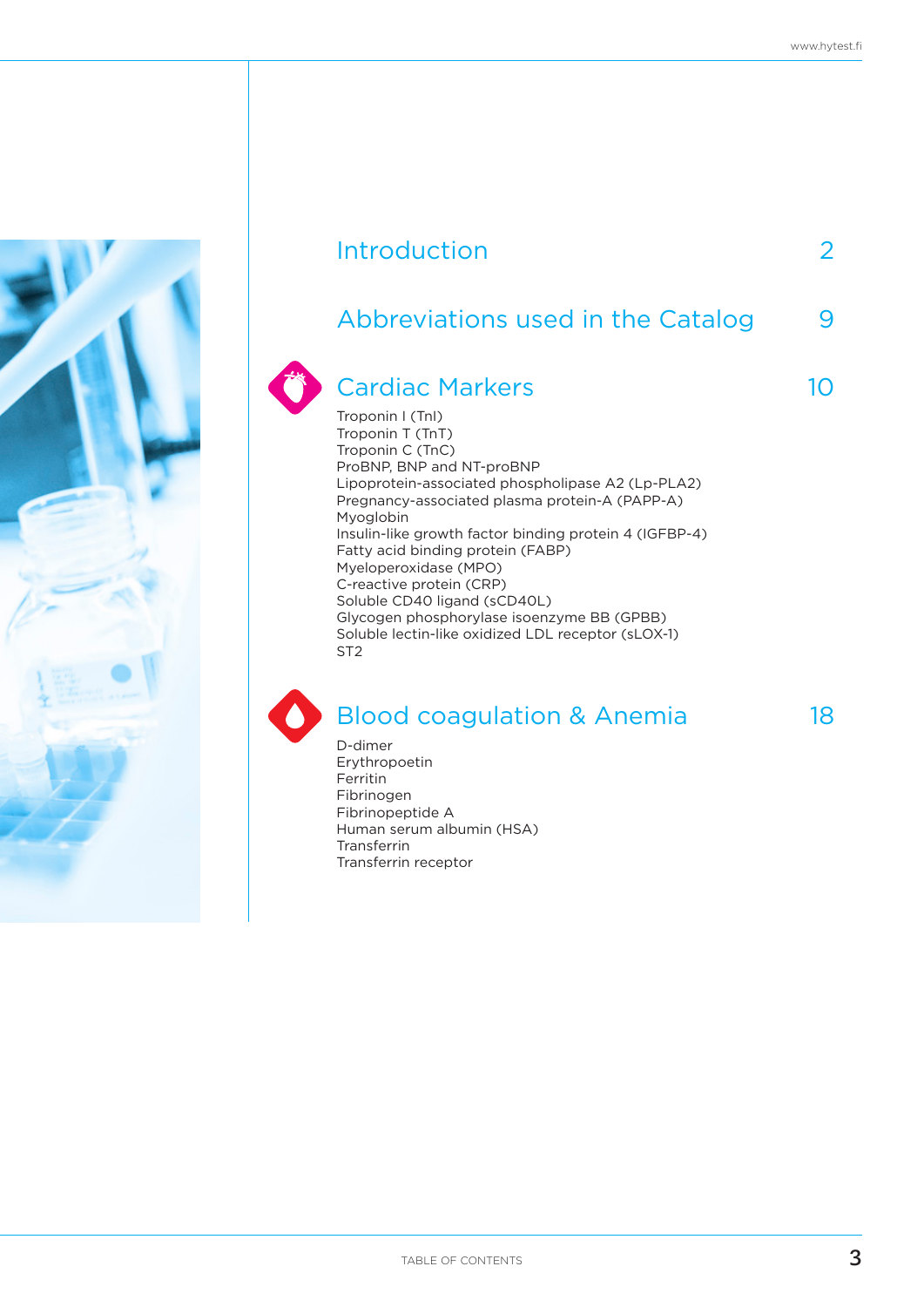### Metabolic Syndrome and 19 Adiponectin C-peptide, rat Hemoglobin, HbA1<sub>o</sub>, HbA1<sub>c</sub> Insulin Insulin/Proinsulin, rat-mouse Leptin Proinsulin, rat Kidney Diseases 20 Cystatin C Human serum albumin (HSA) Kidney injury molecule-1 (KIM-1) Neutrophil gelatinase-associated lipocalin (NGAL) Retinol-binding protein 4 (RBP4) Fertility and Pregnancy 21 Alpha-fetoprotein (AFP) Anti-Müllerian hormone (AMH) Human chorionic gonadotropin (HCG) Insulin-like growth factor binding protein 1 (IGFBP-1) Pregnancy-associated plasma protein-A (PAPP-A) Hormones 22 Thyroid Diseases Thyroglobulin Thyroid peroxidase (TPO) Thyroid stimulating hormone (TSH) Thyroxine, human (T4) Triiodothyronine (T3) Other hormones 17b-estradiol Anti-Müllerian hormone (AMH) Calcitonin Cortisol Erythropoetin Follicle stimulating hormone (FSH) Growth hormone (hGH) Human chorionic gonadotropin (HCG) Lactoferrin Luteinizing hormone (LH) Progesterone

 Prolactin **Testosterone**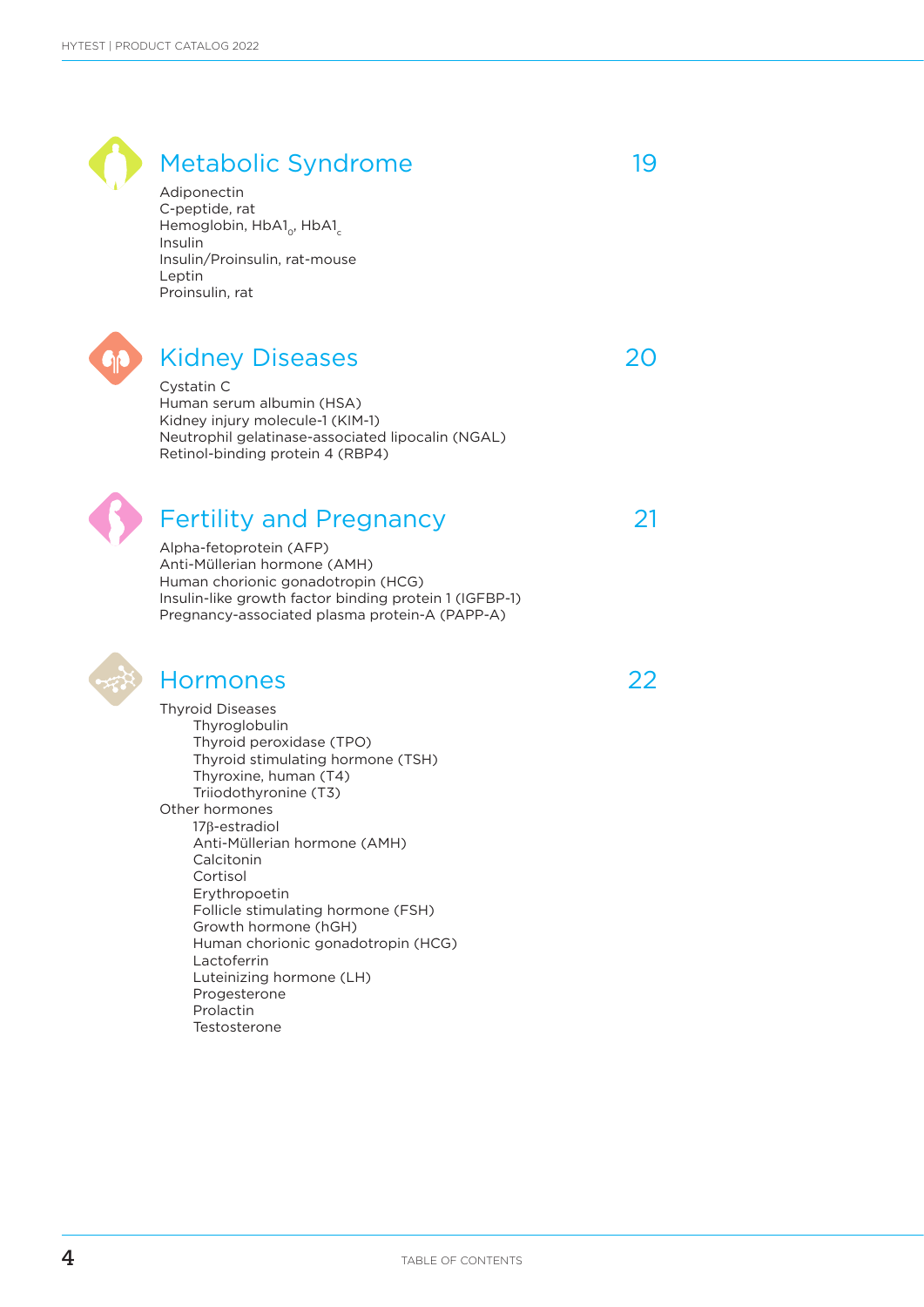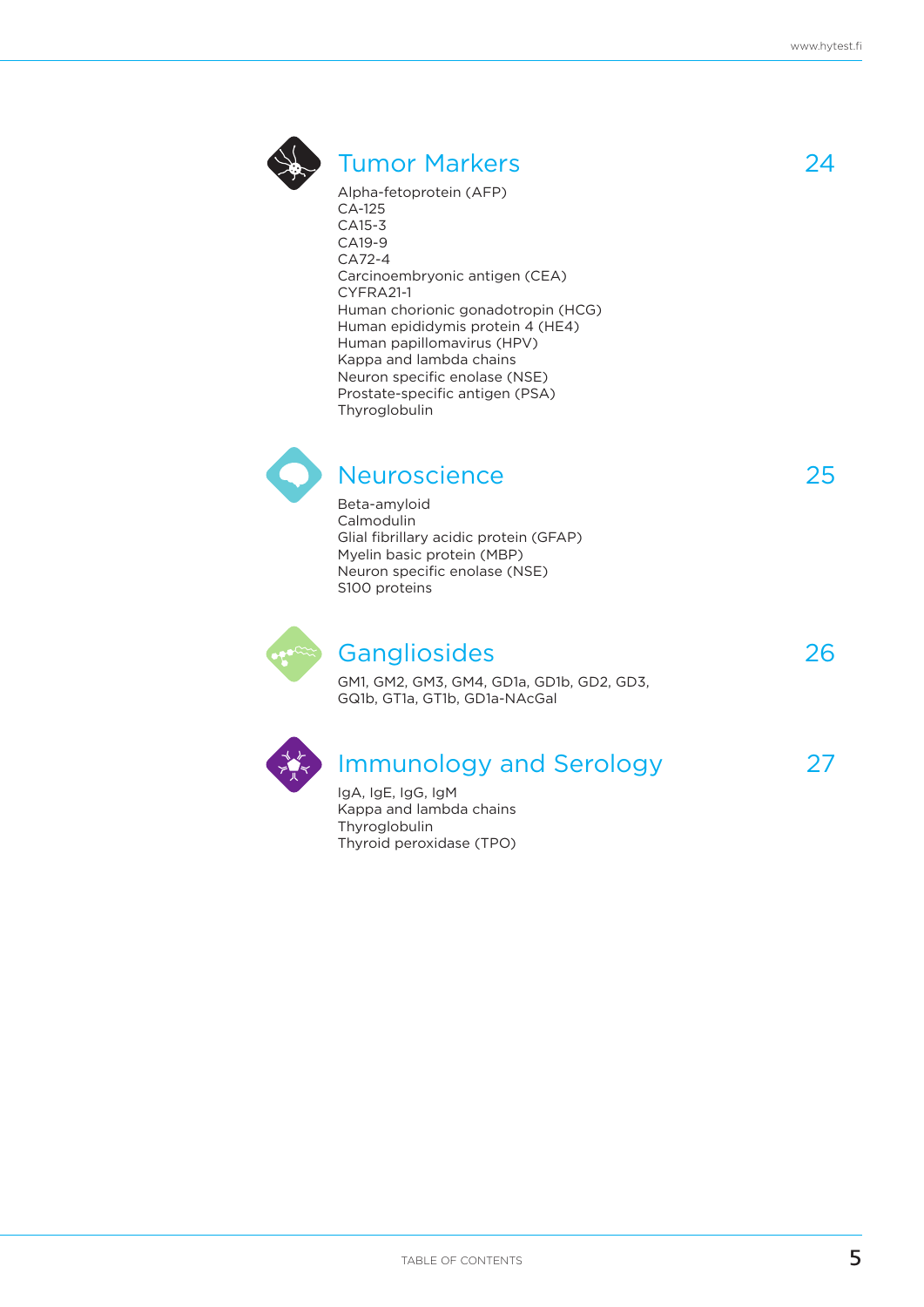

### Inflammation 28

Calcitonin C-reactive protein (CRP) Interferons Interleukins Procalcitonin (PCT) Serum amyloid A (SAA) Tumor necrosis factor (TNF), alpha



### Infectious Diseases 30

Influenza A and B SARS-CoV-2 Other acute respiratory diseases (ARD) Adenovirus Newcastle disease virus (NDV) Respiratory syncytial virus (RSV) Foodborne pathogens Adenovirus *Caliciviridae* (norovirus) *Helicobacter pylori Listeria monocytogenes* Rotavirus Salmonella Hepatitis Other infectious diseases Human papillomavirus (HPV) *Mycobacterium tuberculosis Toxoplasma gondii*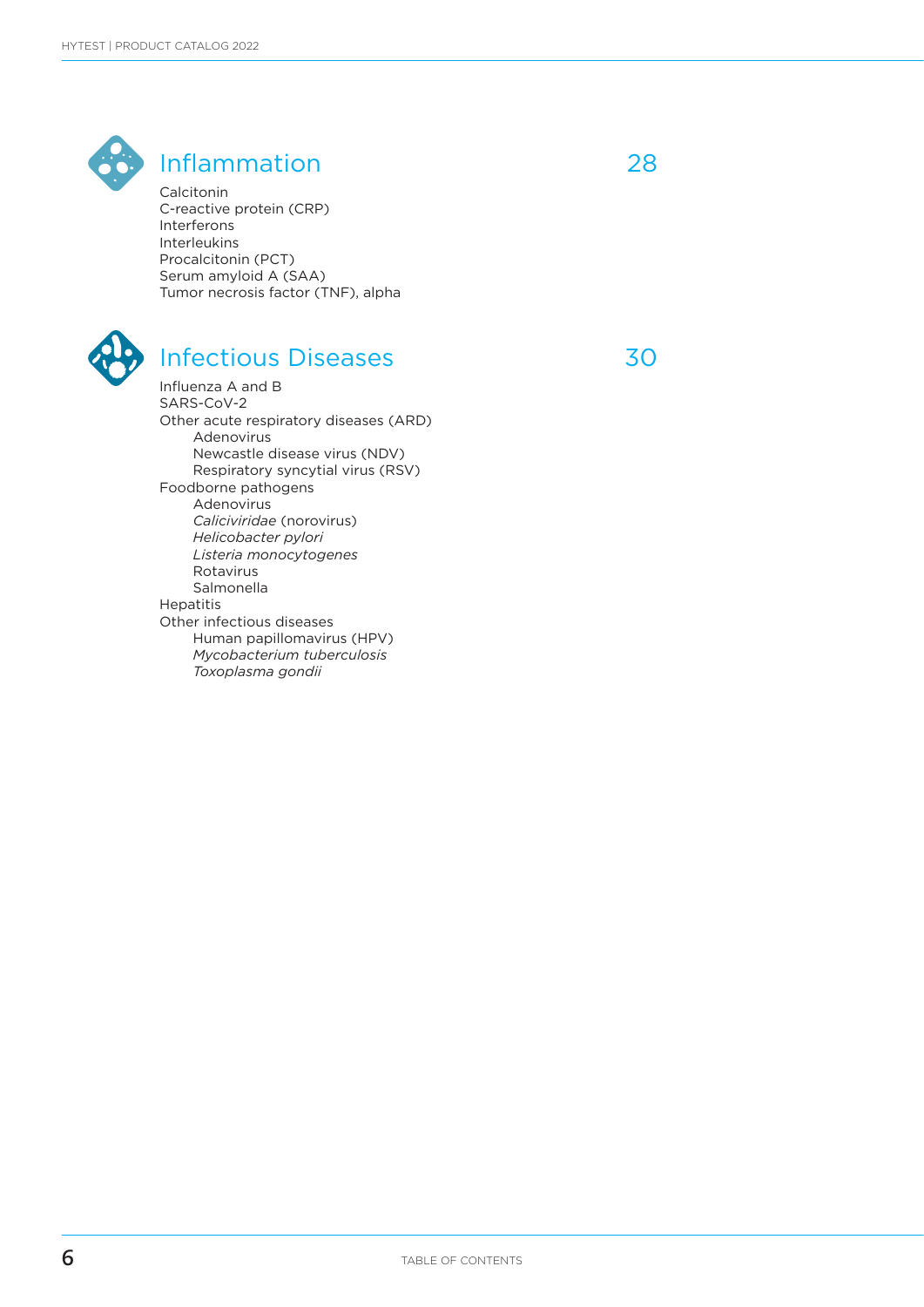

### Veterinary 34

Adenovirus Bovine corona virus *Brucella abortus* Calmodulin Canine CRP (cCRP) Canine distemper virus (CDV) Canine parvovirus (CPV) Cortisol Cystatin C Foot-and-mouth disease virus (FMDV) Glyceraldehyde 3-phosphate dehydrogenase (GAPDH) Infectious bronchitis virus (IBV) Influenza A H5 and H7 Insulin/Proinsulin Newcastle disease virus (NDV) NT-proBNP, canine Progesterone Proinsulin, rat Rabies virus Retinol-binding protein 4 (RBP4) Rotavirus S100 Serum amyloid A (SAA) Thyroglobulin, canine Thyroid stimulating hormone (TSH) Thyroxine (T4) Triiodothyronine (T3) Troponin I Troponin T



### Microbial and Plant Toxins 37

Aflatoxin Cholera toxin *Clostridium botulinum* Diphtheria toxin *Staphylococcus aureus* enterotoxin B Tetanus toxin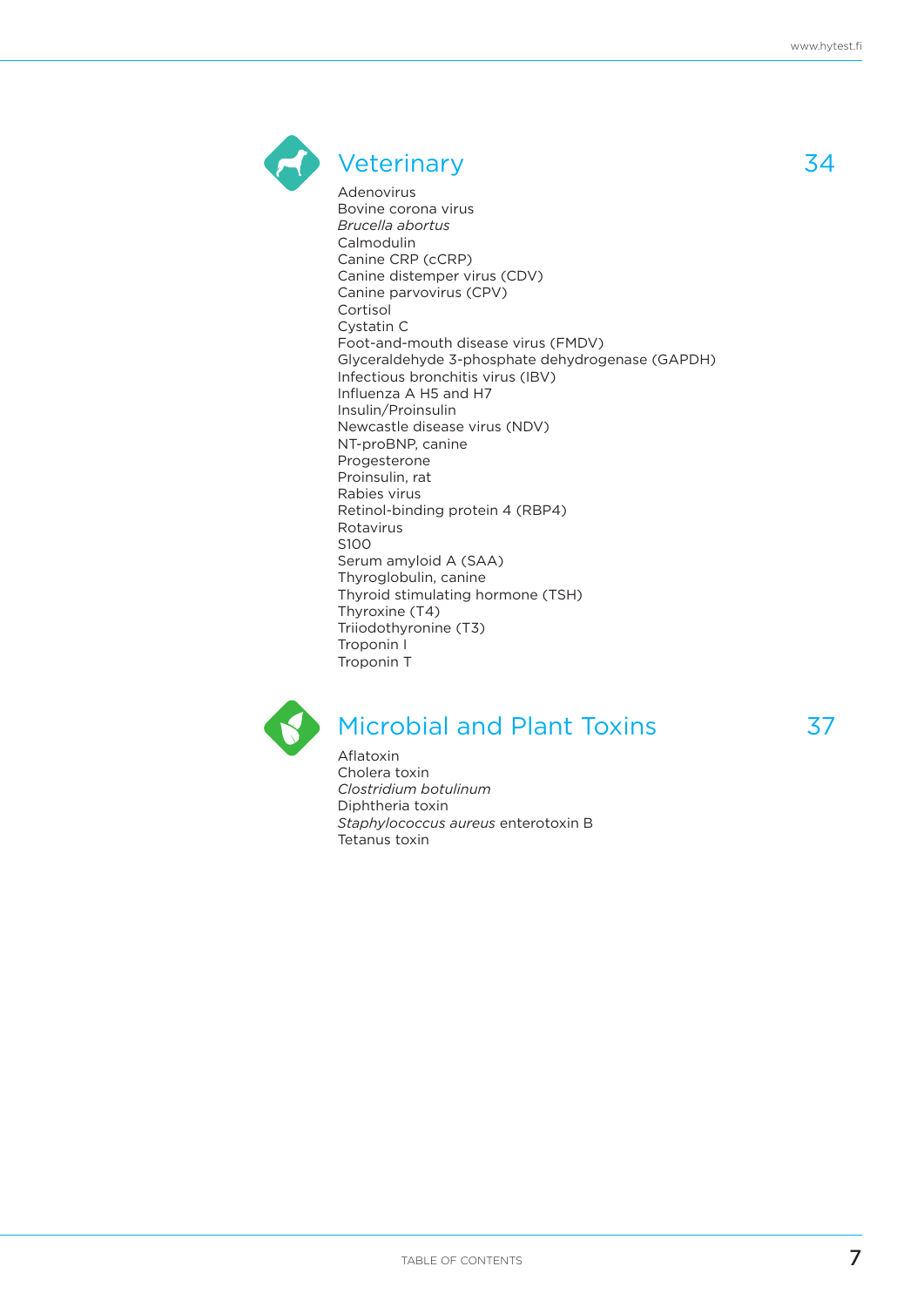| <b>Miscellaneous</b>                                                                                                                                                                                                                                                |  |
|---------------------------------------------------------------------------------------------------------------------------------------------------------------------------------------------------------------------------------------------------------------------|--|
| Coxsackievirus B3<br>Cyclosporin<br>Fibronectin<br>FITC.<br><b>FK 506</b><br>Glyceraldehyde 3-phosphate dehydrogenase (GAPDH)<br>His6-tag<br>Horseradish peroxidase (HRP)<br>Immunoreactive trypsin (IRT)<br>Insulin-like growth factor binding protein 5 (IGFBP-5) |  |
| Legionella pneumophila<br>Osteocalcin<br>Streptavidin from Steptomyces avidinii                                                                                                                                                                                     |  |

| <b>Alphabetical Index</b>        | 39 |
|----------------------------------|----|
| <b>Articles</b>                  | 40 |
| <b>General Terms of Delivery</b> |    |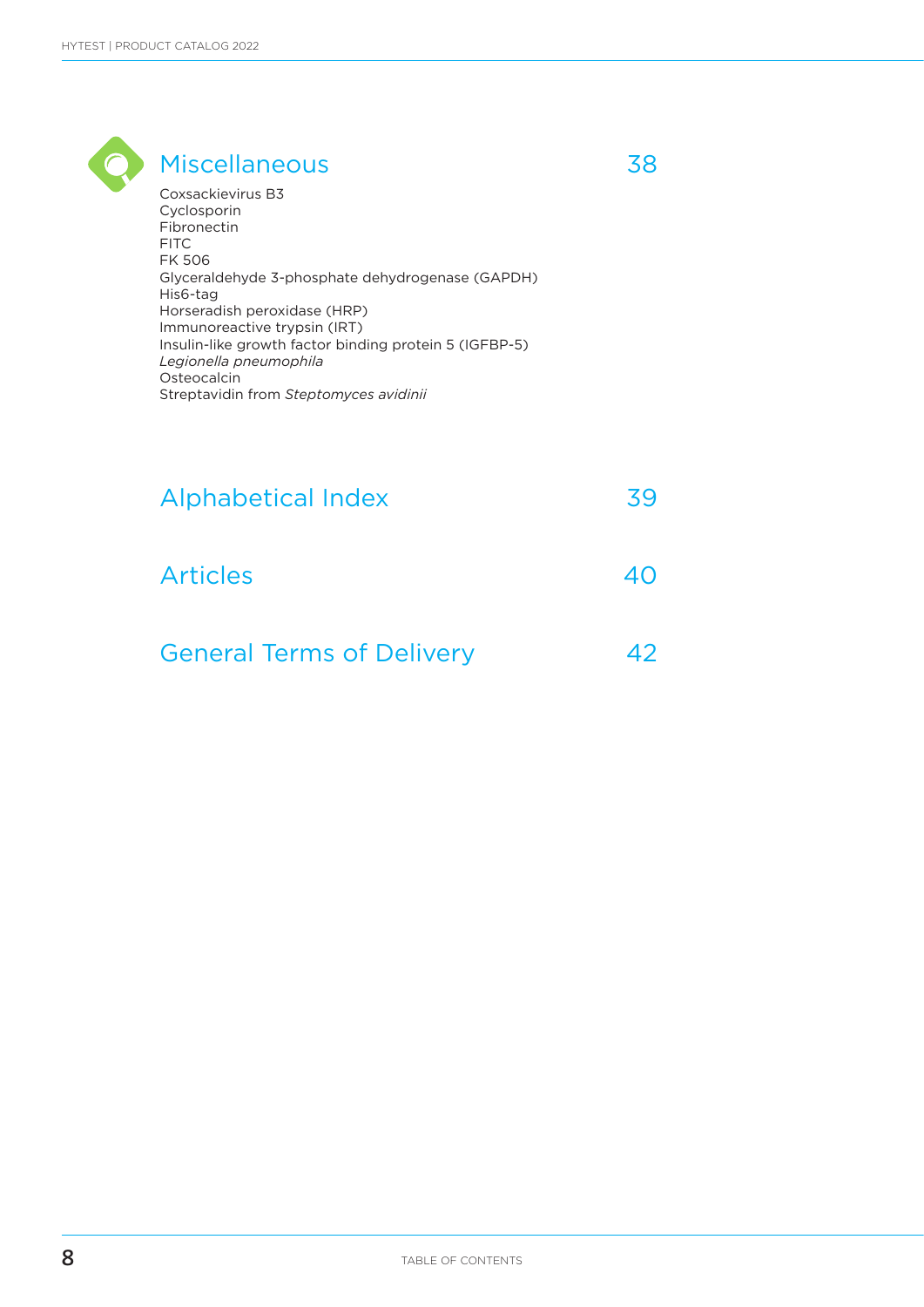## Abbreviations used in the Catalog

| a.a.r.          | Amino acid residue               |
|-----------------|----------------------------------|
| A/C             | Affinity chromatography          |
| C/r             | Cross-reactivity, cross-reaction |
| <b>EIA</b>      | Enzyme immunoassay               |
| <b>FITC</b>     | Fluorescent isothiocyanate       |
| <b>FSH</b>      | Follicle stimulating hormone     |
| <b>HCG</b>      | Human chorionic gonadotropin     |
| HIT             | Haemagglutinin inhibition test   |
| HK <sub>2</sub> | Human kallikrein 2               |
| ID              | Immunodiffusion                  |
| IF              | Immunofluorescence               |
| <b>IHC</b>      | Immunohistochemistry             |
| IP              | Immunoprecipitation              |

| LН         | Luteinizing hormone                       |
|------------|-------------------------------------------|
| <b>LPS</b> | Lipopolysaccharide                        |
| MAb        | Monoclonal antibody                       |
| МW         | Molecular weight                          |
| N/A        | Not applicable                            |
| N/cr       | No cross-reaction                         |
| PCT        | Procalcitonin                             |
| PLA        | Plaque-linked assay                       |
| proMBP     | Proform of eosinophil major basic protein |
| RIA        | Radioimmunoassay                          |
| TSH        | Thyroid stimulating hormone               |
| VN         | Virus neutralization                      |
| WВ         | Western blotting                          |

\*Terms: The special offer opportunity is only available to end users. Institutes and universities are not included in this promotion. The usual shipping and handling costs will still apply. The opportunity is a one-time evaluation possibility, feedback about the evaluation results is expected and you can get more details by contacting HyTest customer service at hytest@hytest.fi.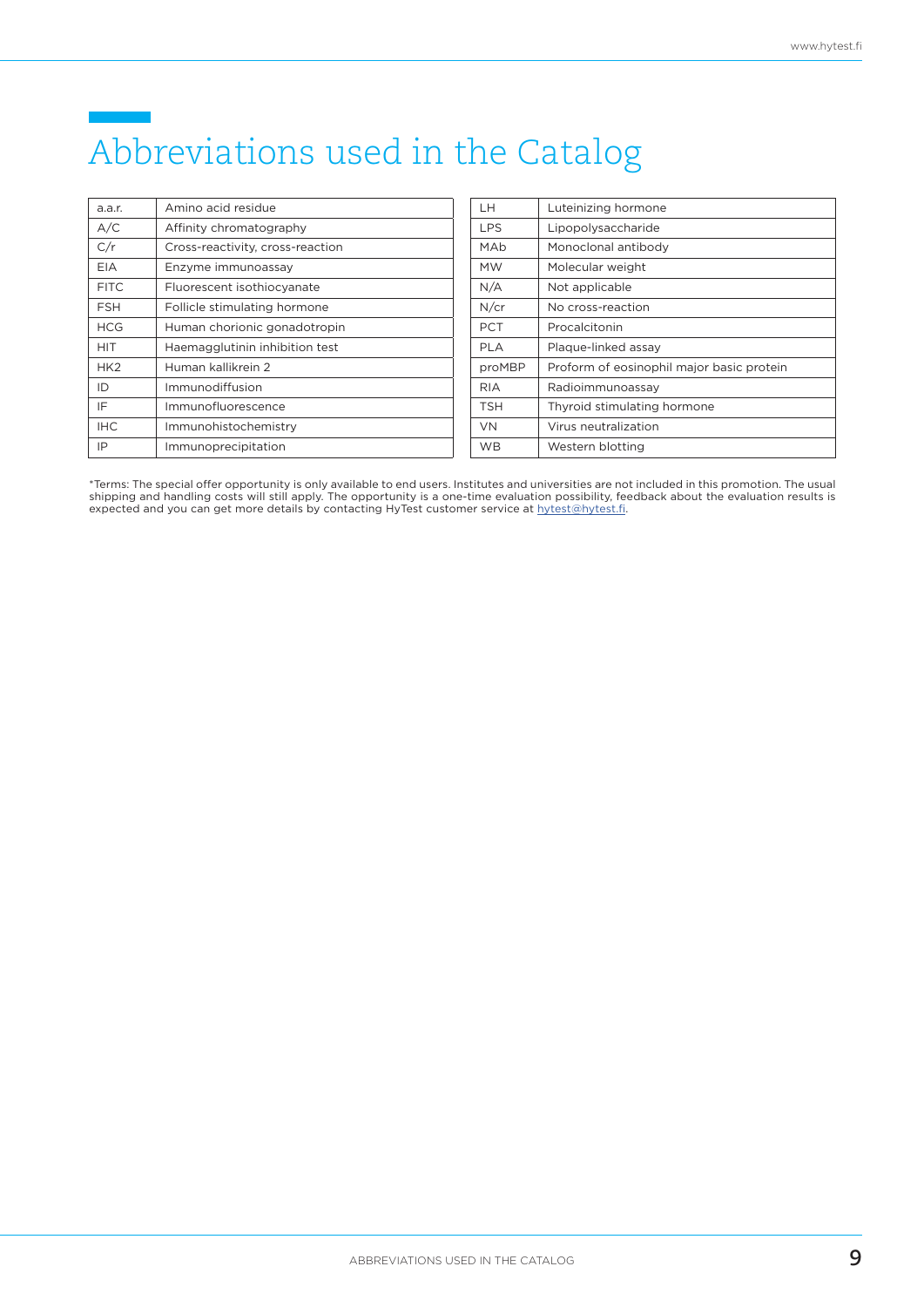

### **MONOCLONAL ANTIBODIES**

| <b>Product name</b>                       | <b>Cat. #</b> | <b>MAb</b>        | <b>Isotype</b> | <b>Remarks</b>                                                 |      |
|-------------------------------------------|---------------|-------------------|----------------|----------------------------------------------------------------|------|
| Troponin I cardiac                        | 4T21cc        | M <sub>18cc</sub> | IgG1           | In vitro, EIA, WB, a.a.r. 18-28                                |      |
|                                           |               | 1017cc            | IgG1           | In vitro, EIA, WB, a.a.r. 22-40                                |      |
|                                           |               | 1039cc            | IgG1           | <i>In vitro</i> , EIA, WB, a.a.r. 22-40                        |      |
|                                           |               | 4C2cc             | IgG2a          | In vitro, EIA, WB, a.a.r. 23-29                                |      |
|                                           |               | M155cc            | IgG1           | In vitro, EIA, WB, a.a.r. 26-35                                |      |
|                                           |               | 19C7cc            | IgG2b          | In vitro, EIA, WB, a.a.r. 41-49                                |      |
|                                           |               | 560cc             | IgG1           | In vitro, EIA, WB, a.a.r. 83-93                                |      |
|                                           |               | 16A11cc           | IgG1           | In vitro, EIA, WB, a.a.r. 86-90                                |      |
|                                           |               | 16A12cc           | IgG1           | <i>In vitro,</i> EIA, WB, a.a.r. 86-90                         |      |
|                                           |               | 8E10cc            | IgG1           | <i>In vitro,</i> EIA, WB, a.a.r. 86-90                         |      |
|                                           |               | MF4cc             | IgG1           | In vitro, EIA, WB, a.a.r. 190-196                              |      |
|                                           | 4T21          | P4-14G5           | IgG1           | EIA, WB, a.a.r. 1-15                                           |      |
|                                           |               | 916               | IgG3           | EIA, WB, a.a.r. 13-22                                          |      |
|                                           |               | 909               | IgG1           | EIA, WB, a.a.r. 18-22                                          |      |
|                                           |               | 801               | IgG3           | EIA, WB, a.a.r. 18-35                                          |      |
|                                           |               | 810               | IgG1           | EIA, WB, a.a.r. 22-31                                          |      |
|                                           |               | 3C7               | IgG1           | EIA, WB, a.a.r. 25-40                                          |      |
|                                           |               | 228               | IgG1           | EIA, WB, a.a.r. 26-35                                          |      |
|                                           |               | 820               | IgG1           | EIA, WB, a.a.r. 26-35                                          |      |
|                                           |               | 10F4              | IgG2a          | EIA, WB, a.a.r. 34-37                                          |      |
|                                           |               | 247               | IgG1           | a.a.r. 65-74, only free cTnl                                   |      |
|                                           |               | 17F3              | IgG1           | EIA, WB, a.a.r. 87-90                                          |      |
|                                           |               | 84                | IgG1           | EIA, WB, a.a.r. 117-126                                        |      |
|                                           |               | M46               | IgG1           | EIA, WB, a.a.r. 130-145,<br><10 % C/r with skeletal troponin I |      |
|                                           |               | 625               | IgG1           | EIA, WB, a.a.r. 169-178                                        |      |
|                                           |               | 458               | <b>IgM</b>     | EIA, WB, a.a.r. 169-178                                        |      |
|                                           |               | 596               | IgG1           | EIA, WB, a.a.r. 169-178,<br><10 % C/r with skeletal troponin I |      |
|                                           |               | 267               | IgG2a          | EIA, WB, a.a.r. 169-178,<br><10 % C/r with skeletal troponin I |      |
|                                           |               | C <sub>5</sub>    | IgG2b          | EIA, WB, a.a.r. 186-192,<br>>50 % C/r with skeletal troponin I |      |
|                                           |               | p45-10            | IgG1           | EIA, WB, a.a.r. 195-209                                        |      |
|                                           | RC4T21        | RecChim19C7       | IgG1           | EIA, recombinant chimeric antibody                             |      |
|                                           |               | RecChim16A11      | IgG1           | EIA, recombinant chimeric antibody                             |      |
|                                           |               | <b>RC560</b>      | IgG1           | EIA, recombinant chimeric antibody                             | New! |
|                                           |               | RecR1             | IgG            | EIA, a.a.r. 24-40,<br>recombinant rabbit antibody              |      |
|                                           |               | RecR23            | IgG            | EIA. a.a.r. 24-40.<br>recombinant rabbit antibody              |      |
|                                           |               | RecR33            | IgG            | EIA, a.a.r. 24-40,<br>recombinant rabbit antibody              |      |
|                                           |               | RecR85            | IgG            | EIA, a.a.r. 24-40,<br>recombinant rabbit antibody              |      |
| Troponin I cardiac, phosphorylated form   | 4T45          | 1G11              | IgG2b          | EIA, WB, a.a.r. N/A                                            |      |
| Troponin I cardiac, dephosphorylated form | 4T46          | 22B11             | IgG2b          | EIA, WB, a.a.r. 20-24                                          |      |
| Troponin complex, cardiac                 | 4TC2          | 20C6cc            | IgG2b          | In vitro, EIA                                                  |      |
|                                           |               | Tcom <sub>8</sub> | IgG1           | <b>EIA</b>                                                     |      |
|                                           | RC4TC2        | RecChim20C6       | IgG1           | EIA, recombinant chimeric antibody                             |      |
| Troponin I skeletal muscle                | 4T20          | 12F10             | IgG2b          | EIA, WB                                                        |      |
|                                           |               | 7G2               | IgG2b          | EIA, WB                                                        |      |

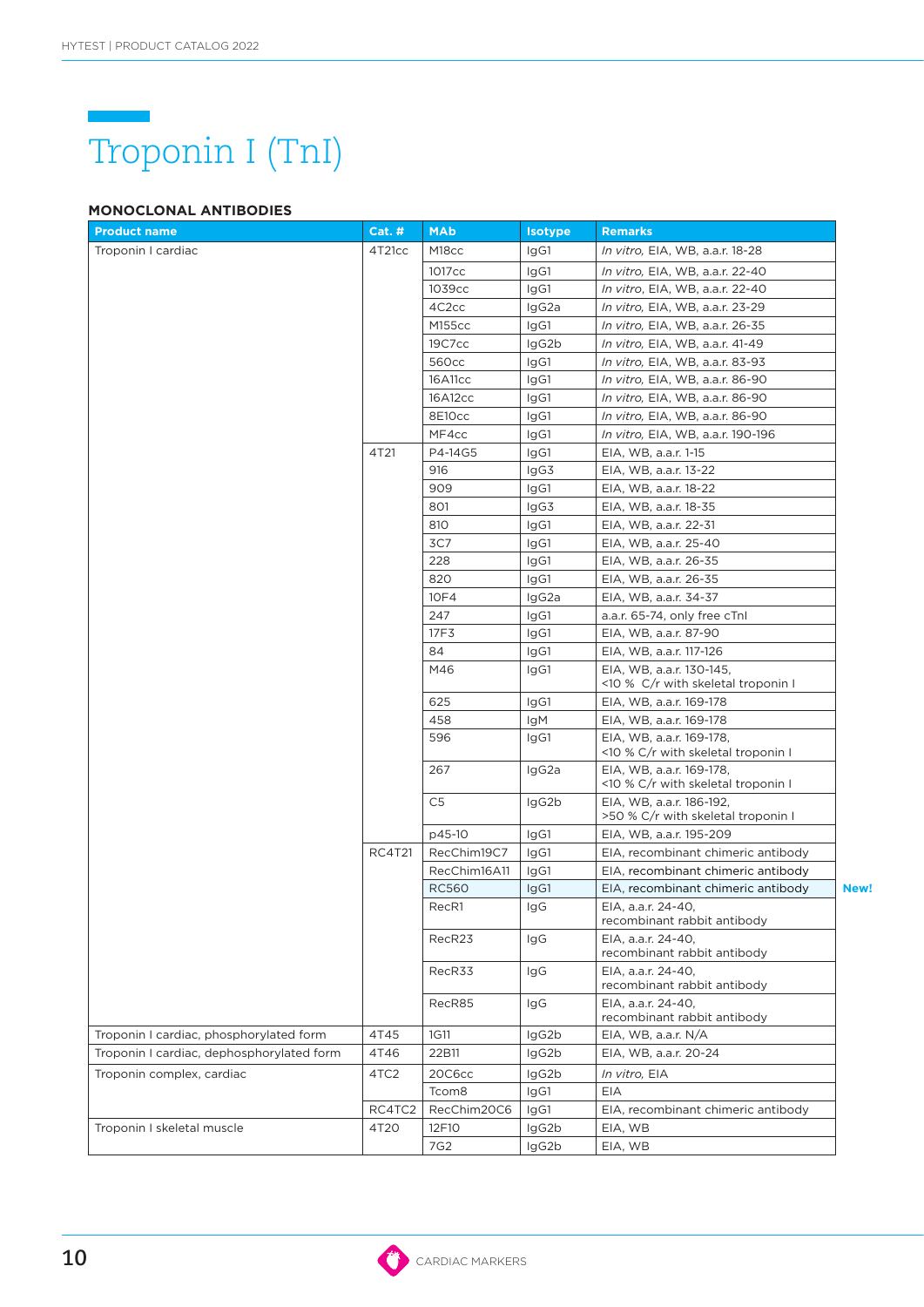### $\mathcal{L}(\mathcal{L})$  and  $\mathcal{L}(\mathcal{L})$ Troponin I (TnI)

### **POLYCLONAL ANTIBODY**

| l Product name \    | Cat. #               | <b>Host Animal</b> | : Remarks' |
|---------------------|----------------------|--------------------|------------|
| cardiac<br>Troponin | 11721/2<br>1 ∠ 1 / ∠ | goat               | $-$<br>EІA |

### **ANTIGENS**

| <b>Product name</b>                               | Cat. # | <b>Purity</b> | <b>Source</b>         |             |
|---------------------------------------------------|--------|---------------|-----------------------|-------------|
| Troponin I cardiac, human                         | 8T53   | >98%          | Human cardiac muscle  |             |
| Troponin I cardiac, human, recombinant            | 8RTI7  | >95%          | Recombinant           |             |
| Troponin I skeletal muscle, human                 | 8T25   | >95%          | Human skeletal muscle |             |
| Troponin IC complex, cardiac, human, recombinant  | 8ICR3  | >95%          | Recombinant           | <b>New!</b> |
| Troponin ITC complex, cardiac, human, recombinant | 8ITCR  | >95%          | Recombinant           | <b>New!</b> |

| <b>Product name</b>   | <b>CALL AN</b> | Source                    |
|-----------------------|----------------|---------------------------|
| Troponin I free serum | 8TFS           | Pooled normal human serum |

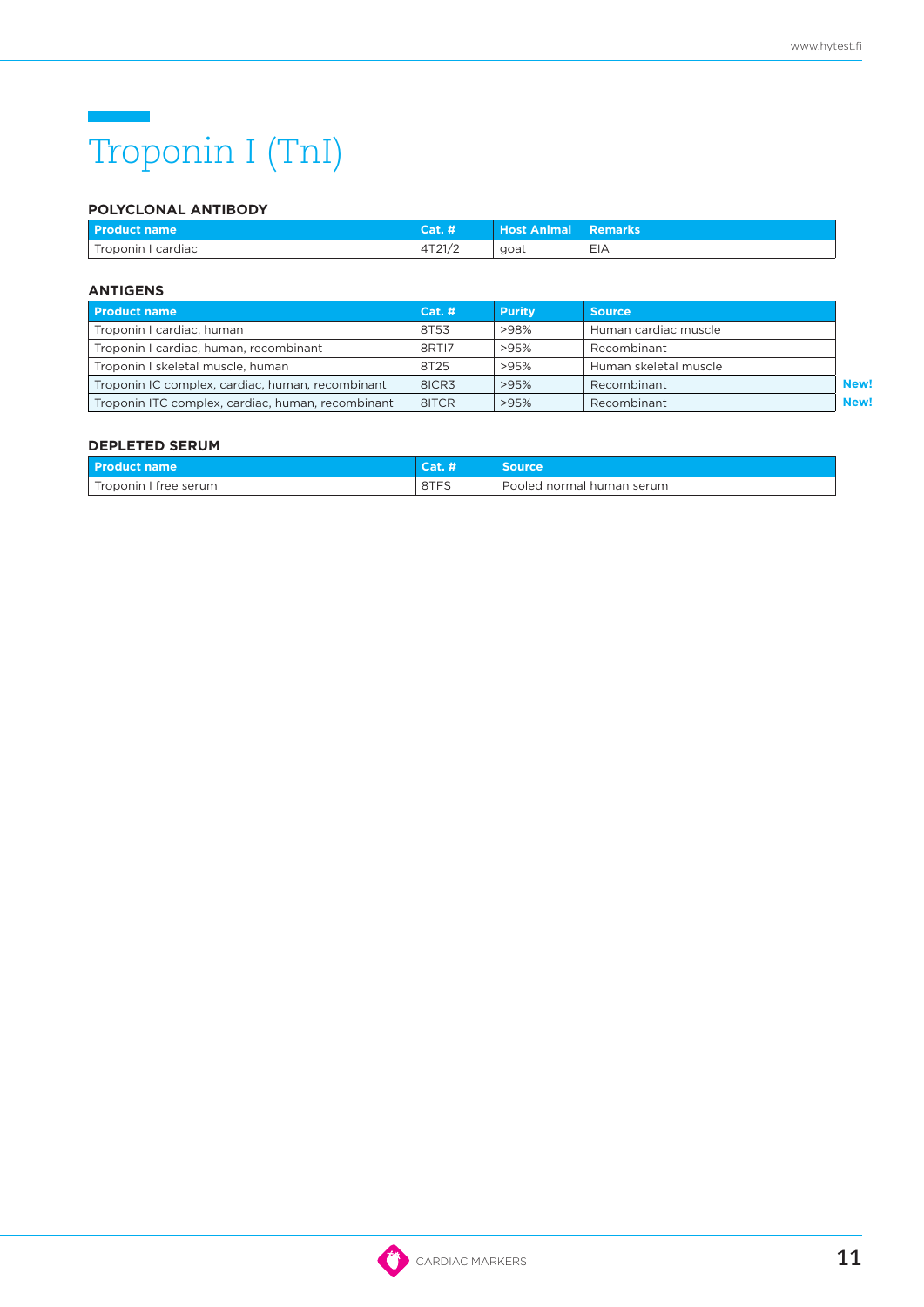# Troponin T (TnT)

### **MONOCLONAL ANTIBODIES**

| <b>Product name</b> | <b>Cat. #</b> | <b>MAb</b>      | <b>Isotype</b> | <b>Remarks</b>                     |
|---------------------|---------------|-----------------|----------------|------------------------------------|
| Troponin T cardiac  | 4T19cc        | 300cc           | lgG1           | In vitro, EIA, a.a.r. 119-138      |
|                     |               | 329cc           | lgG1           | In vitro, EIA, a.a.r. 119-138      |
|                     |               | 406cc           | IgG2a          | In vitro, EIA, a.a.r. 132-151      |
|                     |               | 1F11cc          | IgG2b          | In vitro, EIA, WB, a.a.r. 145-164  |
|                     |               | 1C11cc          | IgG1           | In vitro, EIA, WB, a.a.r. 171-190  |
|                     | 4T19          | 9G6             | lgG1           | EIA, WB, a.a.r. 2-61               |
|                     |               | 7F4             | IgG2b          | EIA, WB, a.a.r. 67-86              |
|                     |               | 7G7             | lgG1           | EIA, WB, a.a.r. 67-86              |
|                     |               | 2F <sub>3</sub> | IgG2b          | EIA, WB, a.a.r. 145-164            |
|                     |               | 1A11            | IgG2b          | EIA, WB, a.a.r. 145-164            |
|                     |               | 7E7             | IgG1           | EIA, WB, a.a.r. 223-242            |
|                     | <b>RC4T19</b> | RecChim406      | lgG1           | EIA, recombinant chimeric antibody |

### **ANTIGENS**

| l Product name                                    | Cat.#             | <b>Purity</b> | <b>Source</b>         |      |
|---------------------------------------------------|-------------------|---------------|-----------------------|------|
| Troponin T cardiac, human, recombinant            | 8RTT5             | >95%          | Recombinant           |      |
| Troponin T skeletal muscle, human                 | 8T24              | >95%          | Human skeletal muscle |      |
| Troponin T fast skeletal, human, recombinant      | 8RFT4             | >95%          | Recombinant           |      |
| Troponin T slow skeletal, human, recombinant      | 8RST <sub>2</sub> | >95%          | Recombinant           |      |
| Troponin ITC complex, cardiac, human, recombinant | 8ITCR             | >95%          | Recombinant           | New! |

### Troponin C (TnC)

### **MONOCLONAL ANTIBODIES**

| <b>Product name</b>       | <b>Cat. #</b>    | <b>MAb</b>        | <b>Isotype</b> | <b>Remarks</b>                               |      |
|---------------------------|------------------|-------------------|----------------|----------------------------------------------|------|
| Troponin C                | 4T27cc           | RC7B9             | IgG1           | In vitro, EIA, recombinant chimeric antibody | New! |
|                           |                  | 7B9cc             | laG1           | In vitro, EIA, WB                            |      |
| Troponin complex, cardiac | 4TC <sub>2</sub> | 20C6cc            | lgG2b          | In vitro. EIA                                |      |
|                           |                  | Tcom <sub>8</sub> | laG1           | EIA                                          |      |
|                           | RC4TC2           | RecChim20C6       | laG1           | EIA, recombinant chimeric antibody           |      |

| <b>Product name</b>                                  | Cat. # | <b>Purity</b> | <b>Source</b>        |      |
|------------------------------------------------------|--------|---------------|----------------------|------|
| Troponin C, human                                    | 8T57   | >98%          | Human cardiac muscle |      |
| Troponin C slow skeletal/cardiac, human, recombinant | 8RSC4  | >95%          | Recombinant          |      |
| Troponin C skeletal, isoform 2, human, recombinant   | 8RKC3  | >90%          | Recombinant          |      |
| Troponin IC complex, cardiac, human, recombinant     | 8ICR3  | >95%          | Recombinant          | New! |
| Troponin ITC complex, cardiac, human, recombinant    | 8ITCR  | >95%          | Recombinant          | New! |

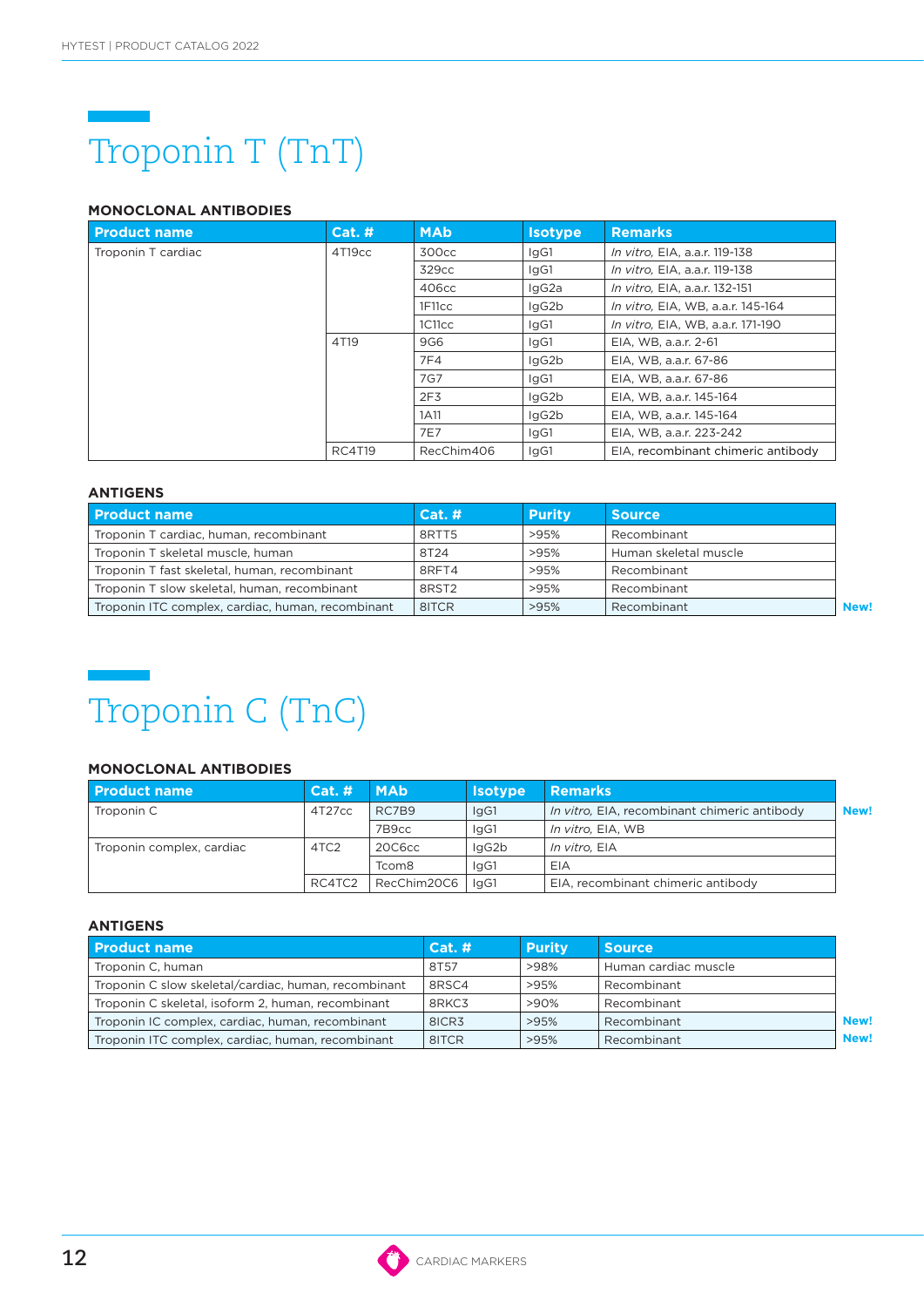## ProBNP, BNP and NT-proBNP

### **MONOCLONAL ANTIBODIES**

| <b>Product name</b>              | <b>Cat. #</b>      | <b>MAb</b>        | <b>Isotype</b>                                       | <b>Remarks</b>                                                 |
|----------------------------------|--------------------|-------------------|------------------------------------------------------|----------------------------------------------------------------|
| <b>BNP</b>                       | 4BNP2cc            | 429cc             | lgG1                                                 | In vitro, EIA, a.a.r. 5-13                                     |
|                                  |                    | 100 <sub>cc</sub> | lgG2a                                                | In vitro, EIA, a.a.r. 10-15                                    |
|                                  |                    | 24C5cc            | IgG1                                                 | In vitro, EIA, WB, a.a.r. 11-17                                |
|                                  |                    | <b>130cc</b>      | IgG1                                                 | In vitro, EIA, a.a.r. 15-22                                    |
|                                  |                    | 50E1cc            | lgG1                                                 | In vitro, EIA, WB, a.a.r. 26-32                                |
|                                  |                    | 50B7cc            | lgG2a                                                | In vitro, EIA, WB, a.a.r. 26-32                                |
|                                  |                    | 57H3cc            | IgG2a                                                | In vitro, EIA, WB, a.a.r. 26-32                                |
|                                  | 4BNP2              | 26E2              | IgG1                                                 | EIA, WB, a.a.r. 11-22                                          |
| Immune complex (24C5-BNP/proBNP) | 4BFab5cc           | Ab-BNP2cc         | IgG2a                                                | In vitro, EIA (only as pair with MAb<br>24C5cc, Cat.# 4BNP2cc) |
| 4BFab5                           | Ab-BNP4            | IgG2a             | EIA (only as pair with MAb<br>24C5cc, Cat.# 4BNP2cc) |                                                                |
| NT-proBNP                        | 4NT <sub>1cc</sub> | 5B6cc             | lgG1                                                 | In vitro, EIA, WB, a.a.r. 1-12                                 |
|                                  |                    | 29D12cc           | IgG2a                                                | In vitro, EIA, WB, a.a.r. 5-12                                 |
|                                  |                    | 15F11cc           | IgG2b                                                | In vitro, EIA, WB, a.a.r. 13-24                                |
|                                  |                    | 13G12cc           | lgG2a                                                | In vitro, EIA, WB, a.a.r. 15-20                                |
|                                  |                    | 18H5cc            | IgG1                                                 | In vitro, EIA, WB, a.a.r. 15-20                                |
|                                  |                    | 7B5cc             | lgG1                                                 | In vitro, EIA, WB, a.a.r. 15-21                                |
|                                  |                    | NT34cc            | IgG1                                                 | In vitro, EIA, WB, a.a.r. 25-34                                |
|                                  |                    | 11D1cc            | IgG1                                                 | In vitro, EIA, WB, a.a.r. 31-39                                |
|                                  |                    | 16E6cc            | lgG1                                                 | In vitro, EIA, WB, a.a.r. 34-39                                |
|                                  |                    | 15C4cc            | lgG2b                                                | In vitro, EIA, WB, a.a.r. 63-71                                |
|                                  |                    | 24E11cc           | lgG2a                                                | In vitro, EIA, WB, a.a.r. 67-76                                |
|                                  | 4NT1               | 16F3              | lgG1                                                 | EIA, WB, a.a.r. 15-20                                          |
|                                  |                    | 15 <sub>D7</sub>  | IgG1                                                 | EIA, WB, a.a.r. 48-56                                          |
|                                  |                    | 28F8              | lgG2a                                                | EIA, WB, a.a.r. 67-76                                          |

### **ANTIGENS**

| l Product name                    | Cat. #           | <b>Purity</b> | <b>Source</b> |
|-----------------------------------|------------------|---------------|---------------|
| NT-proBNP, recombinant            | 8NT <sub>2</sub> | >95%          | Recombinant   |
| ProBNP, recombinant               | 8PRO9            | >95%          | Recombinant   |
| ProBNP, glycosylated, recombinant | 8GBP3            | >95%          | Recombinant   |

### **DEPLETED PLASMA**

| <b>Product name</b>           |      |                              |
|-------------------------------|------|------------------------------|
| BNP and NT-proBNP free plasma | 8BFP | . Pooled normal human plasma |

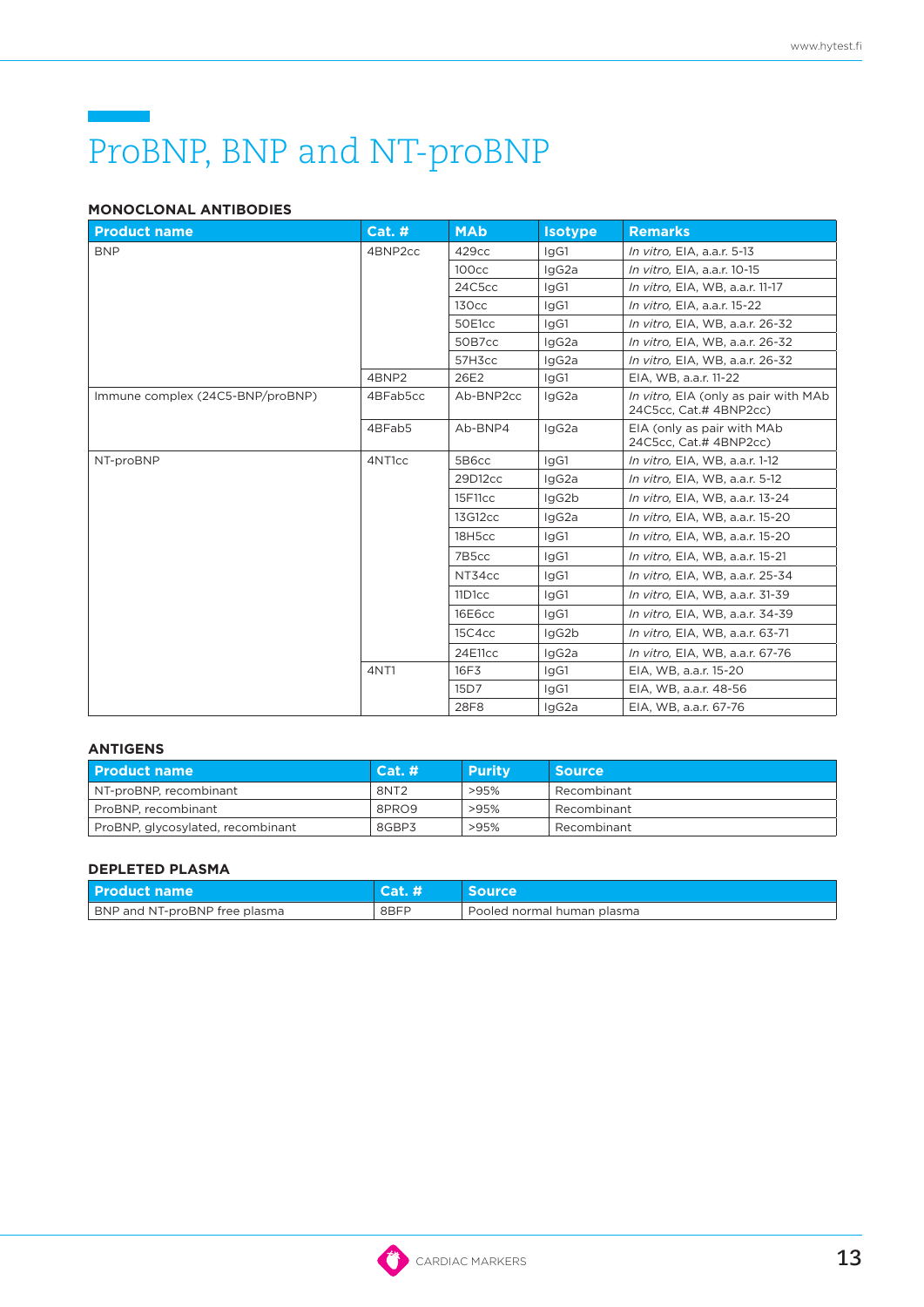## Lipoprotein-associated phospholipase A2 (Lp-PLA2)

### **MONOCLONAL ANTIBODIES**

| <b>Product name</b>                     | $Cat.$ # | <b>MAb</b> | <b>Isotype</b> | <b>Remarks</b>    |
|-----------------------------------------|----------|------------|----------------|-------------------|
| Lipoprotein-associated phospholipase A2 | 4LA7cc   | PL4cc      | lgG1           | In vitro. EIA     |
|                                         |          | PL26cc     | IgG1           | In vitro, EIA, WB |
|                                         |          | PL42cc     | IgG1           | In vitro. EIA     |
|                                         |          | PL46cc     | lgG1           | In vitro, EIA     |

#### **ANTIGEN**

| l Product name                                       | Cat. # Purity |      | <b>Source</b> |
|------------------------------------------------------|---------------|------|---------------|
| Lipoprotein-associated phospholipase A2, recombinant | 8PL7          | >75% | Recombinant   |

### Pregnancy-associated plasma protein-A (PAPP-A)

### **MONOCLONAL ANTIBODY**

| l Product name                                                                   | Cat. # | I MAb  | <b>Isotype</b> | Remarks                          |
|----------------------------------------------------------------------------------|--------|--------|----------------|----------------------------------|
| Dimeric form of pregnancy-associated plasma   4PD4<br>protein A (dPAPP-A), human |        | PAPP30 | lgG1           | EIA, dimeric form of PAPP-A only |

### Myoglobin

### **MONOCLONAL ANTIBODIES**

| l Product name | Cat. H | <b>MAb</b>         | <b>Isotype</b> | <b>Remarks</b> |
|----------------|--------|--------------------|----------------|----------------|
| Myoglobin      | 4M23   | 4E <sub>2</sub> cc | IgG1           | In vitro. EIA  |
|                |        | 7C3cc              | IgG1           | In vitro. EIA  |
|                |        | 1B4                | lgG1           | EIA            |

#### **ANTIGEN**

| <b>Product name</b> | $\sqrt{Cat. H}$ | <b>Purity</b> | <b>Source</b>        |
|---------------------|-----------------|---------------|----------------------|
| Myoglobin           | 8M50            | >95%          | Human cardiac muscle |

| <b>Product name</b>  | Cat.# | <i><b>Source</b></i>        |
|----------------------|-------|-----------------------------|
| Myoglobin free serum | 8MFS  | i Pooled normal human serum |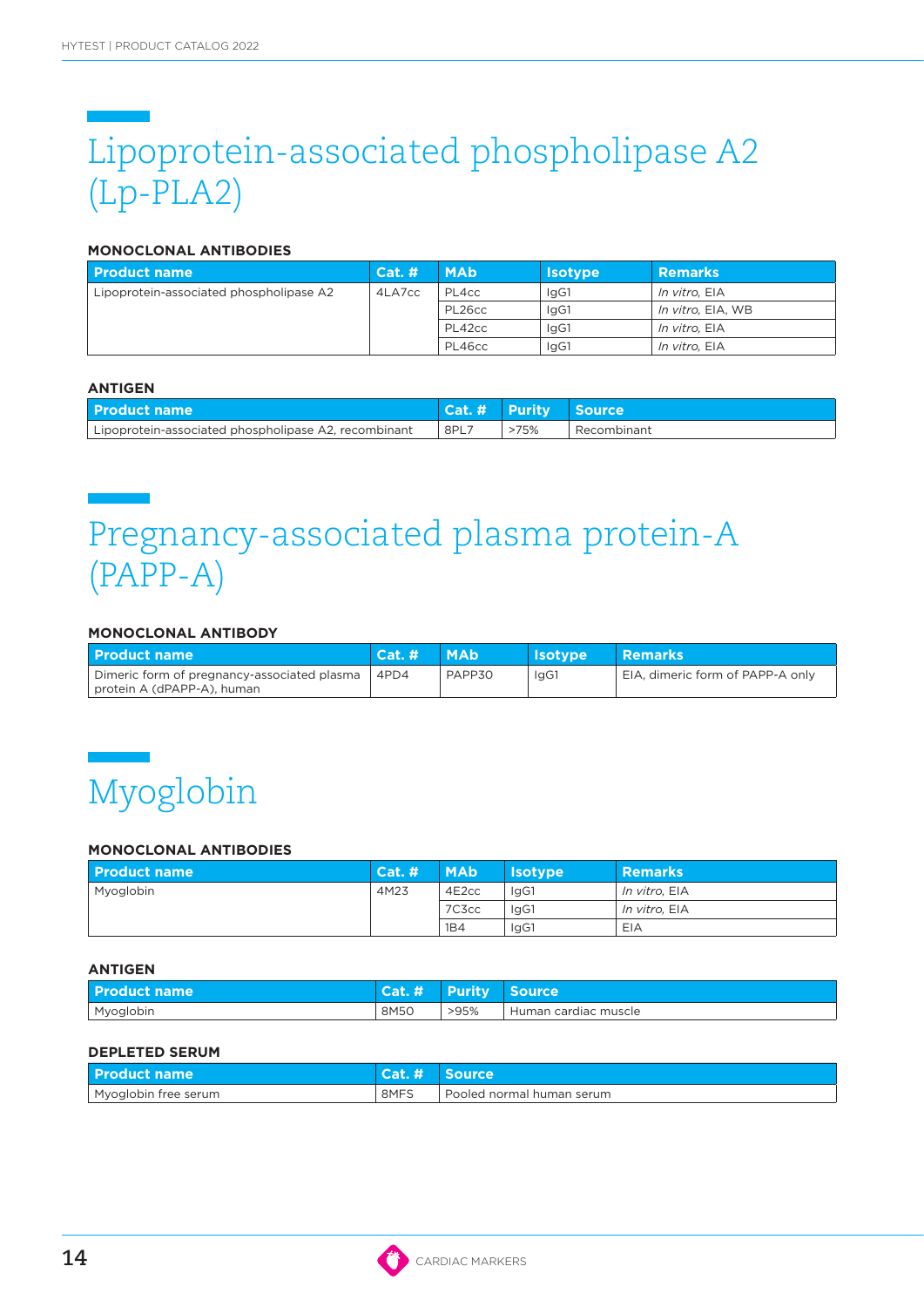### Insulin-like growth factor binding protein 4 (IGFBP-4)

### **MONOCLONAL ANTIBODIES**

| <b>Product name</b>                          | Cat.# | <b>MAb</b>    | <b>Isotype</b> | <b>Remarks</b> |
|----------------------------------------------|-------|---------------|----------------|----------------|
| Insulin-like growth factor binding protein 4 | 4IGF4 | IBP3cc        | lgG3           | In vitro, EIA  |
|                                              |       | <b>IBP144</b> | lgG2a          | EIA            |
|                                              |       | <b>IBP154</b> | lgG2a          | EIA            |
|                                              |       | <b>IBP163</b> | IgG1           | EIA            |
|                                              |       | <b>IBP180</b> | lgG2a          | EIA            |
|                                              |       | <b>IBP182</b> | lgG2b          | EIA            |
|                                              |       | <b>IBP185</b> | lgG2b          | EIA            |
|                                              |       | <b>IBP190</b> | IgG1           | EIA            |

### **ANTIGENS**

| l Product name                                                                                        | Cat. # | <b>Purity</b> | <b>Source</b> |
|-------------------------------------------------------------------------------------------------------|--------|---------------|---------------|
| Insulin-like growth factor binding protein 4, N-terminal<br>fragment (NT-IGFBP-4), human, recombinant | 8NGP4  | ≥90%          | Recombinant   |
| Insulin-like growth factor binding protein 4, C-terminal<br>fragment (CT-IGFBP-4), human, recombinant | 8ILG4  | ≥90%          | Recombinant   |

## Fatty acid binding protein (FABP)

### **MONOCLONAL ANTIBODIES**

| <b>Product name</b>                | <b>Cat. #</b> | <b>MAb</b>      | <b>Isotype</b> | <b>Remarks</b> |
|------------------------------------|---------------|-----------------|----------------|----------------|
| Fatty acid binding protein<br>4F29 |               | 5B <sub>5</sub> | IgG1           | EIA            |
|                                    |               | 9F3cc           | lgG1           | In vitro, EIA  |
|                                    |               | 10E1            | IgG1           | EIA            |
|                                    |               | 22              | lgG1           | EIA, WB        |
|                                    |               | 25              | IgG1           | EIA            |
|                                    |               | 28cc            | lgG1           | In vitro, EIA  |
|                                    |               | 30              | IgG1           | EIA, WB        |
|                                    |               | 31              | IgG1           | EIA, WB        |

#### **ANTIGEN**

| l Product name             | /Cat. # | / Purity | <b>Source</b>            |
|----------------------------|---------|----------|--------------------------|
| Fatty acid binding protein | 8F65    | >95%     | ' Human cardiac muscle I |

| <b>Product name</b>                   |      | Cat. # Source               |
|---------------------------------------|------|-----------------------------|
| Fatty acid binding protein free serum | 8FFS | I Pooled normal human serum |

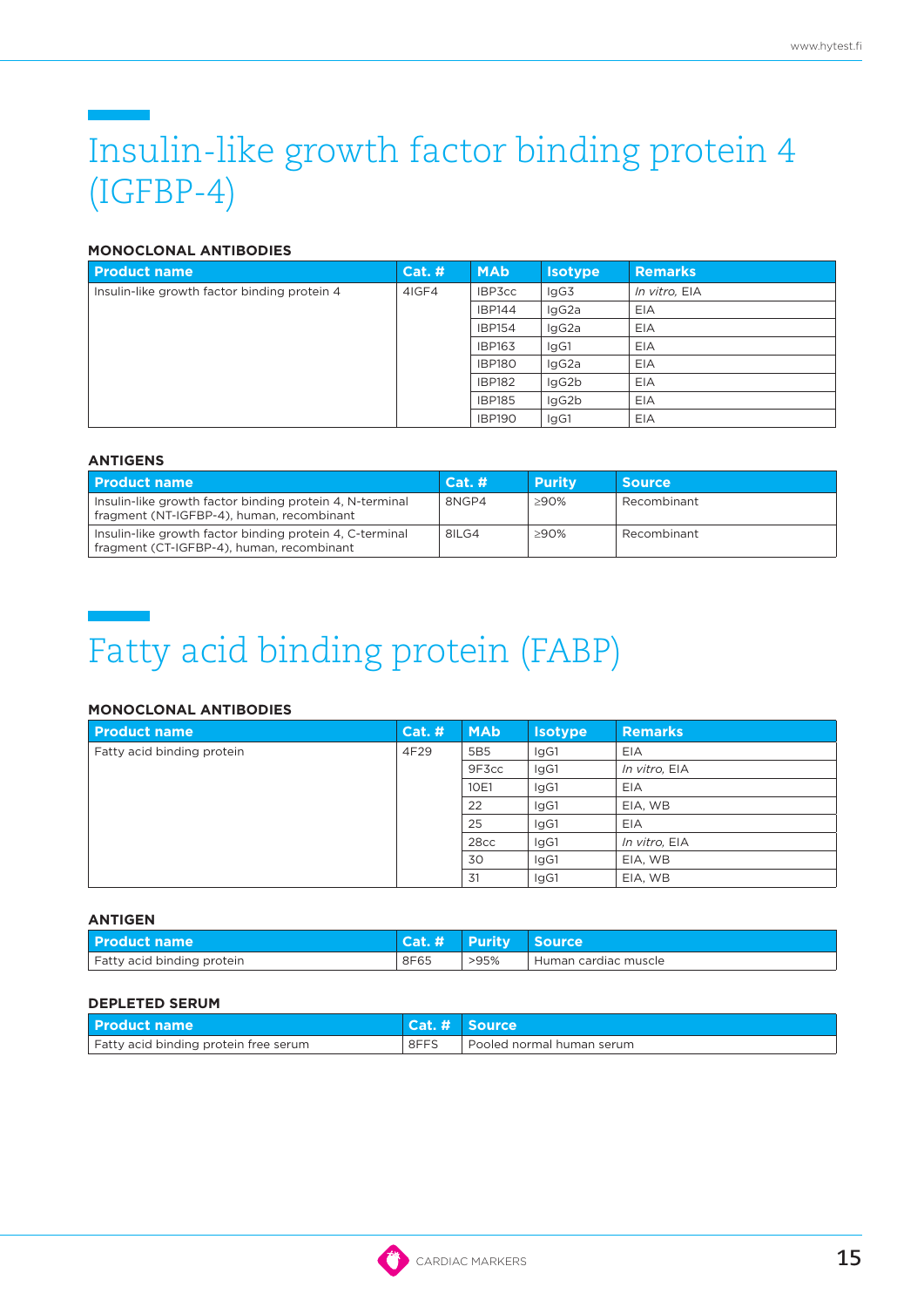# Myeloperoxidase (MPO)

### **MONOCLONAL ANTIBODIES**

| <b>Product name</b> | <b>Cat. #</b> | <b>MAb</b>  | <b>Isotype</b> | <b>Remarks</b> |
|---------------------|---------------|-------------|----------------|----------------|
| Myeloperoxidase     | 4M43          | 4A4         | lgG2b          | EIA, WB        |
|                     |               | 18B7        | lgG1           | EIA, WB        |
|                     |               | 4B3         | IgG1           | EIA            |
|                     |               | 16E3        | lgG1           | EIA            |
|                     |               | 17G2        | lgG2b          | EIA            |
|                     |               | <b>19G8</b> | IgG1           | EIA            |

### **DEPLETED SERUM**

| <b>Product name</b>        |       | source                      |
|----------------------------|-------|-----------------------------|
| Mveloperoxidase free serum | 8MPFS | I Pooled normal human serum |

## C-reactive protein (CRP)

### **MONOCLONAL ANTIBODIES**

| <b>Product name</b> | Cat. H | <b>MAb</b>        | <b>Isotype</b> | <b>Remarks</b>                                              |
|---------------------|--------|-------------------|----------------|-------------------------------------------------------------|
| C-reactive protein  | 4C28cc | C <sub>2</sub> cc | lgG1           | In vitro, EIA, high sensitivity                             |
|                     |        | C <sub>4</sub> cc | lgG1           | In vitro, EIA, Ca <sup>2+</sup> dependent, high sensitivity |
|                     |        | C <sub>6</sub> cc | lgG2a          | In vitro, EIA, high sensitivity                             |
|                     |        | CRP30cc           | lgG1           | In vitro, EIA, low affinity                                 |
|                     |        | CRP135cc          | lgG2b          | In vitro, EIA, high sensitivity                             |
|                     | 4C28   | C1                | lgG2b          | EIA, WB, high sensitivity                                   |
|                     |        | C3                | lgG1           | EIA, IHC, Ca <sup>2+</sup> dependent, high sensitivity      |
|                     |        | C <sub>5</sub>    | IgG1           | EIA, high sensitivity                                       |
|                     |        | C <sub>7</sub>    | IgG1           | EIA, IHC, high sensitivity                                  |
|                     |        | CRP11             | IgG1           | EIA, WB                                                     |
|                     |        | CRP36             | lgG2a          | EIA, WB, IHC                                                |
|                     |        | <b>CRP169</b>     | laG2a          | EIA, WB                                                     |

### **ANTIGEN**

| l Product name                               |      | <b>Purity</b> | source      |  |
|----------------------------------------------|------|---------------|-------------|--|
| C-reactive protein (CRP), human, recombinant | 8CR8 | >95%          | Recombinant |  |

| l Product name                | Cat.# | <b>Source</b>               |
|-------------------------------|-------|-----------------------------|
| C-reactive protein free serum | 8CFS  | I Pooled normal human serum |

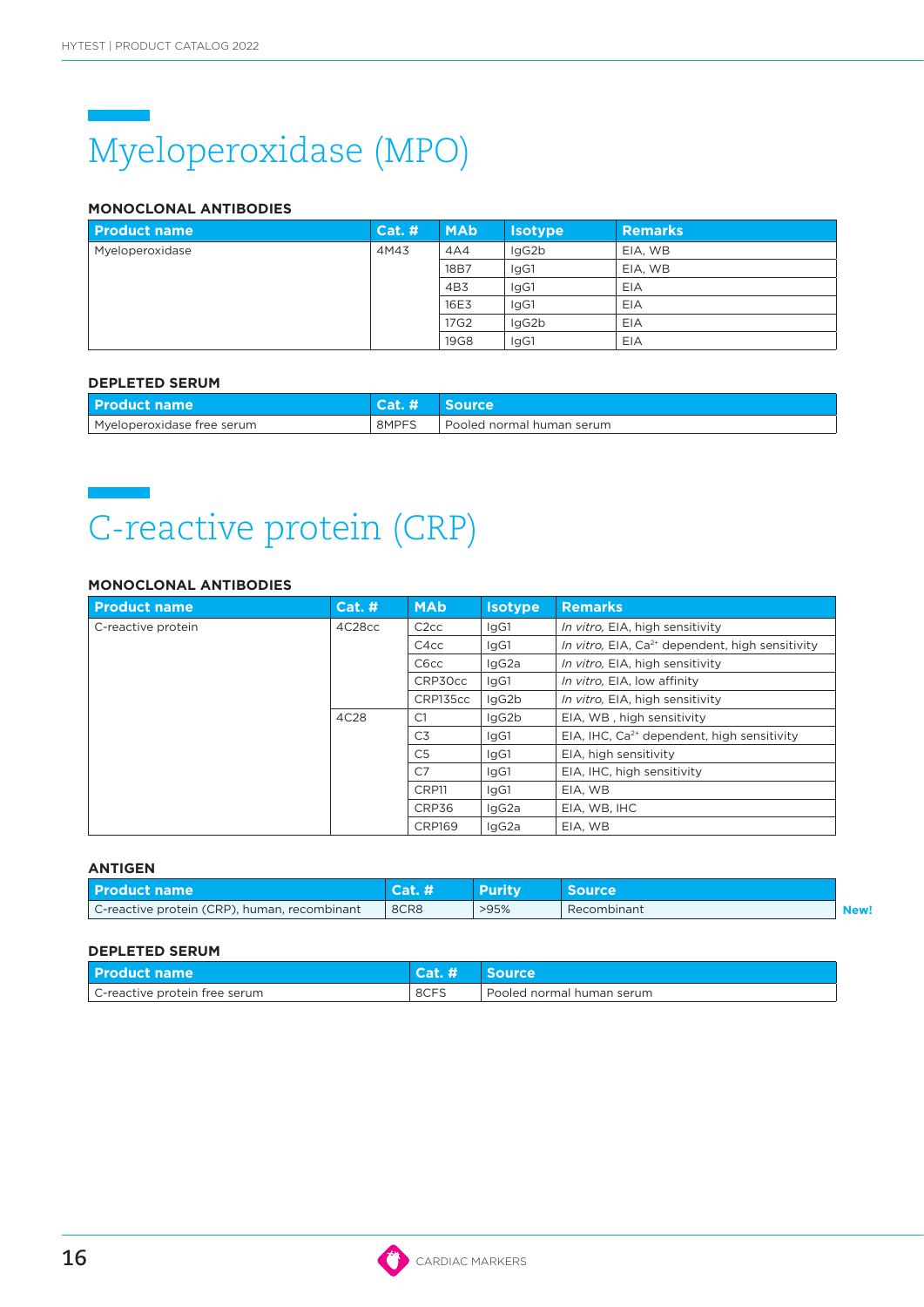# Soluble CD40 ligand (sCD40L)

### **MONOCLONAL ANTIBODIES**

| <b>Product name</b> | 「Cat. #」 | <b>MAb</b>      | <b>Nsotvpe</b> | <b>Remarks</b> |
|---------------------|----------|-----------------|----------------|----------------|
| Soluble CD40 ligand | 4CD40    | 1H4             | lgG1           | EIA            |
|                     |          | 2A <sub>3</sub> | lgG1           | EIA            |

### Glycogen phosphorylase isoenzyme BB (GPBB)

### **MONOCLONAL ANTIBODY**

| l Product name                      | $\textsf{Cat.}$ $\textsf{L}$ | <b>MAb</b> | <b>Isotype</b> | Remarks               |
|-------------------------------------|------------------------------|------------|----------------|-----------------------|
| Glycogen phosphorylase BB isoenzyme | 4GP31                        | <b>1G6</b> | laG2b          | EIA, WB, BB isoenzyme |

### Soluble lectin-like oxidized LDL receptor (sLOX-1)

### **MONOCLONAL ANTIBODY**

| <b>Product name</b>                       | <b>Cat.</b> | <b>MAb</b> | <b>Isotype</b> | <b>Remarks</b> |
|-------------------------------------------|-------------|------------|----------------|----------------|
| Soluble lectin-like oxidized LDL receptor | 4LOX1       | LOX19-22   | IgG1           | EIA, WB        |



### **MONOCLONAL ANTIBODIES**

| <b>Product name</b> | Cat.#            | <b>MAb</b>        | <b>Isotype</b> | <b>Remarks</b>                          |
|---------------------|------------------|-------------------|----------------|-----------------------------------------|
| ST <sub>2</sub>     | 4ST <sub>2</sub> | S985              | lgG1           | In vitro, FIA                           |
|                     |                  | S <sub>10</sub> 1 | lgG1           | In vitro. FIA                           |
|                     |                  | S <sub>10</sub> 3 | lgG1           | EIA, FIA, recombinant chimeric antibody |
|                     |                  | S207              | lgG            | EIA, recombinant rabbit antibody        |
|                     |                  | S215              | lgG            | EIA, FIA, recombinant rabbit antibody   |
|                     |                  | S501              | lgG1           | EIA, FIA, recombinant chimeric antibody |
|                     |                  | S512              | lgG1           | EIA, FIA, recombinant chimeric antibody |

| <b>Product name</b>                    |       | Cat. # Purity Source |             |
|----------------------------------------|-------|----------------------|-------------|
| ST2/IL1RL1 protein, human, recombinant | 8STR4 | >95%                 | Recombinant |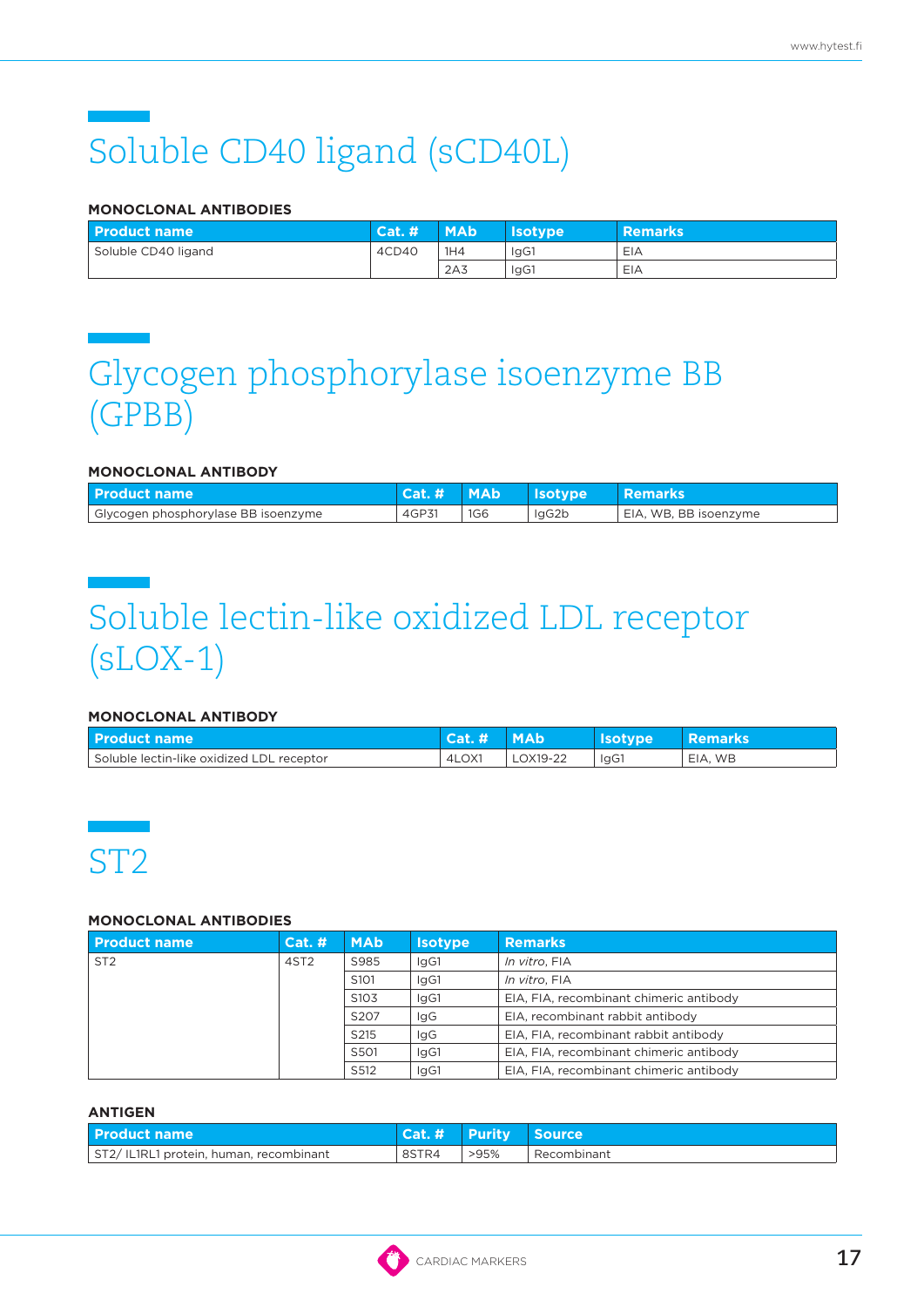# Blood Coagulation and Anemia

### **MONOCLONAL ANTIBODIES**

| <b>Product name</b>       | $Cat.$ # | <b>MAb</b>                  | <b>Isotype</b> | <b>Remarks</b>                          |
|---------------------------|----------|-----------------------------|----------------|-----------------------------------------|
| D-dimer                   | 4D30     | DD1                         | IgG2a          | EIA, WB, N/cr with fibrinogen           |
|                           |          | D <sub>D</sub> <sub>2</sub> | IgG2b          | EIA, WB, N/cr with fibrinogen           |
|                           |          | DD3cc                       | IgG2b          | In vitro, EIA, WB, N/cr with fibrinogen |
|                           |          | DD4                         | IgG2b          | EIA, WB, C/r with fibrinogen            |
|                           |          | DD <sub>5</sub>             | IgG2b          | EIA, WB, C/r with fibrinogen            |
|                           |          | DD6cc                       | IgG2a          | In vitro, EIA, WB, C/r with fibrinogen  |
|                           |          | <b>DD22</b>                 | IgG2a          | EIA, WB, N/cr with fibrinogen           |
|                           |          | DD41cc                      | IgG2a          | In vitro, EIA, WB, N/cr with fibrinogen |
|                           |          | DD44cc                      | IgG2b          | In vitro, EIA, WB, N/cr with fibrinogen |
|                           |          | DD46cc                      | IgG2a          | In vitro, EIA, WB, N/cr with fibrinogen |
|                           |          | DD93                        | IgG1           | EIA, WB, N/cr with fibrinogen           |
|                           |          | DD189cc                     | IgG1           | In vitro, EIA, WB, N/cr with fibrinogen |
|                           |          | DD255cc                     | IgG1           | In vitro, EIA, WB, N/cr with fibrinogen |
| Erythropoetin             | 4ER1     | Epo1                        | IgG1           | EIA                                     |
|                           |          | Epo <sub>2</sub>            | IgG1           | EIA                                     |
| Ferritin                  | 4F32     | F23                         | IgG3           | EIA                                     |
|                           |          | F31cc                       | IgG2b          | In vitro, EIA                           |
| Fibrinogen                | 4F1      | 1F <sub>3</sub>             | IgG2b          | EIA, WB                                 |
|                           |          | 27C8                        | IgG2a          | EIA, WB                                 |
|                           |          | 40F11                       | IgG2b          | EIA, WB                                 |
| Fibrinopeptide A          | 4FP1     | 1F7                         | IgG2a          | EIA, WB                                 |
|                           |          | 49D2                        | IgG2a          | EIA, WB                                 |
| Human serum albumin (HSA) | 4T24cc   | 15C7cc                      | IgG2b          | In vitro, EIA, WB                       |
|                           | 4T24     | 1C <sub>8</sub>             | IgG1           | EIA, WB                                 |
|                           |          | 1A9                         | IgG2a          | EIA, WB                                 |
|                           |          | 6B11                        | IgG2a          | EIA, WB                                 |
|                           |          | 14E7                        | IgG2b          | EIA, WB                                 |
|                           |          | HSA11                       | IgG1           | EIA, WB                                 |
|                           |          | HSA20                       | IgG1           | EIA, WB                                 |
| Transferrin               | 4T15     | <b>1C10</b>                 | IgG1           | EIA                                     |
|                           |          | 8B9                         | IgG1           | EIA, WB                                 |
|                           |          | 11D3                        | IgG1           | EIA, WB                                 |
|                           |          | 12A6                        | IgG1           | EIA, WB                                 |
| Transferrin receptor      | 4Tr26cc  | 11F5cc                      | IgG2b          | In vitro, EIA, WB                       |
|                           |          | 13E4cc                      | IgG2a          | In vitro, EIA, WB                       |
|                           | 4Tr26    | 2B6                         | IgG2a          | EIA, WB                                 |
|                           |          | 23D10                       | lgG2b          | EIA, WB                                 |

| <b>Product name</b>                        | Cat. # | <b>Purity</b> | <b>Source</b> |
|--------------------------------------------|--------|---------------|---------------|
| D-dimer                                    | 8D70   | $>90\%$       | Human plasma  |
| Transferrin receptor, soluble, recombinant | 8ST6   | >95%          | Recombinant   |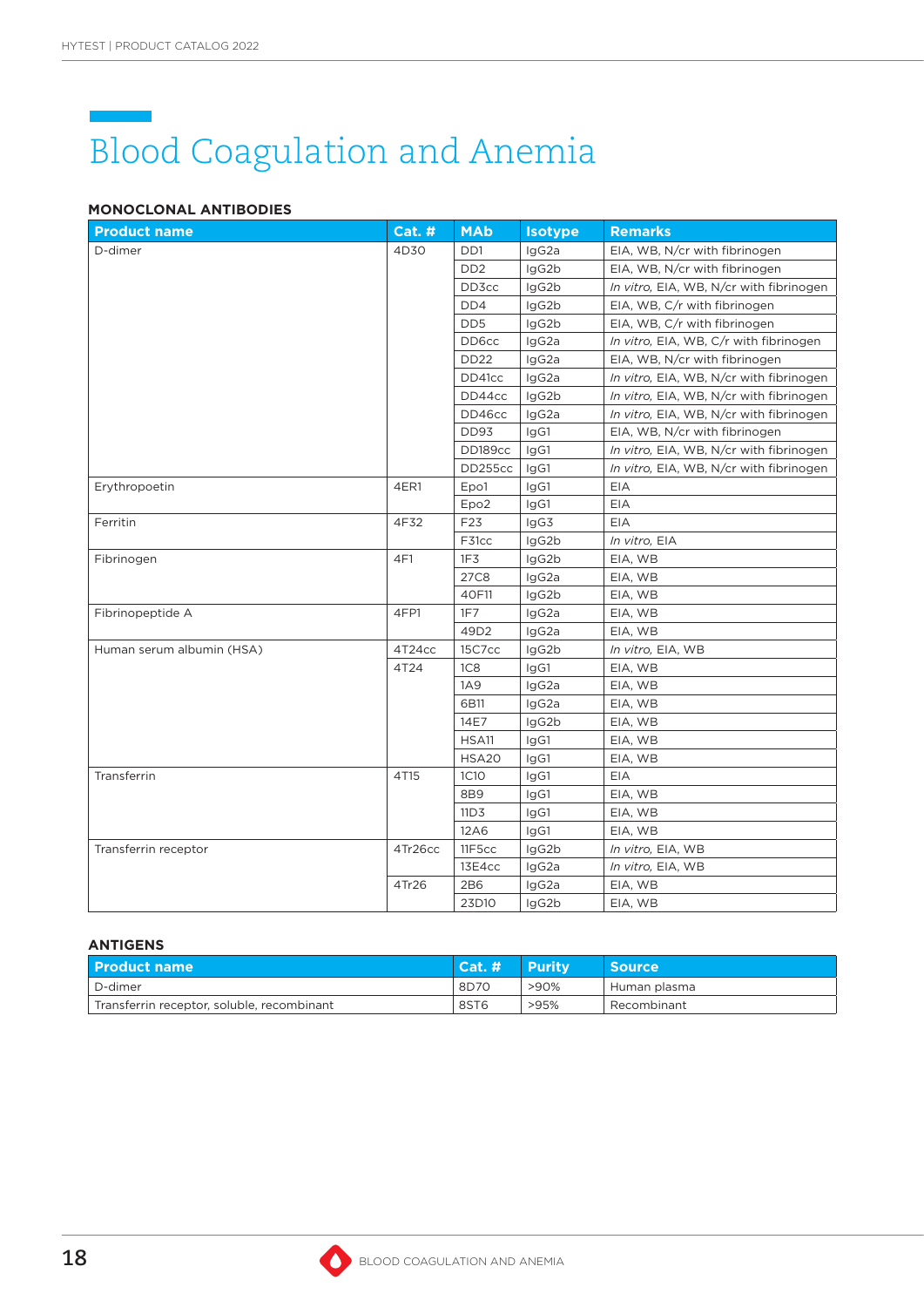# Metabolic Syndrome

### **MONOCLONAL ANTIBODIES**

| <b>Product name</b>               | <b>Cat. #</b> | <b>MAb</b>                  | <b>Isotype</b> | <b>Remarks</b>                               |
|-----------------------------------|---------------|-----------------------------|----------------|----------------------------------------------|
| Adiponectin, human                | 2AN6          | Adn23                       | IgG2a          | <b>WB</b>                                    |
|                                   |               | Adn27                       | IgG2a          | <b>EIA</b>                                   |
|                                   |               | Adn36                       | IgG2a          | <b>EIA</b>                                   |
|                                   |               | Adn63                       | IgG1           | EIA, WB                                      |
|                                   |               | Adn94                       | IgG1           | <b>EIA</b>                                   |
|                                   |               | Adn279                      | IgG1           | <b>EIA</b>                                   |
|                                   |               | Adn305cc                    | IgG1           | In vitro, EIA                                |
| C-peptide, rat                    | 213           | CC27                        | IgG1           | <b>EIA</b>                                   |
|                                   |               | CC34                        | IgG1           | <b>EIA</b>                                   |
|                                   |               | $CII-11$                    | IgG1           | <b>EIA</b>                                   |
|                                   |               | $CII-29$                    | IgG1           | <b>EIA</b>                                   |
|                                   |               | CII-55                      | IgG1           | <b>EIA</b>                                   |
| Hemoglobin, human, HbA1           | 4HHO          | H <sub>b</sub> 4            | IgG1           | <b>EIA</b>                                   |
|                                   |               | H <sub>b</sub> <sub>6</sub> | IgG1           | <b>EIA</b>                                   |
| Hemoglobin, human, glycated, HbA1 | 4HA1          | 75C9                        | IgG1           | <b>EIA</b>                                   |
| Insulin, human                    | 211           | C7C9                        | IgG1           | C-terminal pentapeptide of<br>$\beta$ -chain |
|                                   |               | 7F8                         | IgG1           | <b>EIA</b>                                   |
|                                   |               | D4B8                        | IgG1           | EIA, IHC                                     |
| Insulin/Proinsulin, rat-mouse     | 2IP10cc       | D6C4cc                      | IgG1           | In vitro, EIA, IHC                           |
|                                   |               | D3E7cc                      | IgG1           | In vitro, EIA, IHC                           |
| Leptin, human                     | 2LE1          | 3G7                         | IgG1           | EIA, WB                                      |
|                                   |               | 4F12                        | IgG1           | EIA, WB                                      |
| Proinsulin, rat                   | 2PR8          | $CCI-17$                    | IgG1           | EIA                                          |

| <b>Product name</b> | 「Cat. # | <b>Purity</b> | <b>Source</b>         |
|---------------------|---------|---------------|-----------------------|
| Adiponectin, human  | 8AN7    | >95%          | l Pooled human plasma |

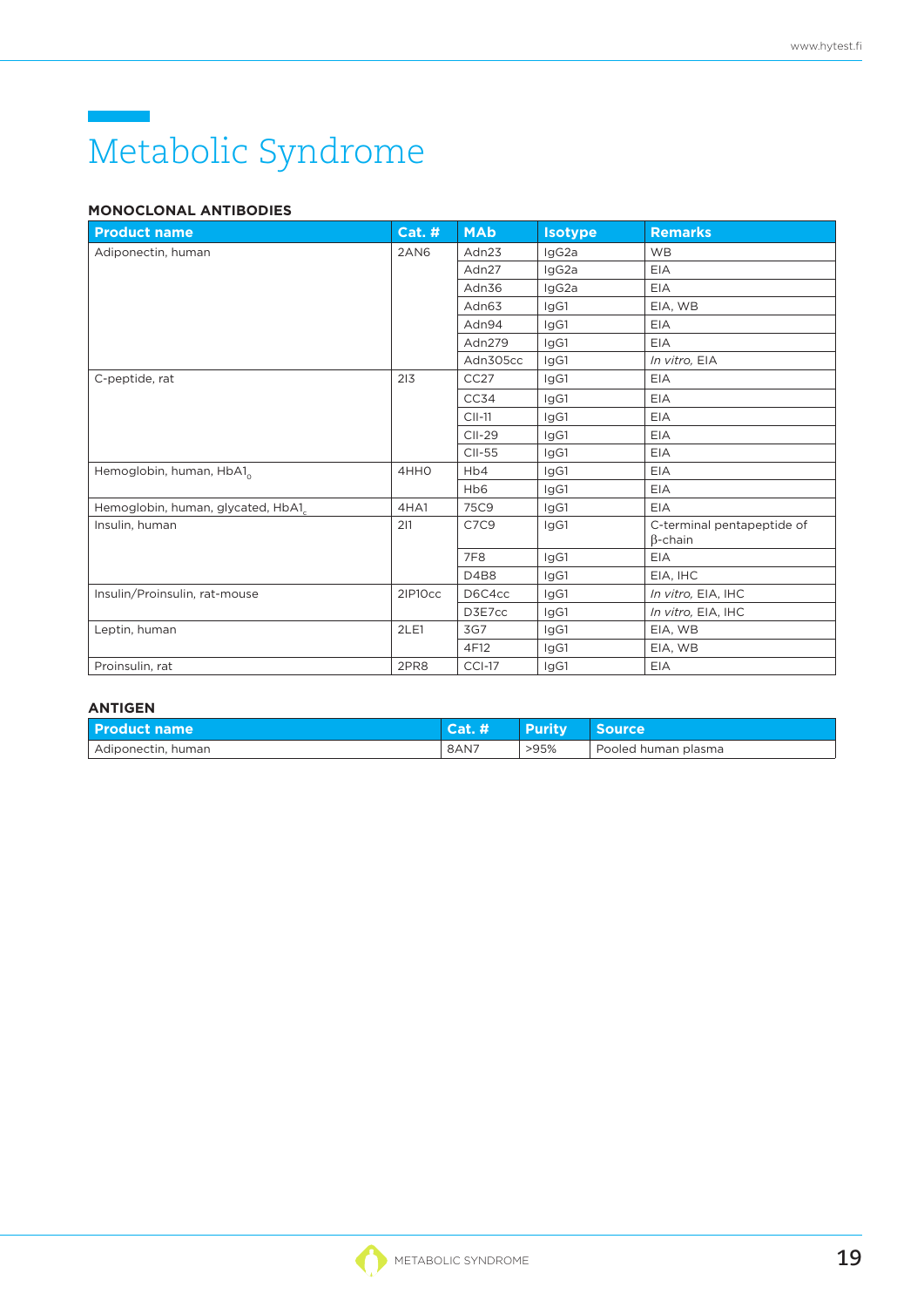

### **MONOCLONAL ANTIBODIES**

| <b>Product name</b>                        | <b>Cat. #</b> | <b>MAb</b>         | <b>Isotype</b> | <b>Remarks</b>                       |
|--------------------------------------------|---------------|--------------------|----------------|--------------------------------------|
| Cystatin C                                 | 4CC1          | Cyst10             | IgG3           | <b>EIA</b>                           |
|                                            |               | Cyst <sub>11</sub> | IgG1           | EIA                                  |
|                                            |               | Cyst13             | IgG1           | EIA, WB                              |
|                                            |               | Cyst16             | IgG1           | EIA                                  |
|                                            |               | Cyst19cc           | IgG1           | In vitro, EIA, WB                    |
|                                            |               | Cyst20             | IgG1           | <b>EIA</b>                           |
|                                            |               | Cyst23             | IgG1           | <b>EIA</b>                           |
|                                            |               | Cyst24cc           | IgG1           | In vitro, EIA                        |
|                                            |               | Cyst28             | IgG1           | EIA                                  |
|                                            |               | Cyst29             | IgG2a          | EIA                                  |
| Human serum albumin (HSA)                  | 4T24cc        | 15C7cc             | IgG2b          | In vitro, EIA, WB                    |
|                                            | 4T24          | 1C8                | IgG1           | EIA, WB                              |
|                                            |               | 1A9                | IgG2a          | EIA, WB                              |
|                                            |               | 6B11               | IgG2a          | EIA, WB                              |
|                                            |               | 14E7               | IgG2b          | EIA, WB                              |
|                                            |               | HSA11              | IgG1           | EIA, WB                              |
|                                            |               | HSA20              | IgG1           | EIA, WB                              |
| Kidney injury molecule-1 (KIM-1)           | 4KM1          | KIM70              | IgG1           | EIA, WB                              |
|                                            |               | <b>KIM75</b>       | IgG1           | EIA, WB                              |
| Neutrophil gelatinase-associated lipocalin | 4NG7          | N308               | IgG            | EIA, WB, recombinant rabbit antibody |
| (NGAL)                                     |               | N316               | IgG            | EIA, WB, recombinant rabbit antibody |
|                                            |               | N417               | IgG1           | In vitro, EIA, WB                    |
|                                            |               | N422               | IgG1           | In vitro, EIA                        |
|                                            |               | N432               | IgG1           | In vitro, EIA                        |
|                                            |               | N457               | IgG1           | In vitro, EIA                        |
|                                            |               | N461               | IgG1           | In vitro, EIA                        |
| Retinol-binding protein 4 (RBP4)           | 4RB2          | <b>RB42</b>        | IgG1           | EIA, WB                              |
|                                            |               | <b>RB45</b>        | IgG1           | EIA, WB                              |
|                                            |               | <b>RB48</b>        | lgG1           | EIA, WB                              |
|                                            |               | <b>RB55</b>        | IgG1           | EIA, WB                              |

#### **ANTIGENS**

| <b>Product name</b>                                                              | Cat.#            | <b>Purity</b> | <b>Source</b>       |
|----------------------------------------------------------------------------------|------------------|---------------|---------------------|
| Cystatin C, human, recombinant                                                   | 8CY5             | >95%          | Recombinant         |
| Neutrophil gelatinase-associated lipocalin<br>(NGAL), human, recombinant         | 8NL <sub>2</sub> | $>90\%$       | Recombinant         |
| Retinol-binding protein 4 (RBP4) from human<br>plasma, free form                 | 8RF9             | >95%          | Pooled human plasma |
| Retinol-binding protein 4 (RBP4) from human<br>plasma, complexed with prealbumin | 8RP7             | >70%          | Pooled human plasma |

### **DEPLETED SERUM**

| <b>Product name</b>   | Cat.  | Source                      |
|-----------------------|-------|-----------------------------|
| Cystatin C free serum | 8CCFS | . Pooled normal human serum |

G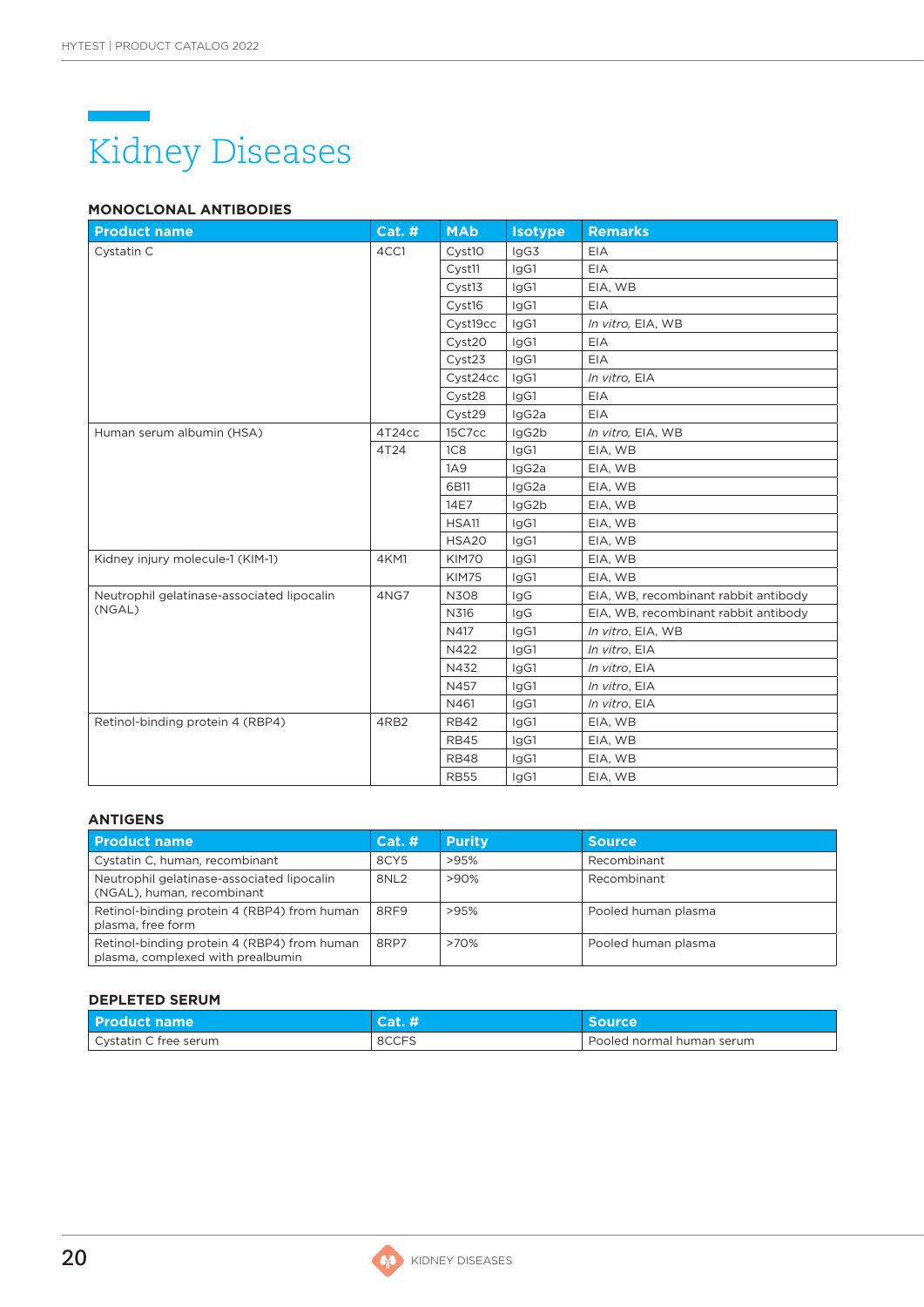# Fertility and Pregnancy

### **MONOCLONAL ANTIBODIES**

| <b>Product name</b>                                                  | <b>Cat. #</b> | <b>MAb</b>      | <b>Isotype</b> | <b>Remarks</b>                                                               |
|----------------------------------------------------------------------|---------------|-----------------|----------------|------------------------------------------------------------------------------|
| Alpha-fetoprotein (AFP)                                              | 4F16          | 5H7             | IgG1           | EIA, WB                                                                      |
|                                                                      |               | 4A3             | lgG1           | EIA, WB                                                                      |
| Anti-Müllerian hormone (AMH), human                                  | 4AM5          | AMH41cc         | IgG2a          | In vitro, EIA, WB                                                            |
|                                                                      |               | AMH46cc         | IgG2a          | In vitro, EIA, WB                                                            |
|                                                                      |               | AMH47cc         | IgG2a          | In vitro, EIA, WB                                                            |
|                                                                      |               | AMH60cc         | IgG2b          | In vitro, EIA, WB                                                            |
|                                                                      |               | AMH65cc         | IgG1           | In vitro, EIA, WB                                                            |
|                                                                      |               | AMH69cc         | IgG2b          | In vitro, EIA, WB                                                            |
| Human chorionic gonadotropin (HCG)                                   | 2H8           | 77F12           | IgG2b          | EIA, $\alpha$ -subunit, N/cr with $\beta$ -subunit,<br>C/r with LH, TSH, FSH |
|                                                                      |               | F1              | IgG1           | $\alpha$ -subunit, N/cr with $\beta$ -subunit,<br>C/r with LH, TSH, FSH      |
| Insulin-like growth factor binding protein-1<br>$(IGFBP-1)$ $(pp12)$ | 4152          | G <sub>2</sub>  | IgG2a          | EIA, WB                                                                      |
| Insulin-like growth factor binding protein-1                         | 4IG8          | G5F8            | lgG1           | EIA, WB                                                                      |
| $(IGFBP-1)$                                                          |               | C7B9            | lgG1           | EIA, WB                                                                      |
| Pregnancy-associated plasma protein A                                | 4P41cc        | 10E1cc          | lgG2b          | In vitro, EIA, WB, PAPP-A subunit                                            |
| (PAPP-A), human                                                      |               | 10E2cc          | lgG2b          | In vitro, EIA, PAPP-A subunit                                                |
|                                                                      | 4P41          | 5H9             | lgG2b          | EIA, proMBP subunit                                                          |
|                                                                      |               | 4G11            | IgG2a          | EIA, WB, PAPP-A subunit                                                      |
|                                                                      |               | 3C <sub>8</sub> | IgG2a          | EIA, WB, PAPP-A subunit                                                      |
|                                                                      |               | 10H9            | IgG2a          | EIA. PAPP-A subunit                                                          |
|                                                                      |               | 11E4            | IgG2b          | WB, proMBP subunit                                                           |
|                                                                      |               | 7A6             | IgG2a          | EIA. PAPP-A subunit                                                          |
|                                                                      |               | PAPP52          | lgG1           | EIA. PAPP-A subunit                                                          |

| <b>Product name</b>                 | Cat. # Purity |      | <b>Source</b> |
|-------------------------------------|---------------|------|---------------|
| Anti-Müllerian hormone (AMH), human | 8AM7          | >90% | Recombinant   |

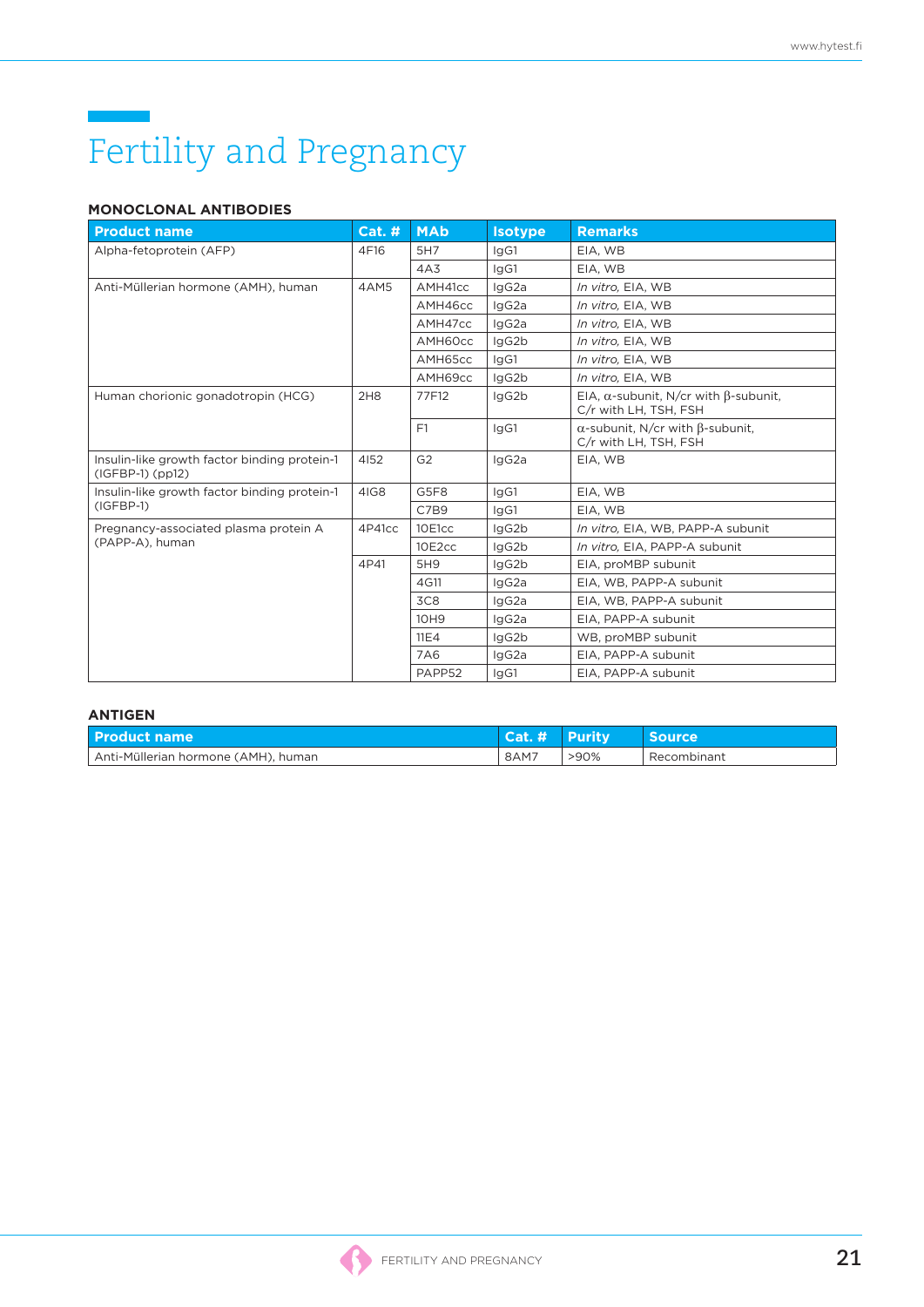### Thyroid Diseases

### **MONOCLONAL ANTIBODIES**

| <b>Product name</b>                  | Cat. H          | <b>MAb</b>         | <b>Isotype</b> | <b>Remarks</b>                                                                              |
|--------------------------------------|-----------------|--------------------|----------------|---------------------------------------------------------------------------------------------|
| Thyroglobulin                        | 2TG12cc         | 5E6cc              | lgG2b          | <i>In vitro</i> , EIA                                                                       |
|                                      |                 | 5F9cc              | lgG2a          | In vitro, EIA, IHC                                                                          |
| Thyroid peroxidase (TPO)             | 4TP15           | 6H7                | lgG1           | <b>EIA</b>                                                                                  |
|                                      |                 | TPO <sub>28</sub>  | lgG1           | EIA WB                                                                                      |
|                                      |                 | TPO34              | IgG1           | EIA, WB                                                                                     |
|                                      |                 | TPO35              | lgG1           | <b>EIA</b>                                                                                  |
| Thyroid stimulating hormone<br>(TSH) | 2TS11cc         | 7G12cc             | IgG1           | In vitro, EIA, whole molecule,<br>N/cr with human LH, FSH, HCG                              |
|                                      |                 | 11E4cc             | IgG1           | In vitro, EIA, $\beta$ -subunit, N/cr with human LH, FSH, HCG                               |
|                                      |                 | 10C7cc             | lgG1           | In vitro, EIA, whole molecule,<br>N/cr with human LH, FSH, HCG                              |
|                                      | 2TS11           | 1CT1cc             | IgG1           | In vitro, EIA, WB in non-reducing conditions, beta-subunit,<br>N/cr with human LH, FSH, HCG |
|                                      |                 | 7CT8               | IgG1           | EIA, beta-subunit, N/cr with human LH, FSH, HCG                                             |
| Thyroxine, human (T4)                | 2T <sub>6</sub> | 1H <sub>1</sub> cc | IgG2a          | <i>In vitro</i> , EIA, RIA                                                                  |
|                                      |                 | XM212              | lgG2a          | EIA                                                                                         |
| Triiodothyronine (T3)                | 2T7             | 3A6                | lgG1           | EIA, RIA                                                                                    |

| l Product name                        | $\vert$ Cat. # Purity |         | <b>Source</b>       |
|---------------------------------------|-----------------------|---------|---------------------|
| Thyroglobulin                         | 8TG52                 | $>90\%$ | Human thyroid gland |
| Thyroid peroxidase (TPO), recombinant | 8RTPO                 | >95%    | Recombinant         |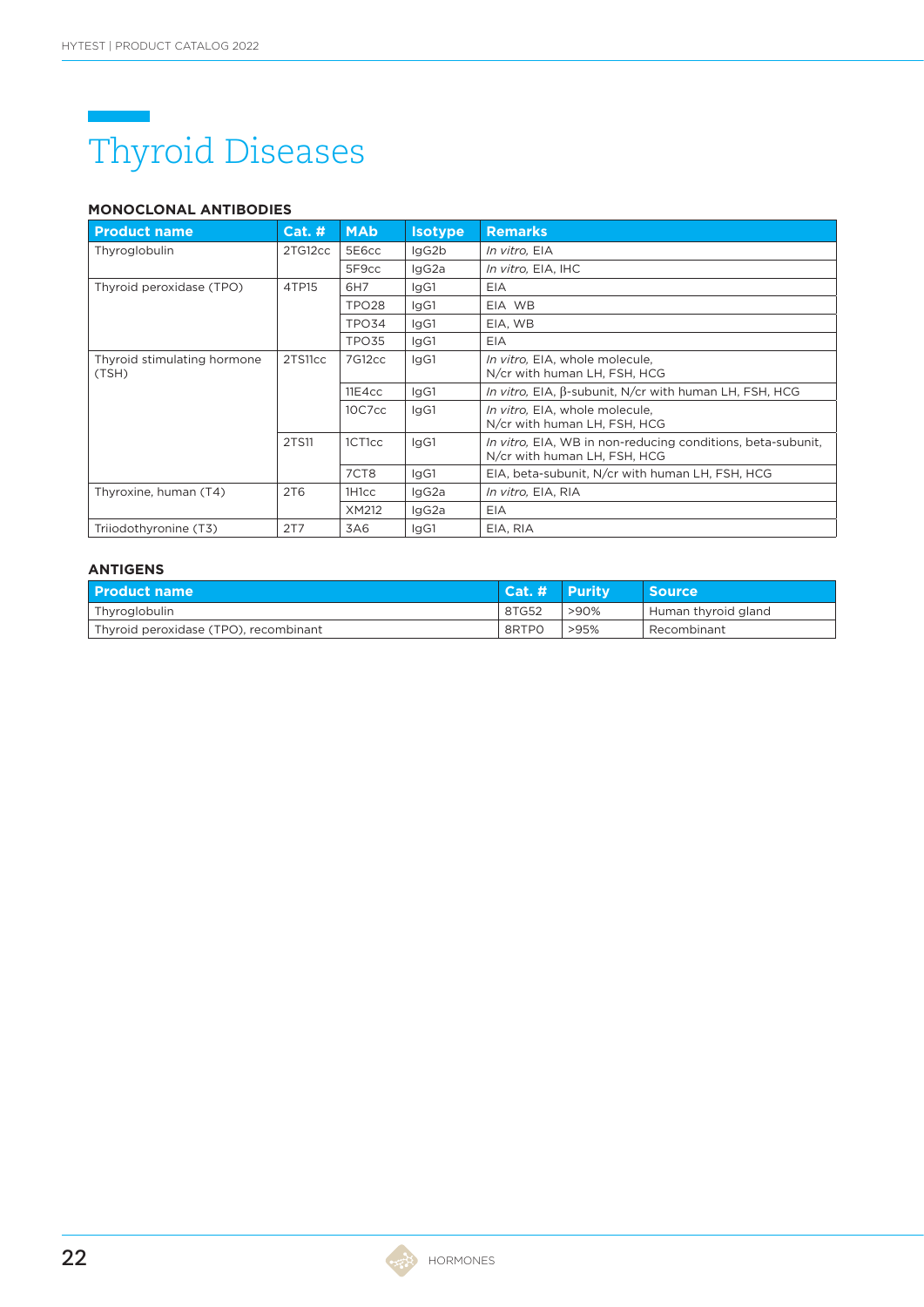### Other Hormones

### **MONOCLONAL ANTIBODIES**

| <b>Product name</b>                               | $Cat.$ #           | <b>MAb</b>         | <b>Isotype</b> | <b>Remarks</b>                                                               |      |
|---------------------------------------------------|--------------------|--------------------|----------------|------------------------------------------------------------------------------|------|
| $17\beta$ -estradiol                              | 2E2                | ESTR-1             | lgG1           | EIA                                                                          |      |
| Anti-Müllerian hormone (AMH),                     | 4AM5               | AMH41cc            | lgG2a          | In vitro, EIA, WB                                                            |      |
| human                                             |                    | AMH46cc            | lgG2a          | In vitro, EIA, WB                                                            |      |
|                                                   |                    | AMH47cc            | IgG2a          | In vitro, EIA, WB                                                            |      |
|                                                   |                    | AMH60cc            | IgG2b          | In vitro, EIA, WB                                                            |      |
|                                                   |                    | AMH65cc            | IgG1           | In vitro, EIA, WB                                                            |      |
|                                                   |                    | AMH69cc            | IgG2b          | In vitro, EIA, WB                                                            |      |
| Calcitonin                                        | 4C10cc             | P138               | IgG1           | In vitro, CLIA, a.a.r. 72-81 of PCT                                          | New! |
|                                                   |                    | P139               | IgG1           | In vitro, CLIA, a.a.r. 72-81 of PCT                                          | New! |
|                                                   |                    | P141               | IgG1           | In vitro, CLIA, a.a.r. 72-81 of PCT                                          | New! |
|                                                   |                    | <b>RC16B5</b>      | IgG1           | CLIA, LF, a.a.r. 72-81 of PCT,<br>recombinant chimeric antibody              | New! |
|                                                   |                    | 13G11cc            | IgG1           | In vitro, EIA, WB, a.a.r. 72-81 of PCT                                       |      |
|                                                   |                    | 14A2cc             | IgG1           | In vitro, EIA, WB, a.a.r. 72-81 of PCT                                       |      |
|                                                   |                    | 16B5cc             | lgG2b          | In vitro, EIA, WB, a.a.r. 72-81 of PCT                                       |      |
|                                                   |                    | 24B <sub>2cc</sub> | IgG1           | In vitro, EIA, WB, a.a.r. 72-81 of PCT                                       |      |
|                                                   | 4C10               | 13B9               | lgG2a          | EIA, a.a.r. 60-69 of PCT                                                     |      |
|                                                   |                    | 13F2               | IgG1           | EIA, WB, a.a.r. 72-81 of PCT                                                 |      |
| Cortisol                                          | 2C <sub>2</sub> cc | <b>XM210cc</b>     | IgG2a          | In vitro, EIA, C/r data available                                            |      |
|                                                   | 2C2                | CORT-1             | IgG1           | EIA, C/r data available                                                      |      |
|                                                   |                    | CORT-2             | IgG3           | EIA, C/r data available                                                      |      |
| Erythropoetin                                     | 4ER1               | Epo1               | IgG1           | EIA                                                                          |      |
|                                                   |                    | Epo <sub>2</sub>   | IgG1           | <b>EIA</b>                                                                   |      |
| Follicle stimulating hormone<br>(FSH), beta chain | 2FSH <sub>2</sub>  | F <sub>2</sub>     | IgG1           | EIA, WB                                                                      |      |
| Growth hormone, human (hGH)                       | 2G <sub>2</sub>    | GhG <sub>2cc</sub> | IgG1           | In vitro, EIA                                                                |      |
|                                                   |                    | GhB9cc             | IgG1           | In vitro, EIA                                                                |      |
| Human chorionic gonadotropin<br>(HCG)             | 2H8                | 77F12              | lgG2b          | EIA, $\alpha$ -subunit, N/cr with $\beta$ -subunit,<br>C/r with LH, TSH, FSH |      |
|                                                   |                    | F1                 | IgG1           | $\alpha$ -subunit, N/cr with $\beta$ -subunit, C/r with LH, TSH, FSH         |      |
|                                                   |                    | 27E8               | IgG1           | EIA, $\beta$ -subunit, N/cr with LH, FSH, TSH                                |      |
|                                                   |                    | 28A4               | IgG2a          | EIA, $β$ -subunit, N/cr with LH, FSH, TSH                                    |      |
| Lactoferrin                                       | 4L2                | 2B8                | IgG1           | EIA, WB                                                                      |      |
|                                                   |                    | 1A1                | IgG1           | EIA, WB                                                                      |      |
|                                                   |                    | 1C <sub>6</sub>    | IgG1           | EIA, WB                                                                      |      |
| Luteinizing hormone (LH),<br>beta chain           | 2LH <sub>2</sub>   | L1                 | IgG1           | EIA, WB                                                                      |      |
| Progesterone                                      | 2P2                | HPRO-2             | IgG2b          | EIA, C/r data available                                                      |      |
|                                                   |                    | XM207              | IgG2b          | EIA, C/r data available                                                      |      |
| Prolactin                                         | 2PL7               | 1B <sub>2</sub>    | IgG1           | EIA                                                                          |      |
|                                                   |                    | 4G1                | IgG1           | EIA                                                                          |      |
|                                                   |                    | 8C3                | IgG1           | <b>EIA</b>                                                                   |      |
| Testosterone, human                               | 2T2                | XM209              | IgG2a          | EIA                                                                          |      |

| l Product name                      | $\mathsf{Cat} \# \ \mathsf{Purity}$ |      | <b>Source</b> |
|-------------------------------------|-------------------------------------|------|---------------|
| Anti-Müllerian hormone (AMH), human | 8AM7                                | >90% | Recombinant   |

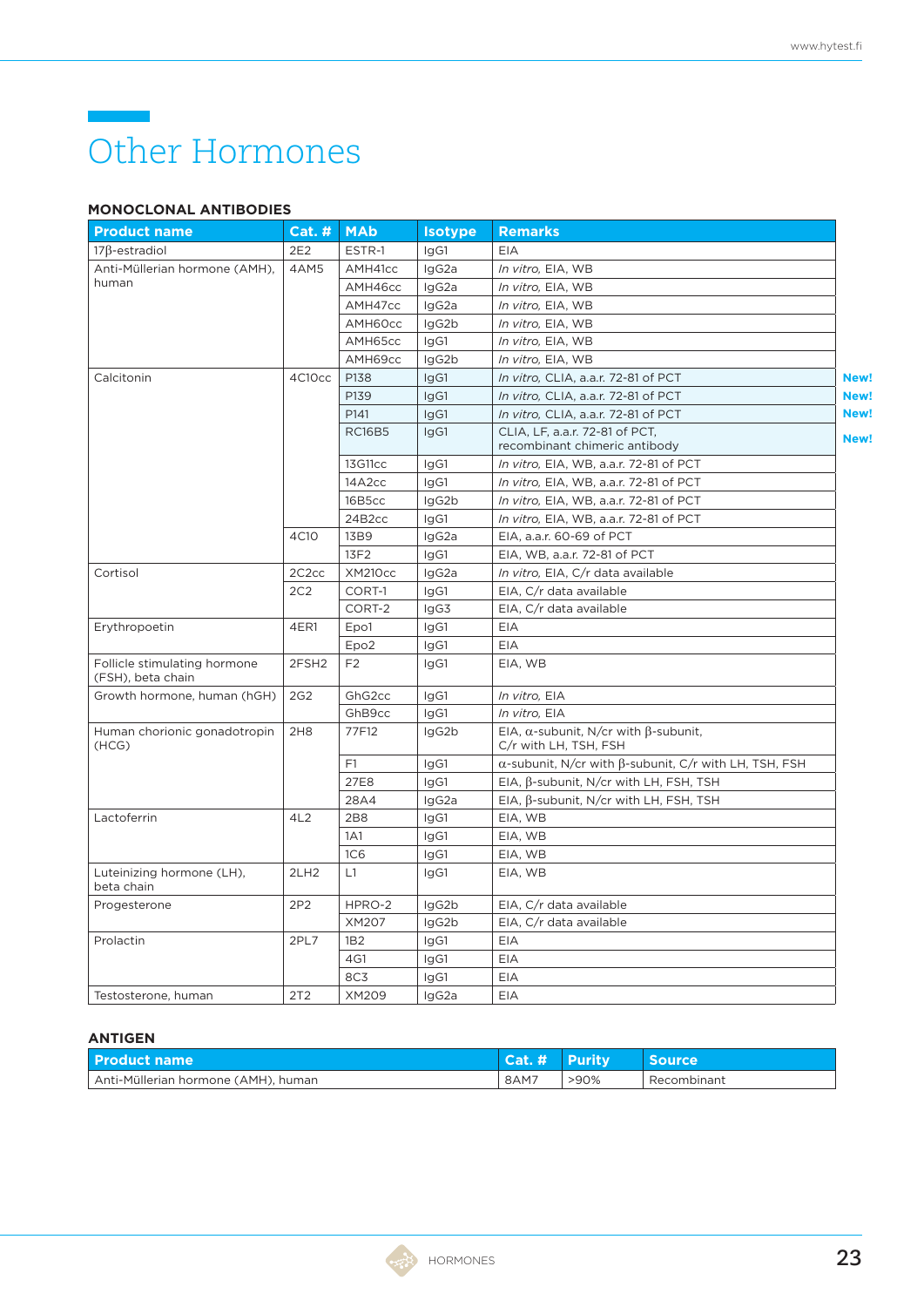

### **MONOCLONAL ANTIBODIES**

| <b>Product name</b>                                    | Cat.#            | <b>MAb</b>      | <b>Isotype</b> | <b>Remarks</b>                                           |
|--------------------------------------------------------|------------------|-----------------|----------------|----------------------------------------------------------|
| Alpha-fetoprotein (AFP)                                | 4F16             | 5H7             | IgG1           | EIA, WB                                                  |
|                                                        |                  | 4A3             | IgG1           | EIA, WB                                                  |
| CA-125                                                 | 4C29             | X306cc          | IgG1           | In vitro, EIA, WB, A1 epitope group                      |
|                                                        |                  | X52cc           | IgG1           | In vitro, EIA, B2 Epitope group                          |
|                                                        |                  | X75             | IgG1           | EIA, WB, B1 epitope group                                |
|                                                        |                  | X325            | IgG1           | EIA, WB, IHC, B1 epitope group                           |
| CA19-9                                                 | 4CA19            | X91             | lgM            | EIA, IHC                                                 |
| CA72-4                                                 | 4CA72            | 7C1             | IgG1           | EIA, WB                                                  |
|                                                        |                  | 1C2             | IgG1           | EIA, WB                                                  |
| Carcinoembryonic antigen (CEA)                         | 4CA30cc          | 3C8cc           | IgG1           | In vitro, WB, epitope group V                            |
|                                                        | 4CA30            | 3C1             | IgG1           | EIA, WB, epitope group IVa or II                         |
|                                                        |                  | 3C <sub>6</sub> | IgG1           | EIA, WB, IHC, epitope group I                            |
| CYFRA21-1                                              | 4CY1             | XC42cc          | IgG1           | In vitro, EIA, WB                                        |
|                                                        |                  | 1X <sub>3</sub> | IgG1           | EIA, WB                                                  |
| Human chorionic gonadotropin (HCG)                     | 2H8              | 27E8            | IgG1           | EIA, $\beta$ -subunit, N/cr with LH, FSH, TSH            |
|                                                        |                  | 28A4            | lgG2a          | EIA, $\beta$ -subunit, N/cr with LH, FSH, TSH            |
| Human epididymis protein 4 (HE4)                       | 4HE <sub>6</sub> | 2B13            | IgG1           | EIA                                                      |
|                                                        |                  | 9D42            | IgG1           | EIA                                                      |
|                                                        |                  | 3C24            | IgG1           | EIA                                                      |
| Human papillomavirus (HPV), type 16,<br>oncoprotein E7 | 3HP16            | 716-325         | lgG2a          | EIA, WB                                                  |
|                                                        |                  | 716-332cc       | lgG2a          | In vitro, EIA, WB, C/r with HPV type 18                  |
|                                                        |                  | 716-D1cc        | IgG2a          | In vitro, EIA, WB, C/r with HPV type 18                  |
| Human papillomavirus (HPV), type 18,                   | 3HP18            | 718-15          | lgG1           | EIA, WB, C/r with HPV type 16                            |
| oncoprotein E7                                         |                  | 718-67          | IgG2a          | EIA, WB, C/r with HPV type 16                            |
| Kappa light chains                                     | 1K5cc            | 4G7cc           | IgG2a          | In vitro, EIA, WB, K-chain purification by A/C, f        |
|                                                        |                  |                 |                | ree and bound <b>K-chain</b>                             |
| Lambda (free) light chains                             | 1L7cc            | 3D12cc          | IgG2a          | In vitro, EIA, WB, $\lambda$ -chain purification by A/C, |
|                                                        |                  |                 |                | free λ-chain only                                        |
| Light chains of human immunoglobu-<br>lins             | 1K9              | 7A9             | IgG2a          | WB, IgA-, IgG-, IgM-specific                             |
| Neuron-specific enolase (NSE)                          | 4N6              | 5G10            | lgG2b          | EIA, WB, IHC                                             |
|                                                        |                  | 5E2             | IgG2a          | EIA, WB, IHC                                             |
|                                                        |                  | 1C1             | IgG2a          | EIA                                                      |
|                                                        |                  | H11             | IgG2a          | EIA                                                      |
| Prostate-specific antigen (PSA)                        | 4P33             | 8A6cc           | lgG2a          | In vitro, EIA, WB, free PSA, epitope 1                   |
|                                                        |                  | PS <sub>2</sub> | IgG1           | EIA, equimolar total PSA, epitope 3, C/r with HK2        |
|                                                        |                  | 1H12            | IgG1           | EIA, total PSA, epitope 4                                |
|                                                        |                  | 5A6             | IgG1           | EIA, WB, equimolar total PSA, epitope 5                  |
| Thyroglobulin                                          | 2TG12cc          | 5E6cc           | lgG2b          | In vitro, EIA                                            |
|                                                        |                  | 5F9cc           | lgG2a          | In vitro, EIA, IHC                                       |

| <b>Product name</b>                                           | Cat.#  | <b>Purity</b> | Source,                                                          |
|---------------------------------------------------------------|--------|---------------|------------------------------------------------------------------|
| CA-125                                                        | 8C29   | N/A           | Human adenocarcinoma                                             |
| CA15-3                                                        | 8CA15  | N/A           | Human milk, standard grade                                       |
| CA19-9                                                        | 8CA19  | N/A           | Human metastatic liver carcinoma                                 |
| CA72-4                                                        | 8CA72  | N/A           | Human metastatic liver carcinoma                                 |
| Carcinoembryonic antigen (CEA)                                | 8CEA88 | N/A           | Single patient source colon carcinoma<br>liver metastatic tissue |
| Human papillomavirus L1 protein (HPVL1), type 16, recombinant | 8HPV16 | $>90\%$       | Recombinant                                                      |
| Human papillomavirus L1 protein (HPVL1), type 18, recombinant | 8HPV18 | >90%          | Recombinant                                                      |
| Neuron-specific enolase (NSE)                                 | 8NS3   | >95%          | Human brain                                                      |

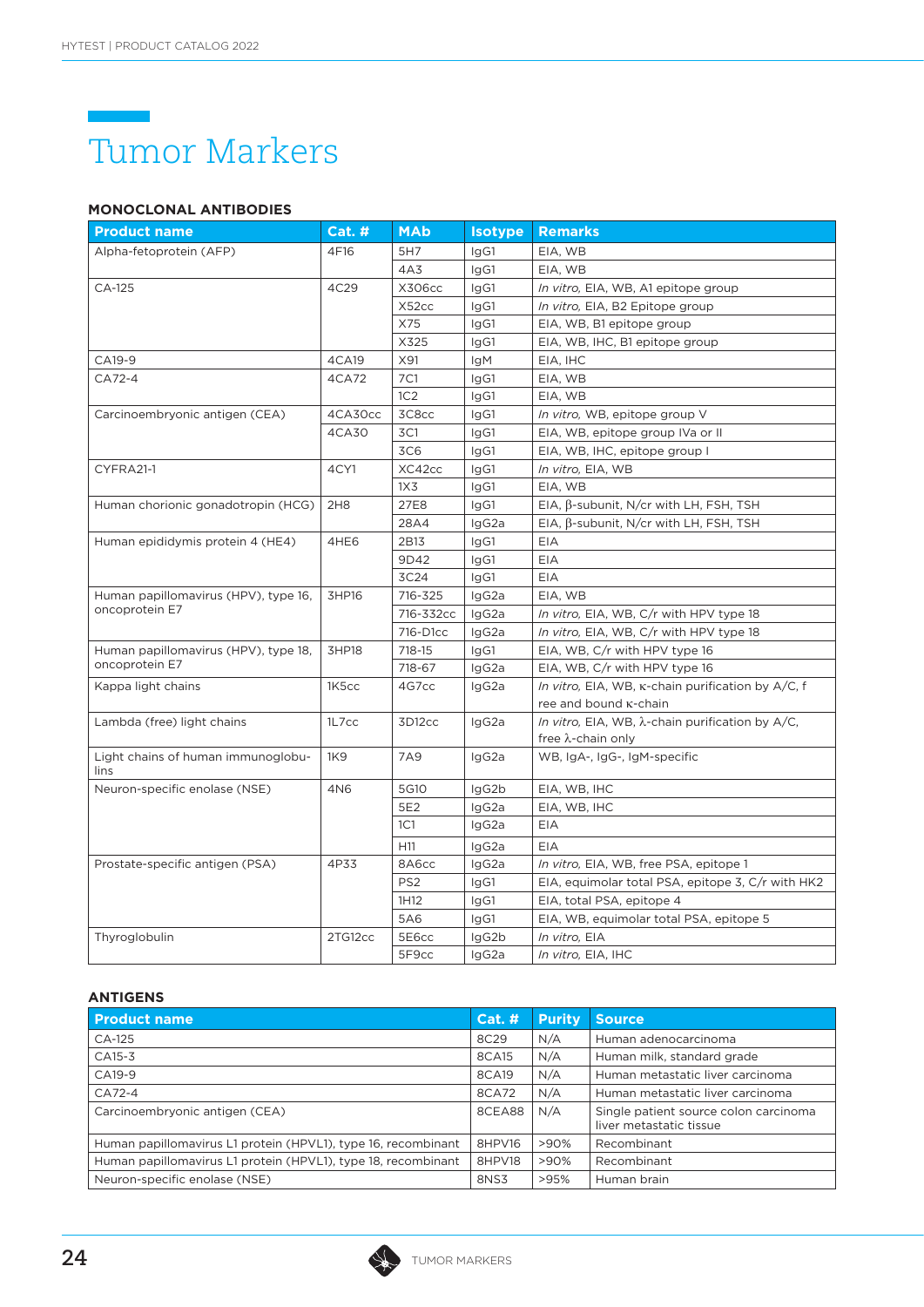### Neuroscience

### **MONOCLONAL ANTIBODIES**

| <b>Product name</b>                    | $Cat.$ #        | <b>MAb</b>         | <b>Isotype</b> | <b>Remarks</b>                        |      |
|----------------------------------------|-----------------|--------------------|----------------|---------------------------------------|------|
| Beta-amyloid, human                    | 4BA3            | BAM7cc             | IgG1           | In vitro, EIA                         |      |
|                                        |                 | BAM113cc           | lgG1           | In vitro, EIA                         |      |
|                                        |                 | BAM120cc           | IgG1           | In vitro, EIA                         |      |
| Glial fibrillary acidic protein (GFAP) | 4G25            | GFAP15cc           | IgG1           | In vitro, EIA, WB, IHC                |      |
|                                        |                 | GFAP81cc           | lgG1           | In vitro, EIA, WB, IHC                |      |
|                                        |                 | GFAP83cc           | lgG1           | In vitro, EIA, WB, IHC                |      |
|                                        |                 | GFAP94cc           | IgG1           | In vitro, EIA, WB                     |      |
|                                        |                 | GFAP98cc           | IgG1           | In vitro, EIA, WB                     |      |
|                                        |                 | GF5                | IgG2b          | EIA, WB, IF, IHC                      |      |
| Neurofilament light (NfL), human       | 4NF3            | <b>NF31</b>        | IgG2b          | In vitro, EIA                         | New! |
|                                        |                 | <b>NF71</b>        | IgG2b          | In vitro. EIA                         | New! |
|                                        |                 | <b>NF79</b>        | IgG2b          | EIA, rat monoclonal antibody          | New! |
|                                        |                 | <b>NF36</b>        | IgG            | EIA, recombinant rabbit antibody      | New! |
| Neuron-specific enolase (NSE)          | 4N <sub>6</sub> | 5G10               | lgG2b          | EIA, WB, IHC                          |      |
|                                        |                 | 5E2                | IgG2a          | EIA, WB, IHC                          |      |
|                                        |                 | 1C1                | IgG2a          | EIA                                   |      |
|                                        |                 | H <sub>11</sub>    | IgG2a          | <b>EIA</b>                            |      |
| S100 proteins, human                   | 4S37            | 8B10cc             | lgG1           | In vitro, EIA, WB, S100A1B and S100BB |      |
|                                        |                 | 6G <sub>1</sub> cc | IgG1           | In vitro, EIA, WB, S100A1B and S100BB |      |
|                                        |                 | 3B10               | IgG2a          | EIA, WB, S100BB                       |      |
|                                        |                 | 4B3                | IgG2a          | WB. S100A1B and S100BB                |      |

| <b>Product name</b>                                        | Cat. H | <b>Purity</b> | <b>Source</b> |
|------------------------------------------------------------|--------|---------------|---------------|
| Calmodulin, bovine                                         | 8C10b  | >95%          | Bovine brain  |
| Calmodulin, human                                          | 8C10h  | >95%          | Human brain   |
| Glial fibrillary acidic protein (GFAP), human, recombinant | 8G45   | $>90\%$       | Recombinant   |
| Myelin basic protein (MBP)                                 | 8M79   | >95%          | Human brain   |
| Neuron-specific enolase (NSE)                              | 8NS3   | >95%          | Human brain   |
| S100BB homodimer and S100A1B heterodimer, human            | 8S9h   | >95%          | Human brain   |
| S100BB homodimer and S100A1B heterodimer, bovine           | 8S9b   | >95%          | Bovine brain  |
| S100BB homodimer, human                                    | 8S9-2h | >95%          | Human brain   |
| S100BB homodimer, bovine                                   | 8S9-2b | >95%          | Bovine brain  |

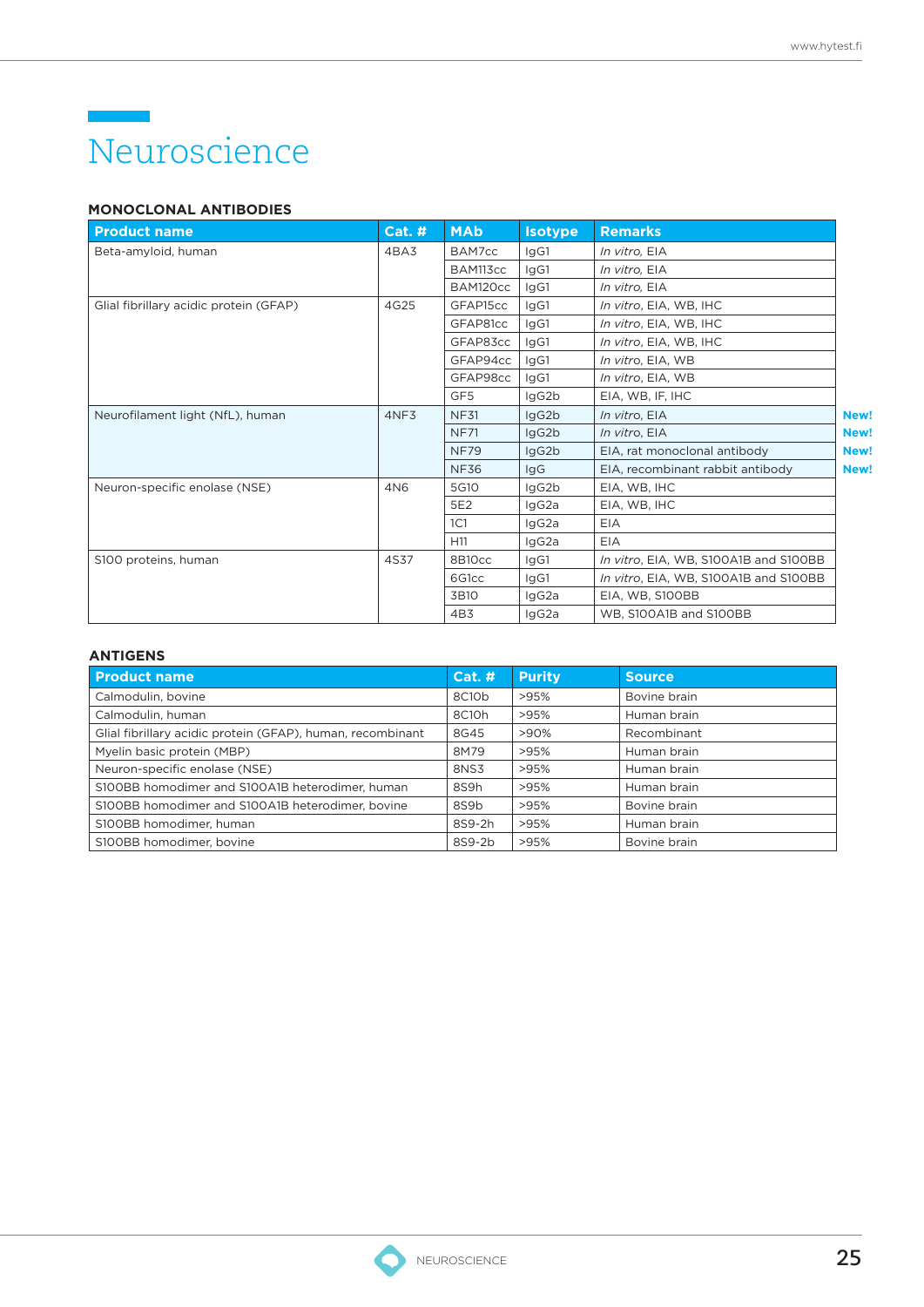### Gangliosides

### **GANGLIOSIDES**

| <b>Product name</b>                    | Cat.#    | <b>Purity</b> | <b>Source</b>        |
|----------------------------------------|----------|---------------|----------------------|
| Asialoganglioside GM1, bovine          | 8G16-1b  | >98%          | Bovine brain MW 1263 |
| Asialoganglioside GM1, human           | 8G16-1h  | >98%          | Human brain MW 1263  |
| Asialoganglioside GM2, bovine          | 8G16-15b | >98%          | Bovine brain MW 1103 |
| Disialoganglioside GD1a, bovine        | 8G16-6b  | >98%          | Bovine brain MW 1827 |
| Disialoganglioside GD1a, human         | 8G16-6h  | >98%          | Human brain MW 1811  |
| Disialoganglioside GD1a-NAcGal, bovine | 8G16-17b | >98%          | Bovine brain MW 2030 |
| Disialoganglioside GD1b, bovine        | 8G16-7b  | >98%          | Bovine brain MW 1827 |
| Disialoganglioside GD1b, human         | 8G16-7h  | >98%          | Human brain MW 1811  |
| Disialoganglioside GD2, bovine         | 8G16-8b  | >98%          | Bovine brain MW 1665 |
| Disialoganglioside GD2, human          | 8G16-8h  | >98%          | Human brain MW 1649  |
| Disialoganglioside GD3, bovine         | 8G16-9b  | >98%          | Bovine brain MW 1461 |
| Disialoganglioside GD3, human          | 8G16-9h  | >98%          | Human brain MW 1438  |
| Monosialoganglioside GM1, bovine       | 8G16-2b  | >98%          | Bovine brain MW 1545 |
| Monosialoganglioside GM1, human        | 8G16-2h  | >98%          | Human brain MW 1537  |
| Monosialoganglioside GM2, bovine       | 8G16-3b  | >98%          | Bovine brain MW 1383 |
| Monosialoganglioside GM2, human        | 8G16-3h  | >98%          | Human brain MW 1375  |
| Monosialoganglioside GM3, bovine       | 8G16-4b  | >98%          | Bovine brain MW 1179 |
| Monosialoganglioside GM3, human        | 8G16-4h  | >98%          | Human brain MW 1171  |
| Monosialoganglioside GM4, bovine       | 8G16-5b  | >98%          | Bovine brain MW 1017 |
| Monosialoganglioside GM4, human        | 8G16-5h  | >98%          | Human brain MW 1009  |
| Tetrasialoganglioside GQ1b, bovine     | 8G16-12b | >98%          | Bovine brain MW 2391 |
| Tetrasialoganglioside GQ1b, human      | 8G16-12h | >98%          | Human brain MW 2359  |
| Trisialoganglioside GT1a, bovine       | 8G16-11b | >98%          | Bovine brain MW 2109 |
| Trisialoganglioside GT1b, bovine       | 8G16-10b | >98%          | Bovine brain MW 2109 |
| Trisialoganglioside GT1b, human        | 8G16-10h | >98%          | Human brain MW 2085  |



**CANC**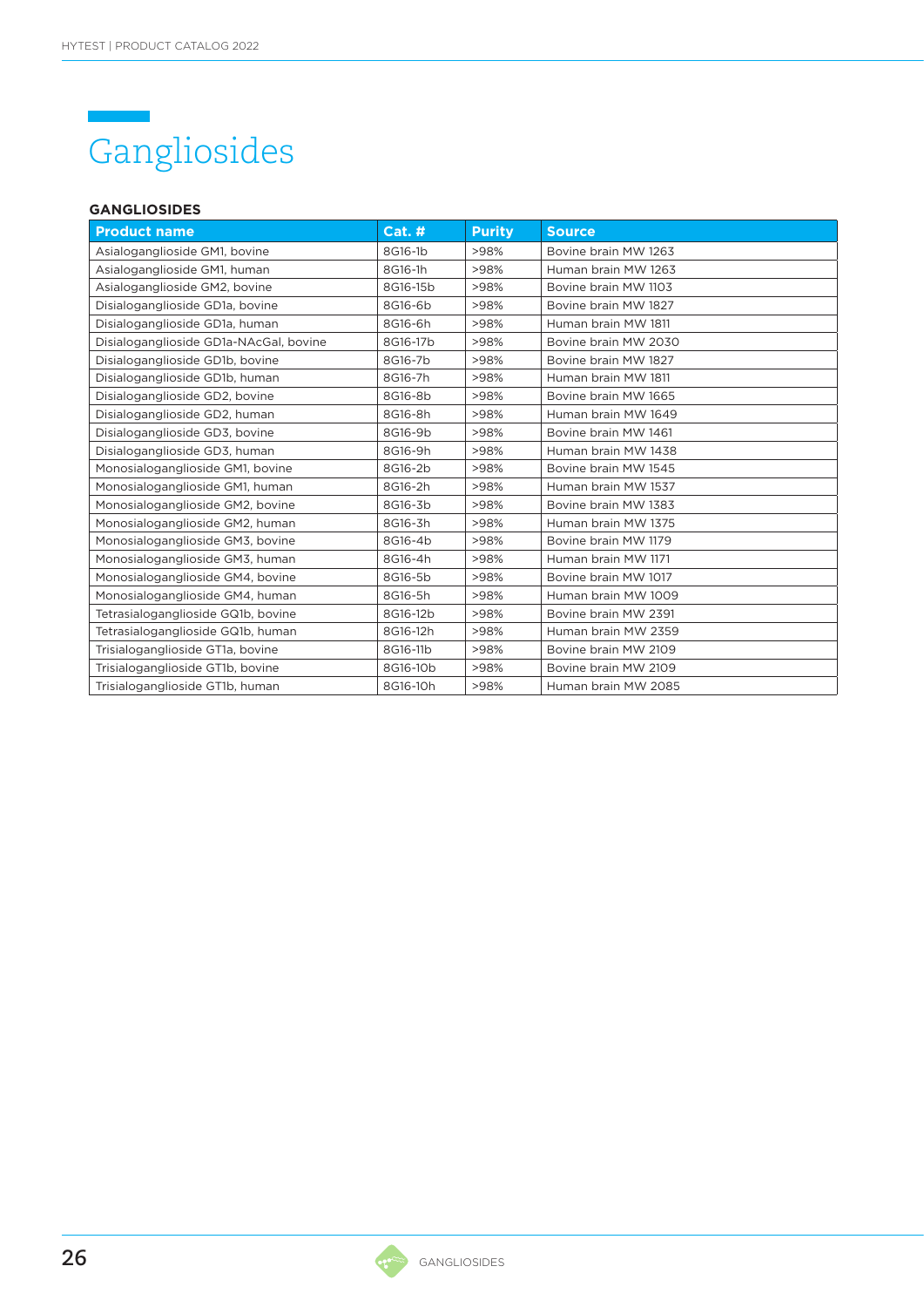# Immunology and Serology

### **MONOCLONAL ANTIBODIES**

| <b>Product name</b>                      | <b>Cat. #</b>      | <b>MAb</b>        | <b>Isotype</b> | <b>Remarks</b>                                                                      |
|------------------------------------------|--------------------|-------------------|----------------|-------------------------------------------------------------------------------------|
| IgA                                      | 1A1cc              | 3B7cc             | lgG1           | In vitro, EIA, PHA, Fc-region                                                       |
|                                          |                    | 1H <sub>9cc</sub> | lgG2b          | In vitro, EIA, Fc-region                                                            |
| IgE                                      | 1E4cc              | 4F4cc             | lgG1           | In vitro, EIA,                                                                      |
|                                          |                    |                   |                | IgE purification by $A/C$ , $\varepsilon$ -chain (C $\varepsilon$ 3 domain)         |
|                                          |                    | 5D4cc             | IgG2a          | In vitro, EIA,                                                                      |
|                                          |                    |                   |                | IgE purification by A/C, ε-chain (Cε 2 domain)                                      |
|                                          |                    | <b>E411cc</b>     | lgG1           | In vitro, EIA, IgE Fc-region                                                        |
|                                          | 1E4                | XTE4              | IgG1           | EIA, WB, ε-chain                                                                    |
|                                          |                    | 4H10              | IgG1           | EIA                                                                                 |
| IgG                                      | 1G1cc              | 5A9cc             | IgG2a          | In vitro, WB, ID, Fc-region, Pan y (Cy 2 domain),<br>$N/cr$ with $IqA$ , $IqM$      |
|                                          |                    | 3D3cc             | IgG2a          | In vitro, EIA, WB, ID, Fc-region, Pan y (Cy 3 domain),<br>$N/cr$ with $lgA$ , $lgM$ |
| IgG1                                     | 1G <sub>2</sub> cc | 2C11cc            | lgG1           | In vitro, EIA, IHC, ID, γ-1 Fc-region,<br>N c/r with IgG2, IgG3, IgG4               |
| IgG2                                     | 1G <sub>5</sub>    | 52G1              | lgG1           | EIA, Fc-region specific, γ-2 epitope,<br>N/cr with IgG1, IgG3, IgG4, IgA, IgM, IgE  |
| IgG3                                     | 1G3cc              | 5G12cc            | lgG1           | In vitro, $E[A, \gamma - 3]$ hinge region,<br>N/cr with IgG1, IgG2, IgG4, IgA, IgM  |
| lgG4                                     | 1G4cc              | 5C7cc             | lgG1           | In vitro, EIA, WB, y-4 Fc-region,<br>N/cr with IgG1, IgG2, IgG3, IgA, IgM           |
| <b>IgM</b>                               | 1M3cc              | 2B9cc             | IgG2b          | In vitro, WB, EIA, FC, µ-chain, Fc-region                                           |
| Kappa light chains                       | 1K5cc              | 4G7cc             | IgG2a          | In vitro, EIA, WB, K-chain purification by A/C,                                     |
|                                          |                    |                   |                | free and bound <b>K-chain</b>                                                       |
| Lambda (free) light chains               | 1L7cc              | 3D12cc            | IgG2a          | In vitro, EIA, WB, $\lambda$ -chain purification by A/C,                            |
|                                          |                    |                   |                | free λ-chain only                                                                   |
| Light chains of human<br>immunoglobulins | 1K9                | 7A9               | IgG2a          | WB, IgA-, IgG-, IgM-specific                                                        |
| Ovine IgG                                | 502                | 9E2               | IgG1           | EIA, WB, C/r with all artiodactylis                                                 |

| l Product name                        | Cat.# | l Purity. | <b>Source</b>       |
|---------------------------------------|-------|-----------|---------------------|
| <sup>I</sup> Thyroglobulin            | 8TG52 | >90%      | Human thyroid gland |
| Thyroid peroxidase (TPO), recombinant | 8RTPO | >95%      | Recombinant         |

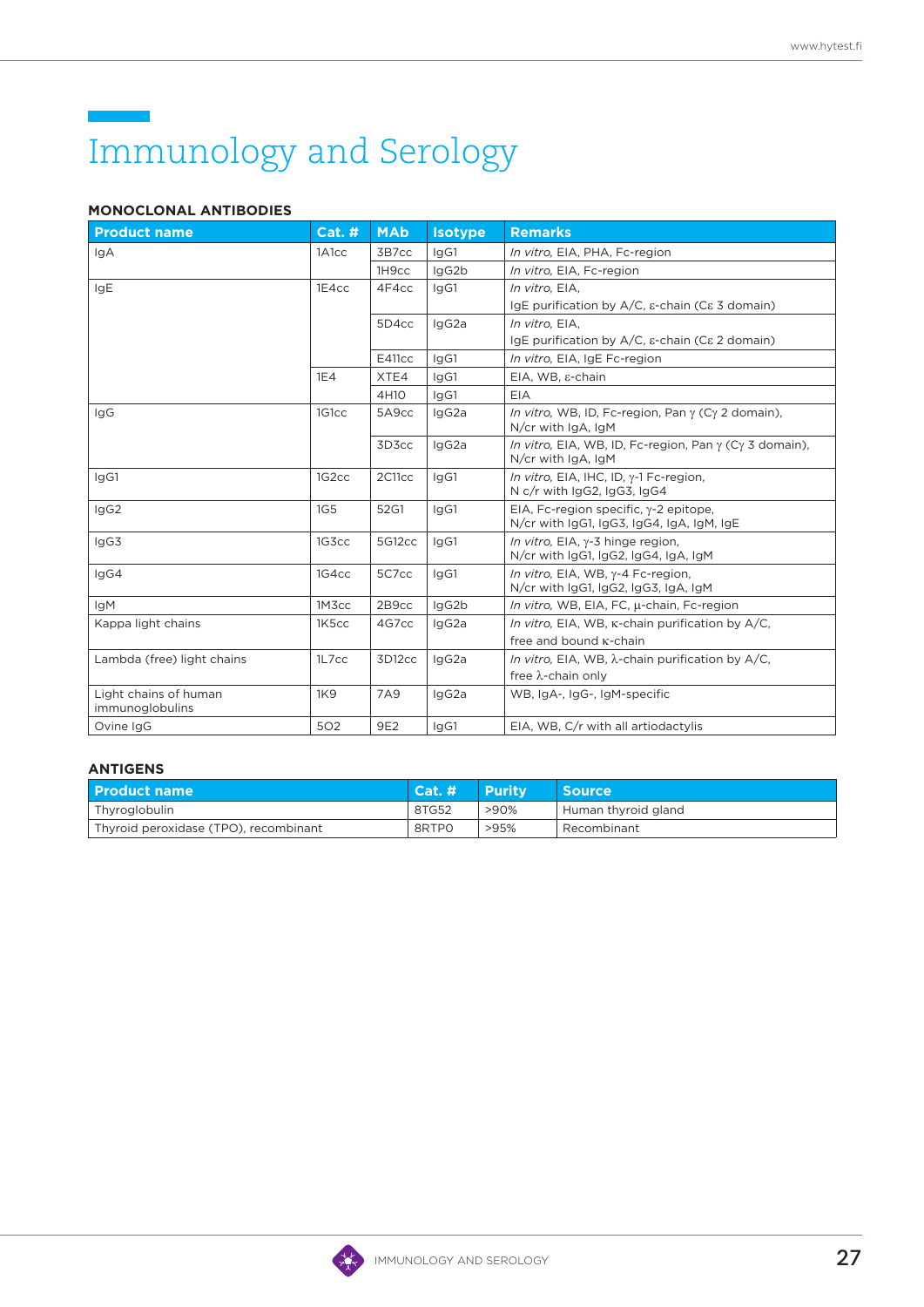# Inflammation

### **MONOCLONAL ANTIBODIES**

| <b>Product name</b>      | <b>Cat. #</b> | <b>MAb</b>        | <b>Isotype</b> | <b>Remarks</b>                                                              |      |
|--------------------------|---------------|-------------------|----------------|-----------------------------------------------------------------------------|------|
| Calcitonin               | 4C10cc        | P138              | IgG1           | In vitro, CLIA, a.a.r. 72-81 of PCT                                         | New! |
|                          |               | P139              | IgG1           | In vitro, CLIA, a.a.r. 72-81 of PCT                                         | New! |
|                          |               | P141              | IgG1           | In vitro, CLIA, a.a.r. 72-81 of PCT                                         | New! |
|                          |               | <b>RC16B5</b>     | IgG1           | CLIA, LF, a.a.r. 72-81 of PCT, recombinant chimeric antibody                | New! |
|                          |               | 13G11cc           | IgG1           | In vitro, EIA, WB, a.a.r. 72-81 of PCT                                      |      |
|                          |               | 14A2cc            | IgG1           | In vitro, EIA, WB, a.a.r. 72-81 of PCT                                      |      |
|                          |               | 16B5cc            | lgG2b          | In vitro, EIA, WB, a.a.r. 72-81 of PCT                                      |      |
|                          |               | 24B2cc            | IgG1           | In vitro, EIA, WB, a.a.r. 72-81 of PCT                                      |      |
|                          | 4C10          | 13B9              | lgG2a          | EIA, a.a.r. 60-69 of PCT                                                    |      |
|                          |               | 13F2              | IgG1           | EIA, WB, a.a.r. 72-81 of PCT                                                |      |
| C-reactive protein (CRP) | 4C28cc        | C <sub>2cc</sub>  | IgG1           | In vitro, EIA, high sensitivity                                             |      |
|                          |               | C4cc              | IgG1           | In vitro, EIA, Ca <sup>2+</sup> dependent, high sensitivity                 |      |
|                          |               | C6cc              | lgG2a          | In vitro, EIA, high sensitivity                                             |      |
|                          |               | CRP30cc           | IgG1           | In vitro, EIA, low affinity                                                 |      |
|                          |               | CRP135cc          | lgG2b          | In vitro, EIA, high sensitivity                                             |      |
|                          | 4C28          | C1                | lgG2b          | EIA, WB, high sensitivity                                                   |      |
|                          |               | C3                | IgG1           | EIA, IHC, Ca <sup>2+</sup> dependent, high sensitivity                      |      |
|                          |               | C <sub>5</sub>    | IgG1           | EIA, high sensitivity                                                       |      |
|                          |               | C7                | IgG1           | EIA, IHC, high sensitivity                                                  |      |
|                          |               | CRP11             | IgG1           | EIA, WB                                                                     |      |
|                          |               | CRP36             | IgG2a          | EIA, WB, IHC                                                                |      |
|                          |               | <b>CRP169</b>     | lgG2a          | EIA, WB                                                                     |      |
| Interferon gamma         | 4122          | GC8cc             | IgG1           | In vitro, EIA, WB                                                           |      |
|                          |               | GF <sub>1cc</sub> | IgG1           | In vitro, EIA, WB                                                           |      |
|                          |               | $H3-1$            | IgG1           | EIA, WB                                                                     |      |
| Interleukin-1, beta      | 41L12         | 11E <sub>5</sub>  | IgG1           | EIA, IHC                                                                    |      |
| Interleukin-6            | 4IL6          | L106              | IgG1           | <i>In vitro</i> , EIA, LF                                                   | New! |
|                          |               | L137              | IgG2a          | <i>In vitro</i> , EIA, LF                                                   | New! |
|                          |               | L143              | IgG1           | In vitro, EIA, LF                                                           | New! |
|                          |               | L <sub>152</sub>  | IgG1           | In vitro, EIA, LF                                                           | New! |
|                          |               | L395              | <b>IgG</b>     | EIA, LF, recombinant rabbbit antibody                                       | New! |
|                          |               | L519              | IgG1           | EIA, recombinant chimeric antibody                                          | New! |
| Procalcitonin (PCT)      | 4PC47         | 44D9              | lgG2a          | EIA, WB                                                                     |      |
|                          |               | P123              | IgG1           | In vitro, EIA, a.a.r. 11-25 of PCT                                          | New! |
|                          |               | P124              | IgG1           | In vitro, EIA, a.a.r. 11-25 of PCT                                          | New! |
|                          |               | P135              | IgG2a          | In vitro, EIA, a.a.r. 11-25 of PCT                                          | New! |
|                          |               | P223              | IgG1           | CLIA, a.a.r. 11-25 of PCT, recombinant chimeric antibody                    | New! |
|                          |               | 6F10              | IgG1           | EIA, WB, a.a.r. 21-40 of PCT                                                |      |
|                          |               | 27A3cc            | IgG2a          | In vitro, EIA, WB, a.a.r. 21-40 of PCT                                      |      |
|                          |               | 38F11             | IgG1           | EIA, WB, a.a.r. 21-40 of PCT                                                |      |
|                          |               | 42cc              | lgG2a          | In vitro, EIA, WB, a.a.r. 21-40 of PCT                                      |      |
|                          |               | P413              | IgG2a          | In vitro, CLIA, a.a.r. 96-105 of PCT,<br>rat-mouse heterohybridoma antibody | New! |
|                          |               | 22A11             | IgG1           | EIA, WB, a.a.r. 96-105 of PCT                                               |      |
|                          |               | P160              | IgG1           | In vitro, EIA, a.a.r. 102-108 of PCT                                        | New! |
|                          |               | 14C12cc           | IgG1           | In vitro, EIA, WB, a.a.r. 102-111 of PCT                                    |      |
|                          |               | 18B7              | IgG1           | EIA, WB, a.a.r. 102-111 of PCT                                              |      |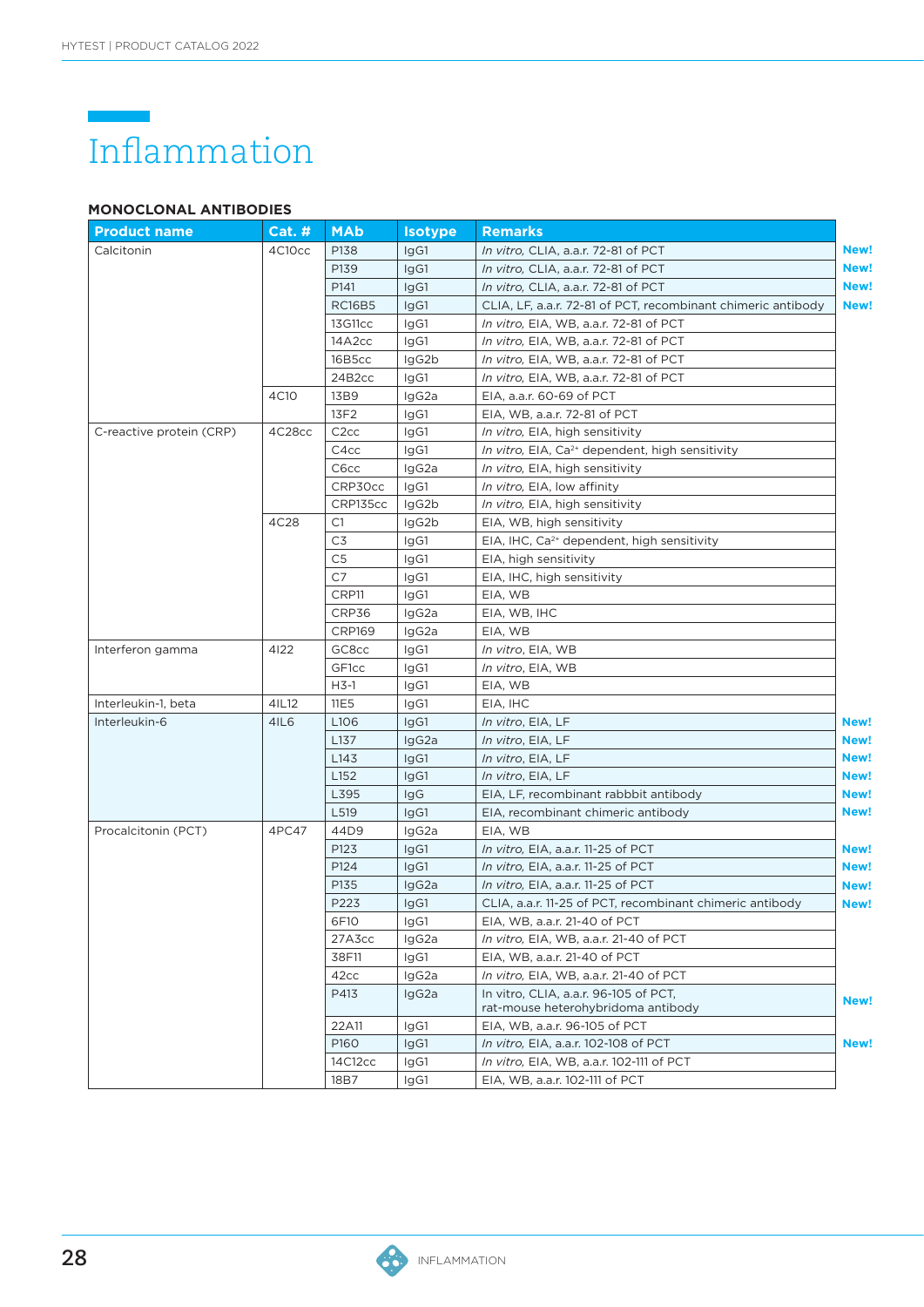### Inflammation

### **MONOCLONAL ANTIBODIES**

| <b>Product name</b>    | $Cat.$ #         | <b>MAb</b>        | <b>Remarks</b><br><b>Isotype</b> |                                               |      |
|------------------------|------------------|-------------------|----------------------------------|-----------------------------------------------|------|
| Serum amyloid A (SAA)  | 4SA11            | A491              | lgG <sub>2</sub> b               | EIA, rat monoclonal antibody                  | New! |
|                        |                  | A496              | IgG1                             | EIA, rat monoclonal antibody                  | New! |
|                        |                  | <b>SAA1cc</b>     | lgG1                             | In vitro, EIA, WB                             |      |
|                        |                  | SAA6              | lgG1                             | EIA, WB                                       |      |
|                        |                  | SAA15cc           | IgG1                             | In vitro, EIA, WB                             |      |
|                        |                  | VSA6              | laG1                             | EIA, WB                                       |      |
|                        |                  | VSA <sub>25</sub> | laG1                             | EIA, WB                                       |      |
| Serum amyloid A (SAA). | 4VS4             | VSA31cc           | lgG2a                            | In vitro, EIA, WB, reacts also with human SAA |      |
| animal                 |                  | VSA38cc           | lgG2a                            | In vitro. EIA. WB. reacts also with human SAA |      |
| Tumor necrosis factor  | 4T <sub>10</sub> | <b>F6C5</b>       | lgG1                             | EIA, IHC                                      |      |
| (TNF), alpha           |                  | 2C8cc             | lgG1                             | In vitro, EIA, IHC                            |      |

### **POLYCLONAL ANTIBODY**

| <b>Product name</b> |                  | Cat. # Host Animal | <b>Remarks</b> ' |
|---------------------|------------------|--------------------|------------------|
| Procalcitonin (PCT) | PPC <sub>3</sub> | goat               | EIA              |

### **ANTIGENS**

| <b>Product name</b>                          | Cat.#            | <b>Purity</b> | <b>Source</b> |      |
|----------------------------------------------|------------------|---------------|---------------|------|
| C-reactive protein (CRP), human, recombinant | 8CR8             | >95%          | Recombinant   | New! |
| Interleukin 6 (IL-6), recombinant            | 8IL <sub>6</sub> | $>90\%$       | Recombinant   | New! |
| Procalcitonin (PCT), tag-free, recombinant   | 8PC5             | >95%          | Recombinant   |      |
| Serum amyloid A1 (SAA1), human, recombinant  | 8SA1             | >95%          | Recombinant   |      |
| Serum amyloid A2 (SAA2), human, recombinant  | 8SA2             | >95%          | Recombinant   |      |

| <b>Product name</b>                 | <b>Cat.#4</b> | <i><b>Source</b></i>        |
|-------------------------------------|---------------|-----------------------------|
| C-reactive protein (CRP) free serum | 8CFS          | . Pooled normal human serum |

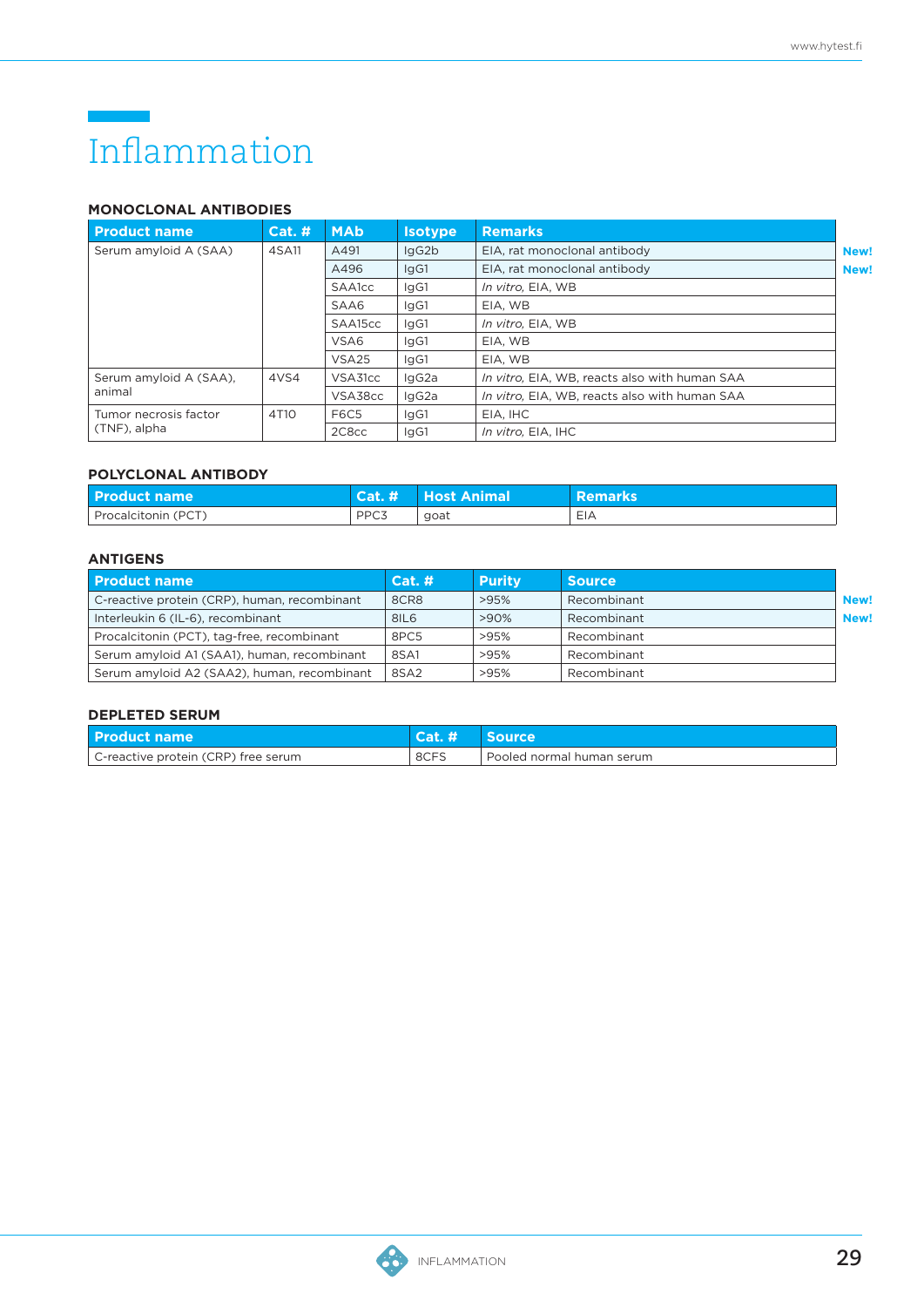

### **MONOCLONAL ANTIBODIES**

| <b>Product name</b>           | Cat.# | <b>MAb</b>       | <b>Isotype</b> | <b>Remarks</b>                       |
|-------------------------------|-------|------------------|----------------|--------------------------------------|
| Influenza A nucleoprotein     | 3IN5  | F <sub>8</sub>   | IgG2a          | EIA, IHC                             |
|                               |       | InA108           | lgG1           | EIA, WB                              |
|                               |       | InA180           | lgG3           | EIA                                  |
|                               |       | InA224           | lgG1           | EIA                                  |
|                               |       | InA245           | lgG2b          | EIA, WB                              |
| Influenza A haemagglutinin    | 31H4  | C <sub>102</sub> | lgG1           | EIA, IF, HIT, IHC, haemagglutinin H1 |
| Influenza A haemagglutinin H1 | 3AH1  | InA97            | lgG1           | EIA, WB                              |
|                               |       | InA134           | lgG1           | EIA, WB                              |
|                               |       | InA139           | lgG1           | EIA, WB                              |
| Influenza A haemagglutinin H3 | 3HG3  | InA227           | lgG1           | EIA, WB                              |
|                               |       | InA246           | lgG2a          | EIA, WB                              |
| Influenza A haemagglutinin H5 | 3H5N  | 1C7              | IgG2a          | EIA, HIT                             |
|                               |       | 1B4              | lgG2a          | EIA                                  |
| Influenza A haemagglutinin H7 | 3HI7  | InA331           | lgG1           | EIA                                  |
|                               |       | InA334           | lgG1           | EIA                                  |
|                               |       | InA414           | lgG2b          | EIA                                  |

### **ANTIGENS**

| <b>Product name</b>        | Cat. #  | <b>Purity</b> | <b>Source</b>           |
|----------------------------|---------|---------------|-------------------------|
| Influenza A (H1N1) virus   | 8IN73   | $>90\%$       | A/Taiwan/1/86           |
| Influenza A (H1N1) virus-2 | 8IN73-2 | $>90\%$       | A/Beijing/262/95        |
| Influenza A (H1N1) virus-3 | 8IN73-3 | >90%          | A/New Caledonia/20/99   |
| Influenza A (H1N1) virus-4 | 8IN73-4 | >90%          | A/Solomon Islands/03/06 |
| Influenza A (H3N2) virus   | 8IN74   | >90%          | A/Shangdong/9/93        |
| Influenza A (H3N2) virus-1 | 8IN74-1 | >90%          | A/Panama/2007/99        |
| Influenza A (H3N2) virus-2 | 8IN74-2 | $>90\%$       | A/Kiev/301/94           |
| Influenza A (H3N2) virus-3 | 8IN74-3 | >90%          | A/Wisconsin/67/05       |
| Influenza A (H3N2) virus-4 | 8IN74-4 | $>90\%$       | A/Brisbane/10/07        |



### **MONOCLONAL ANTIBODIES**

| <b>Product name</b>           | <b>Cat. #</b>     | <b>MAb</b> | <b>Isotype</b> | <b>Remarks</b>                   |
|-------------------------------|-------------------|------------|----------------|----------------------------------|
| Influenza B haemagglutinin    | 3BH9              | InB18      | IgG2a          | EIA, WB, haemagglutinin 2 (HA2)  |
|                               |                   | InB190     | lgG2b          | EIA, WB, haemagglutinin 2 (HA2)  |
| Influenza B matrix protein M1 | 3BM17             | InB4       | lgG1           | EIA, WB                          |
| Influenza B group antigen     | 3IF18             | InB12      | lgG2b          | EIA, WB, nucleoprotein           |
|                               |                   | InB27      | IgG1           | EIA, WB, nucleoprotein           |
|                               |                   | InB36      | IgG1           | EIA, WB, nucleoprotein           |
|                               |                   | In B64     | IgG1           | EIA, WB, nucleoprotein           |
|                               |                   | InB114     | IgG1           | EIA, WB, nucleoprotein           |
|                               |                   | In B2O4    | lgG1           | EIA, WB, nucleoprotein           |
|                               |                   | InB210     | IgG1           | EIA, WB, nucleoprotein           |
|                               |                   | In B213    | lgG1           | EIA, WB, nucleoprotein           |
|                               | RIF <sub>17</sub> | R2/3       | IgG2a          | In vitro. EIA. WB. nucleoprotein |

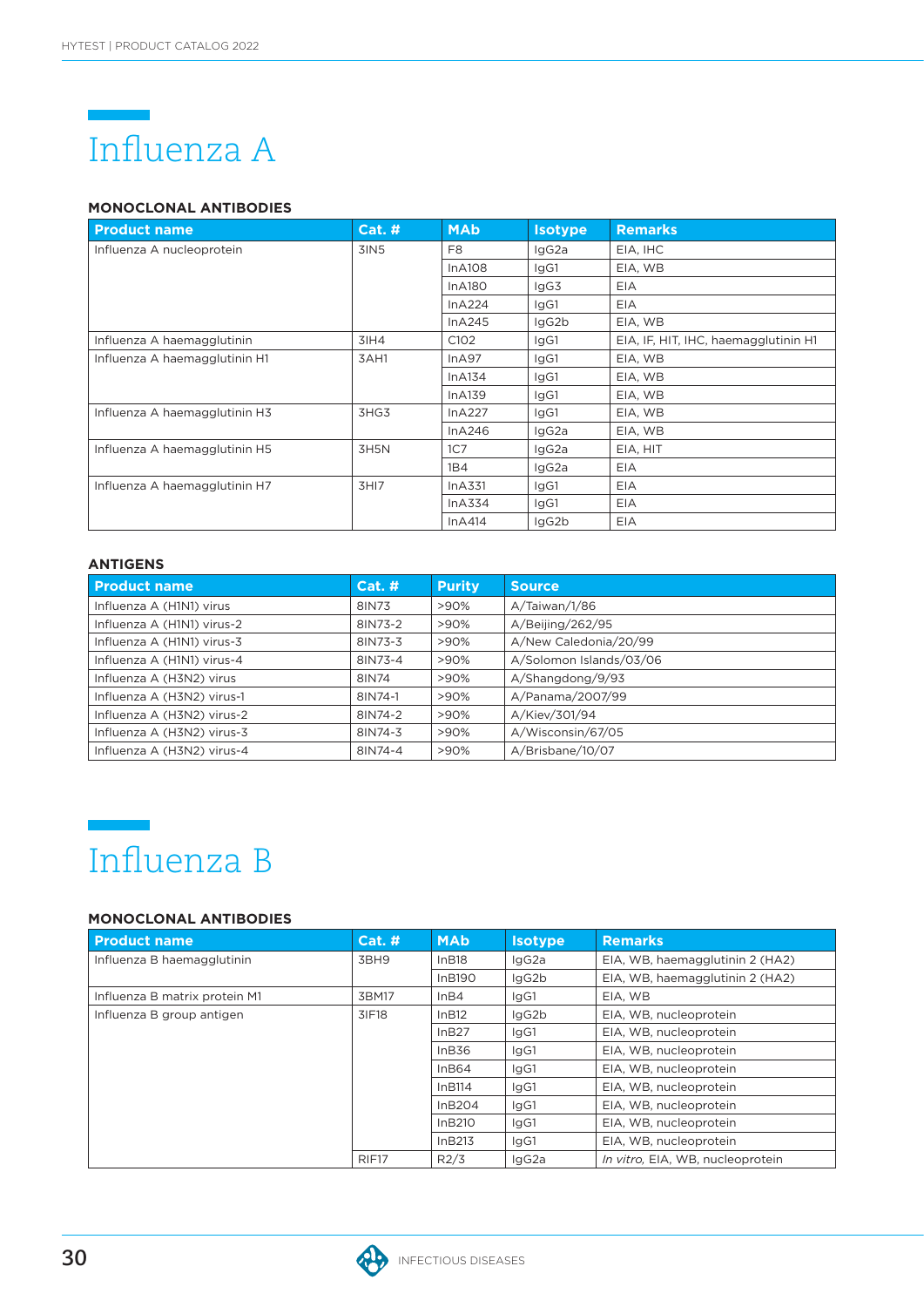### **ANTIGENS**

| <b>Product name</b> | Cat. #  | <b>Purity</b> | <b>Source</b>      |
|---------------------|---------|---------------|--------------------|
| Influenza B virus-2 | 8IN75-2 | $>90\%$       | B/Tokyo/53/99      |
| Influenza B virus-3 | 8IN75-3 | $>90\%$       | B/Victoria/504/00  |
| Influenza B virus-4 | 8IN75-4 | >90%          | B/Malaysia/2506/04 |
| Influenza B virus-5 | 8IN75-5 | >90%          | B/Florida/07/04    |
| Influenza B virus-6 | 8IN75-6 | $>90\%$       | B/Florida/04/06    |



### **MONOCLONAL ANTIBODIES**

| <b>Product name</b>      | Cat. H           | <b>MAb</b>       | <b>Isotype</b> | <b>Remarks</b>                                 |
|--------------------------|------------------|------------------|----------------|------------------------------------------------|
| SARS-CoV-2 Spike RBD     | 3CV <sub>2</sub> | R <sub>107</sub> | lgG1           | In vitro, EIA, ACE2-RBD binding inhibition     |
|                          |                  | <b>RBD1106</b>   | IgG1           | EIA                                            |
|                          |                  | <b>RBD5305</b>   | lgG1           | R&D sample, EIA, recombinant chimeric antibody |
|                          |                  | <b>RBD5308</b>   | lgG1           | R&D sample, EIA, recombinant chimeric antibody |
|                          |                  | <b>RBD5313</b>   | lgG1           | R&D sample, EIA, recombinant chimeric antibody |
|                          |                  | <b>RBD5324</b>   | lgG1           | R&D sample, EIA, recombinant chimeric antibody |
| SARS-CoV-2 Nucleoprotein | 3CV4             | C706             | lgG            | EIA, recombinant rabbit antibody               |
|                          |                  | C715             | lgG            | EIA, recombinant rabbit antibody               |
|                          |                  | C <sub>518</sub> | IgG1           | In vitro. EIA                                  |
|                          |                  | C <sub>524</sub> | IgG1           | In vitro, EIA                                  |
|                          |                  | C <sub>527</sub> | IgG1           | In vitro. EIA                                  |

### **POLYCLONAL ANTIBODY**

| <b>Product name</b>      | Cat. #           | <b>Host Animal</b> | <b>Remarks</b> |     |
|--------------------------|------------------|--------------------|----------------|-----|
| SARS-CoV-2 Nucleoprotein | PSN <sub>5</sub> | goat               | EIA            | New |

| <b>Product name</b>                                     | Cat. # Purity     |      | <b>Source</b> |      |
|---------------------------------------------------------|-------------------|------|---------------|------|
| ACE2-Fc, human, recombinant                             | 8AE5              | >95% | Recombinant   | New! |
| SARS-CoV-2 Spike RBD, mammalian recombinant             | 8COV1             | >95% | Recombinant   |      |
| SARS-CoV-2 Nucleoprotein, recombinant                   | 8COV <sub>3</sub> | >95% | Recombinant   |      |
| SARS-CoV-2 Nucleoprotein fragment N47-A173, recombinant | 8COV5             | >95% | Recombinant   | New! |

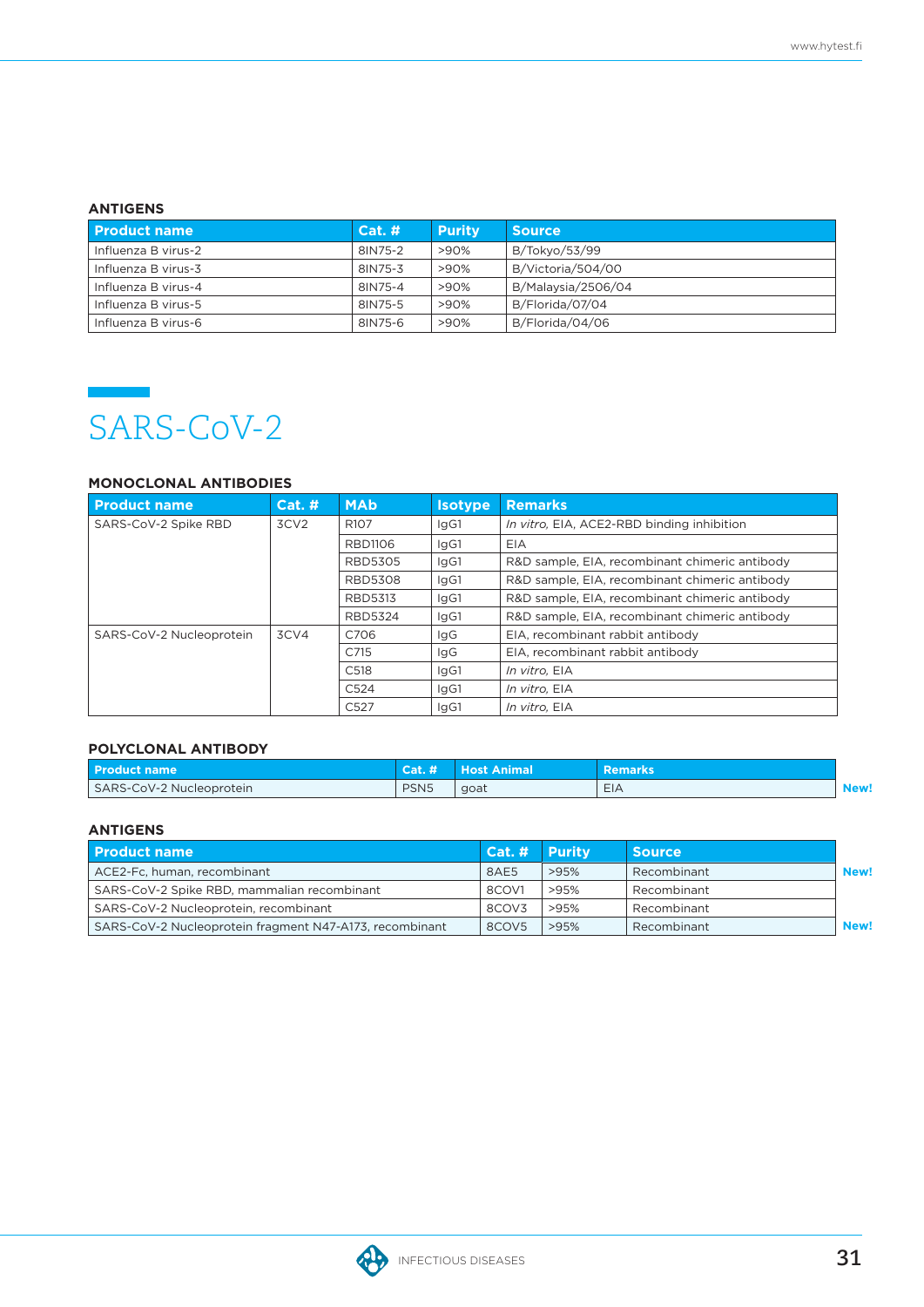# Other acute respiratory diseases (ARD)

### **MONOCLONAL ANTIBODIES**

| <b>Product name</b>               | <b>Cat. #</b> | <b>MAb</b>  | <b>Isotype</b> | <b>Remarks</b>                             |
|-----------------------------------|---------------|-------------|----------------|--------------------------------------------|
| Adenovirus hexon                  | 3AV13         | 8C4         | lgG2a          | EIA, ID, IHC                               |
|                                   |               | 7C11        | $lgG2a + lgM$  | EIA, ID, IHC                               |
|                                   |               | 1E11        | $lgG2a + lgM$  | EIA. ID. IHC                               |
| Newcastle disease virus (NDV)     | 3ND5          | 9F7         | lgG1           | EIA, WB, HIT, haemagglutinin-neuraminidase |
|                                   |               | <b>1C10</b> | lgG2a          | EIA, HIT, haemagglutinin-neuraminidase     |
|                                   |               | 2H4         | <b>IgM</b>     | EIA, HIT, haemagglutinin-neuraminidase     |
|                                   |               | 8H2         | lgG2a          | EIA, haemagglutinin-neuraminidase          |
|                                   |               | 6H12        | lgG2a          | IF, IHC, ribonucleoprotein                 |
| Respiratory syncytial virus (RSV) | 3ReS21cc      | 9C5cc       | lgG2b          | In vitro, EIA, WB, F protein               |
|                                   |               | 8B10cc      | lgG2a          | In vitro, EIA, nucleoprotein               |

### **ANTIGENS**

| l Product name                    | Cat. # Purity |         | <b>Source</b> |
|-----------------------------------|---------------|---------|---------------|
| Adenovirus, type 6                | 8AV13         | >90%    | Tonsil 99     |
| Respiratory syncytial virus (RSV) | 8RSV79        | $>90\%$ | Strain Long   |

## Foodborne pathogens

### **MONOCLONAL ANTIBODIES**

| <b>Product name</b>              | Cat.#   | <b>MAb</b>       | <b>Isotype</b> | <b>Remarks</b>                        |
|----------------------------------|---------|------------------|----------------|---------------------------------------|
| Adenovirus hexon                 | 3AV13   | 8C4              | lgG2a          | EIA. ID. IHC                          |
|                                  |         | 7C11             | $lgG2a + lgM$  | EIA, ID, IHC                          |
|                                  |         | 1E11             | $lgG2a + lgM$  | EIA, ID, IHC                          |
| Caliciviridae (norovirus)        | 3CNV1   | 2A <sub>5</sub>  | IgG2b          | EIA, WB, HIT                          |
|                                  |         | 1 <sub>B</sub> 1 | IgG2b          | EIA, WB, HIT                          |
|                                  |         | 7C <sub>5</sub>  | IgG2b          | EIA, WB, HIT                          |
| Helicobacter pylori CagA-protein | 3HE70cc | <b>HP-1811cc</b> | lgG3           | In vitro, EIA, WB, IP, a.a.r. 562-795 |
| Listeria monocytogenes           | 3L1     | LZF7             | IgG2a          | EIA, WB                               |
|                                  |         | LZH1             | lgG1           | EIA, WB                               |
| Rotavirus A                      | 3R10    | 3C10cc           | IgG2a          | In vitro, EIA, IHC, WB, P42 antigen   |
| Salmonella O-antigens            | 3SO22   | 10B10G           | lgG1           | A-group, C/r data available           |
| Salmonella typhimurium           | 3S9     | 1E6cc            | lgG1           | In vitro, LPS of S. typhimurium       |

| <b>Product name</b> | Gau <del>n</del> | <b>Purity</b> | <b>Source</b> |
|---------------------|------------------|---------------|---------------|
| Adenovirus, type 6  | 8AV13            | >90%          | Tonsil 99     |

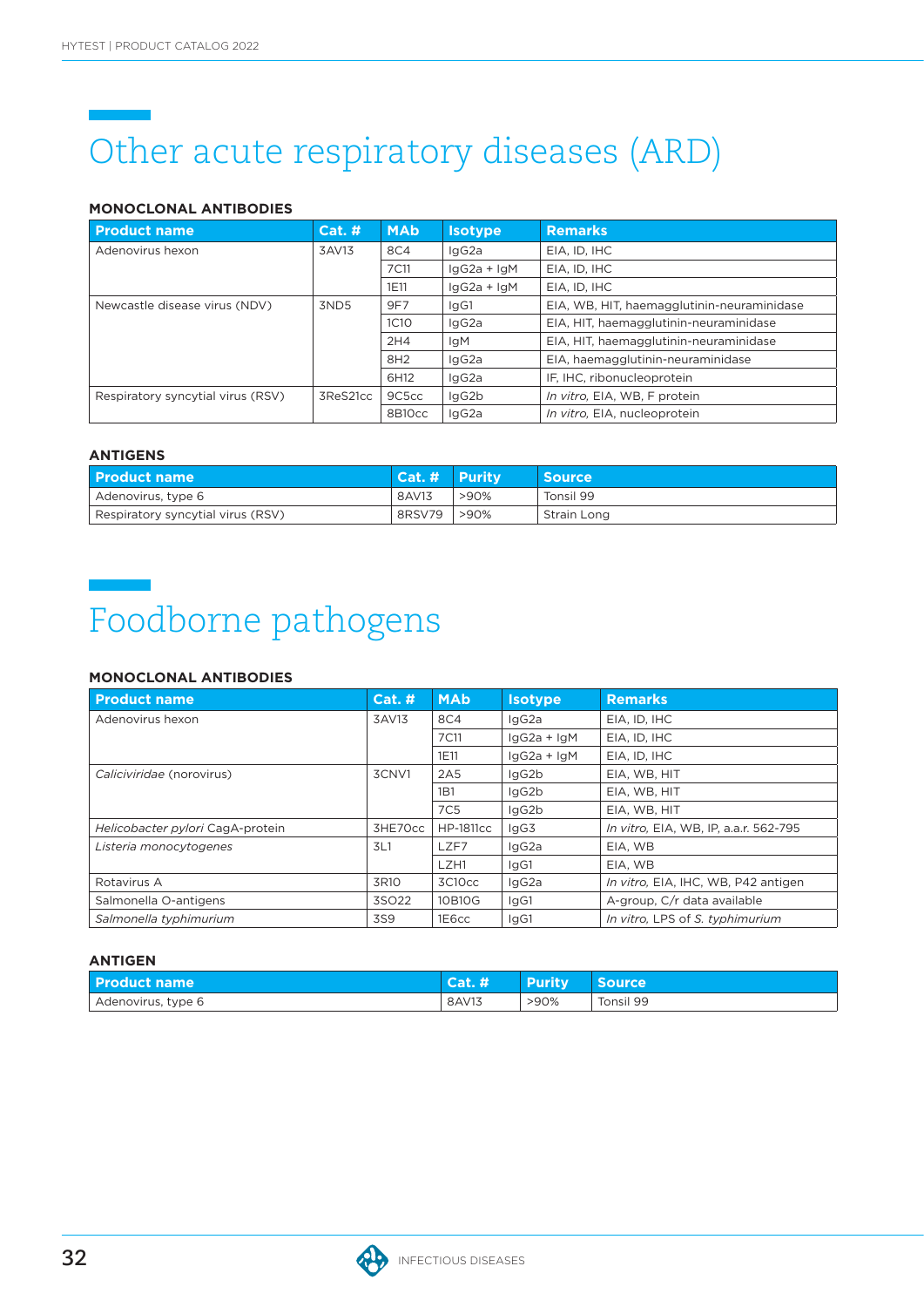### Hepatitis

### **MONOCLONAL ANTIBODIES**

| l Product name                            | Cat.# | <b>MAb</b>  | <b>Isotype</b> | <b>Remarks</b>    |
|-------------------------------------------|-------|-------------|----------------|-------------------|
| Hepatitis B virus core antigen (HBcAg)    | 3HB17 | H3A4cc      | IgG2a          | In vitro, EIA, WB |
|                                           |       | <b>H6F5</b> | IgG2a          | EIA, WB           |
| Hepatitis B virus surface antigen (HBsAg) | 3HB12 | <b>HB11</b> | IgG1           | EIA               |
|                                           |       | <b>Hs33</b> | lgG2a          | EIA               |
|                                           |       | Hs41        | lgG1           | EIA               |

### **ANTIGENS**

| <b>Product name</b>                                         | Cat.#    | <b>Purity</b> | <b>Source</b> |
|-------------------------------------------------------------|----------|---------------|---------------|
| HBsAg, ayw subtype, recombinant                             | 8HS7av   | >98%          | Recombinant   |
| HBsAg, adw subtype, recombinant                             | 8HS7-2ad | >98%          | Recombinant   |
| Hepatitis E virus (HEV), capsid protein (ORF2), recombinant | 8HEV3    | >95%          | Recombinant   |
| HBsAg, G145R escape mutant, recombinant                     | 8HGR4    | >95%          | Recombinant   |

### Other infectious diseases

### **MONOCLONAL ANTIBODIES**

| <b>Product name</b>                                    | Cat. H | <b>MAb</b> | <b>Isotype</b> | <b>Remarks</b>                          |
|--------------------------------------------------------|--------|------------|----------------|-----------------------------------------|
| Human papillomavirus (HPV), type 16,<br>oncoprotein E7 | 3HP16  | 716-325    | IgG2a          | EIA, WB                                 |
|                                                        |        | 716-332cc  | lgG2a          | In vitro, EIA, WB, C/r with HPV type 18 |
|                                                        |        | 716-D1cc   | IgG2a          | In vitro, EIA, WB, C/r with HPV type 18 |
| Human papillomavirus (HPV), type 18,<br>oncoprotein E7 | 3HP18  | 718-15     | IgG1           | EIA, WB, C/r with HPV type 16           |
|                                                        |        | 718-67     | IgG2a          | EIA, WB, C/r with HPV type 16           |
| Mycobacterium tuberculosis CFP10                       | 3CFP1  | KFB16      | IgG1           | EIA                                     |
|                                                        |        | KFB42      | IgG2b          | EIA                                     |
| Toxoplasma gondii                                      | 3Tx19  | TP3cc      | IgG2a          | In vitro, EIA, WB, IF, P30 antigen      |

| l Product name                                                | Cat. # Purity |      | <b>Source</b> |
|---------------------------------------------------------------|---------------|------|---------------|
| Human papillomavirus L1 protein (HPVL1), type 16, recombinant | 8HPV16        | >90% | Recombinant   |
| Human papillomavirus L1 protein (HPVL1), type 18, recombinant | 8HPV18        | >90% | Recombinant   |

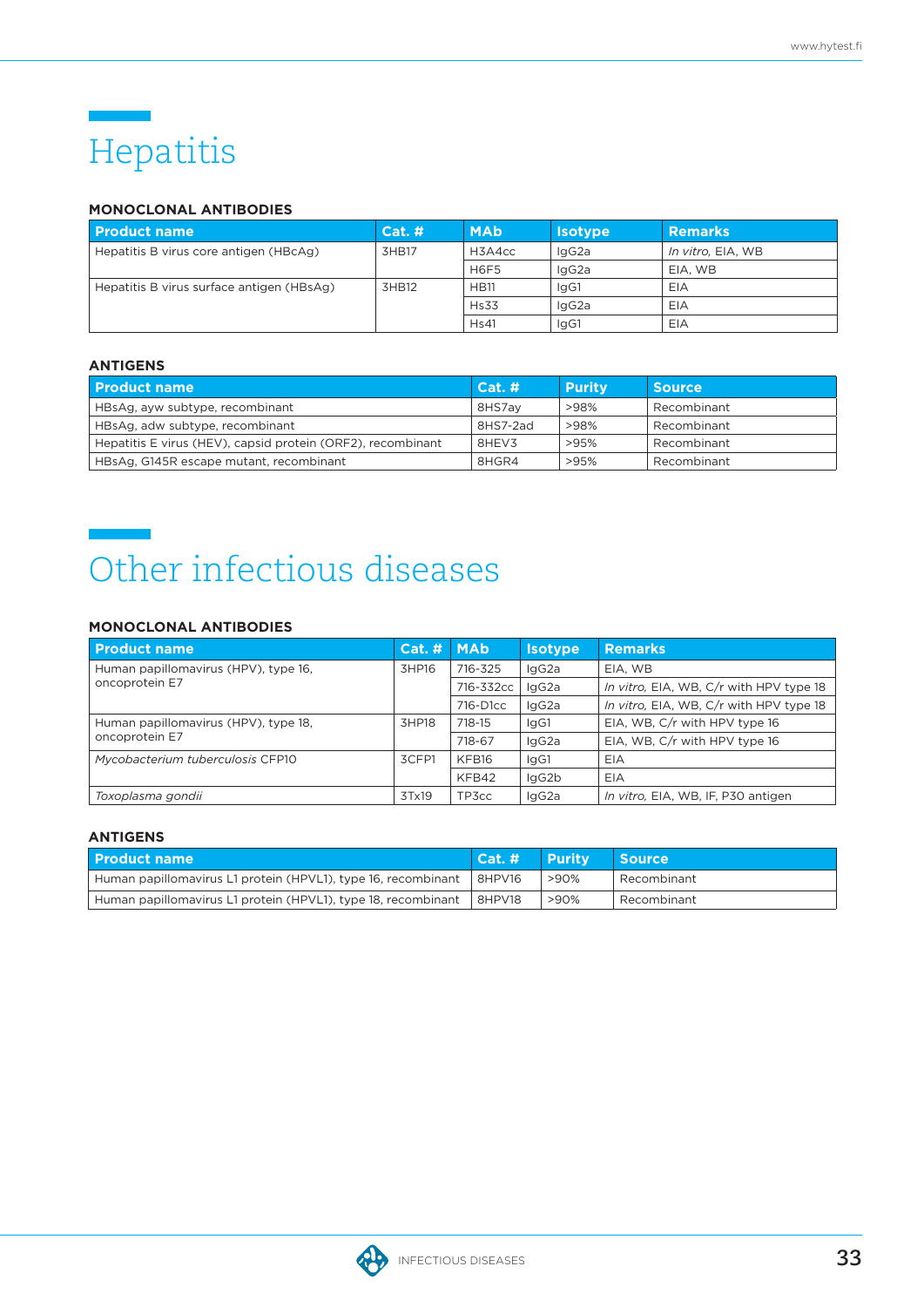

### **MONOCLONAL ANTIBODIES**

| <b>Product name</b>                 | <b>Cat. #</b>     | <b>MAb</b>       | <b>Isotype</b> | <b>Remarks</b>                             |
|-------------------------------------|-------------------|------------------|----------------|--------------------------------------------|
| Adenovirus hexon                    | 3AV13             | 8C4              | IgG2a          | EIA, ID, IHC                               |
|                                     |                   | 7C11             | $lgG2a + lgM$  | EIA, ID, IHC                               |
|                                     |                   | 1E11             | $lgG2a + lgM$  | EIA, ID, IHC                               |
| Bovine corona virus                 | 3BCV1             | 5A4              | IgG1           | EIA, HIT                                   |
| Brucella abortus (Brucellosis)      | 3BR11             | BrF11            | IgG1           | EIA, WB                                    |
|                                     |                   | BrG11            | IgG2a          | EIA, WB                                    |
| Canine C-reactive protein (cCRP)    | 4CC5              | cCRP1cc          | IgG1           | In vitro, EIA                              |
|                                     |                   | cCRP3            | IgG2b          | EIA, WB                                    |
|                                     |                   | cCRP11cc         | IgG1           | In vitro, EIA                              |
|                                     |                   | cCRP34cc         | IgG1           | In vitro, EIA                              |
| Canine distemper virus (CDV)        | 3CD <sub>10</sub> | $8-1$            | IgG2a          | EIA, PLA                                   |
|                                     |                   | $5 - 4$          | IgG2a          | EIA, PLA                                   |
| Canine parvovirus (CPV)             | 3PV16             | 5G7              | IgG2a          | EIA, WB, ID, HIT                           |
|                                     |                   | 8H7              | IgG2a          | EIA, WB, ID, HIT                           |
|                                     |                   | 2A10             | lgG2a          | <b>EIA</b>                                 |
|                                     |                   | 3G3              | IgG2a          | <b>EIA</b>                                 |
|                                     |                   | 3H6              | IgG3           | EIA                                        |
| Foot-and-mouth disease virus (FMDV) | 3FM2              | 2D2              | IgG2a          | EIA, ID, VN, serotype O                    |
| Infectious bronchitis virus (IBV)   | 3BN1              | <b>IB95</b>      | lgG2a          | EIA, WB                                    |
| Influenza A haemagglutinin H5       | 3H5N              | 1C <sub>7</sub>  | IgG2a          | EIA, HIT                                   |
|                                     |                   | 1B4              | IgG2a          | EIA                                        |
| Influenza A haemagglutinin H7       | 3HI7              | InA331           | IgG1           | EIA                                        |
|                                     |                   | InA334           | IgG1           | EIA                                        |
|                                     |                   | InA414           | IgG2b          | EIA                                        |
| Insulin/Proinsulin, rat-mouse       | 2IP10cc           | D6C4cc           | IgG1           | In vitro, EIA, IHC                         |
|                                     |                   | D3E7cc           | IgG1           | In vitro, EIA, IHC                         |
| Newcastle disease virus (NDV)       | 3ND5              | 9F7              | IgG1           | EIA, WB, HIT, haemagglutinin-neuraminidase |
|                                     |                   | 1C <sub>10</sub> | IgG2a          | EIA, HIT, haemagglutinin-neuraminidase     |
|                                     |                   | 2H4              | IgM            | EIA, HIT, haemagglutinin-neuraminidase     |
|                                     |                   | 8H <sub>2</sub>  | IgG2a          | EIA, haemagglutinin-neuraminidase          |
|                                     |                   | 6H12             | IgG2a          | IF, IHC, ribonucleoprotein                 |
| NT-proBNP, canine                   | 4CNT5             | CaNT89           | IgG1           | EIA, a.a.r. 19-28                          |
|                                     |                   | CaNT90           | IgG1           | EIA, a.a.r. 35-48                          |
|                                     |                   | CaNT19           | IgG1           | EIA, a.a.r. 42-50                          |
|                                     |                   | CaNT46           | IgG1           | EIA, a.a.r. 42-50                          |
|                                     |                   | CaNT49           | IgG1           | EIA, a.a.r. 66-72                          |
|                                     |                   | CaNT53           | IgG1           | EIA, a.a.r. 64-80                          |
| Proinsulin, rat                     | 2PR8              | <b>CCI-17</b>    | IgG1           | EIA                                        |
| Rabies virus                        | 3R7               | 1C5cc            | IgG2a          | In vitro, EIA, IHC                         |
|                                     |                   | 4G4              | IgG2b          | EIA, ribonucleoprotein                     |
|                                     |                   | 4F1              | IgG2b          | EIA, VN, glycoproteid                      |
|                                     |                   | 7E3              | IgG2a          | EIA, VN, glycoproteid                      |
| Rotavirus A                         | 3R10              | 3C10cc           | IgG2a          | In vitro, EIA, IHC, WB, P42 antigen        |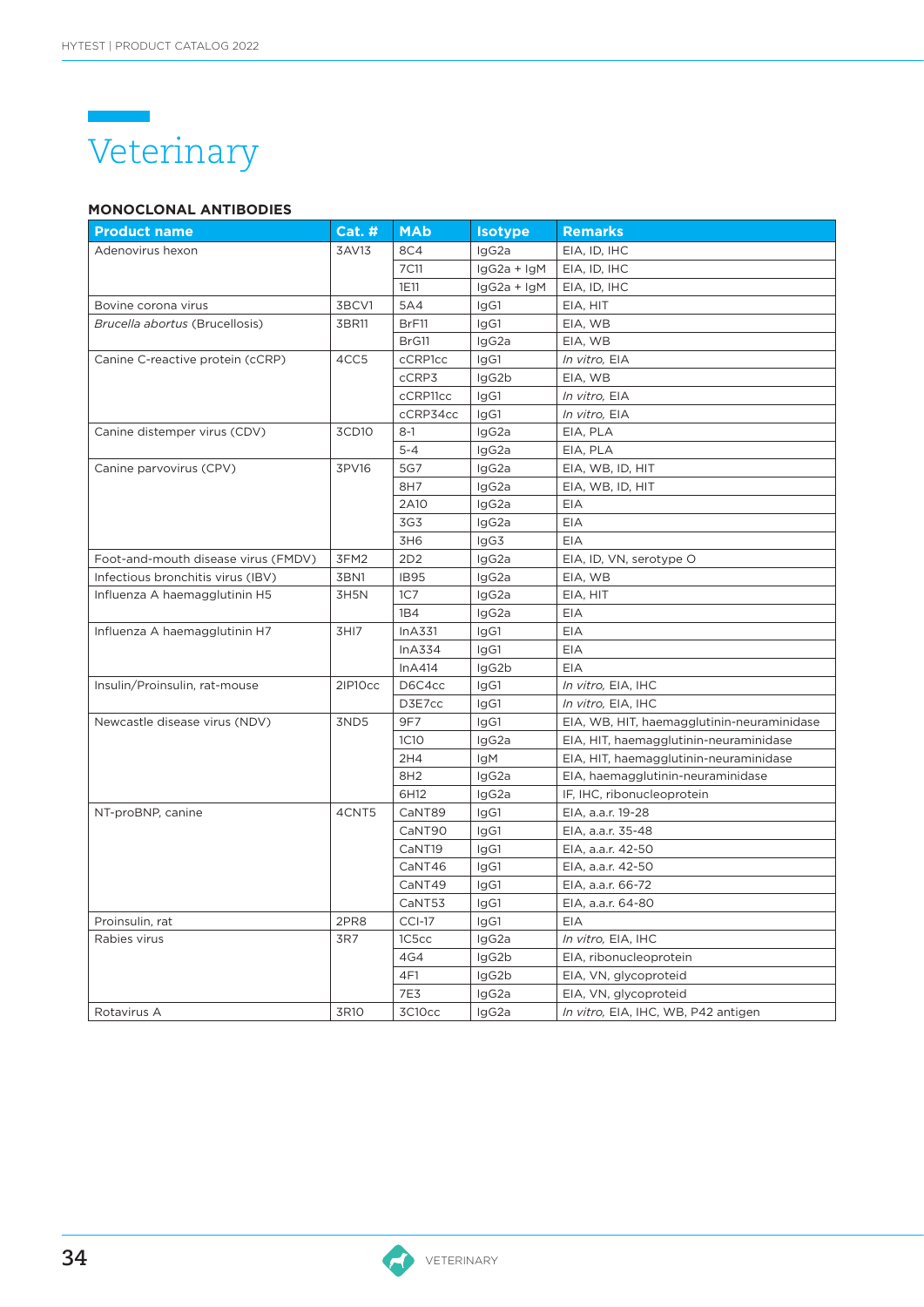## Veterinary

### **MONOCLONAL ANTIBODIES**

| <b>Product name</b>               | Cat.#   | <b>MAb</b>       | <b>Isotype</b> | <b>Remarks</b>                                                 |
|-----------------------------------|---------|------------------|----------------|----------------------------------------------------------------|
| Serum amyloid A (SAA), animal     | 4VS4    | F501             | laG1           | EIA, feline, recombinant chimeric antibody<br><b>New!</b>      |
|                                   |         | F529             | laG1           | EIA, feline, recombinant chimeric antibody<br><b>New!</b>      |
|                                   |         | F550             | IgG1           | EIA, feline, recombinant chimeric antibody<br><b>New!</b>      |
|                                   |         | F571             | IgG1           | EIA, feline, recombinant chimeric antibody<br><b>New!</b>      |
|                                   |         | F173             | IgG2a          | <b>New!</b><br>In vitro, EIA, feline, canine, equine, human    |
|                                   |         | F <sub>227</sub> | IgG1           | <b>New!</b><br>In vitro, EIA, feline, canine, equine, human    |
|                                   |         | F231             | IgG1           | <b>New!</b><br>In vitro, EIA, feline, canine, equine, human    |
|                                   |         | F240             | IgG2a          | <b>New!</b><br>In vitro, EIA, feline, canine, equine, human    |
|                                   |         | SAA19cc          | lgG2a          | In vitro, EIA, feline, canine, equine, human                   |
|                                   |         | SAA21cc          | IgG2b          | In vitro, EIA, feline, canine, equine, human                   |
|                                   |         | VSA31cc          | IgG2a          | In vitro, EIA, feline, canine, equine, human                   |
|                                   |         | VSA34cc          | IgG2b          | In vitro, EIA, feline, canine, equine, human                   |
|                                   |         | VSA38cc          | IgG2a          | In vitro, EIA, feline, canine, equine, human                   |
|                                   |         | VSA <sub>2</sub> | IgG1           | EIA, canine, equine, human                                     |
|                                   |         | VSA43            | IgG2b          | EIA, canine, equine, human                                     |
| Serum amyloid A (SAA), human      | 4SA11   | <b>SAA1cc</b>    | IgG1           | In vitro, EIA, WB                                              |
|                                   |         | SAA15cc          | IgG1           | In vitro, EIA, WB                                              |
|                                   |         | SAA6             | IgG1           | EIA, WB                                                        |
|                                   |         | VSA6             | IgG1           | EIA, WB                                                        |
|                                   |         | <b>VSA25</b>     | IgG1           | EIA, WB                                                        |
| Thyroid stimulating hormone (TSH) | 2TS11cc | 11E4cc           | IgG1           | In vitro, EIA, WB in non-reducing conditions, beta-<br>subunit |
|                                   | 2TS11   | 1CT1cc           | IgG1           | In vitro, EIA, WB in non-reducing conditions, beta-<br>subunit |
|                                   |         | 7CT8             | IgG1           | EIA, beta-subunit                                              |

### **POLYCLONAL ANTIBODY**

| <b>Product name</b>              |      | Cat. # Host Animal | <b>Remarks</b> |
|----------------------------------|------|--------------------|----------------|
| Canine C-reactive protein (cCRP) | PRP4 | Goat               | EIA            |

| <b>Product name</b>                                    | Cat.#            | <b>Purity</b> | <b>Source</b>        |
|--------------------------------------------------------|------------------|---------------|----------------------|
| Calmodulin, bovine                                     | 8C10b            | >95%          | Bovine brain         |
| Canine parvovirus (CPV) VP2, recombinant               | 8CP <sub>2</sub> | >90%          | Recombinant          |
| C-reactive protein (cCRP), canine, recombinant         | 8CC5             | >95%          | Recombinant          |
| NT-proBNP, canine, recombinant                         | 8CNT9            | >95%          | Recombinant          |
| S100BB homodimer and S100A1B heterodimer, bovine       | 8S9b             | >95%          | Bovine brain         |
| S100BB homodimer, bovine                               | 8S9-2b           | >95%          | Bovine brain         |
| Serum amyloid A (SAA), canine, recombinant             | 8CS4             | >95%          | Recombinant          |
| Serum amyloid A (SAA), equine, recombinant             | 8ES6             | >95%          | Recombinant          |
| Serum amyloid A (SAA), feline, recombinant             | 8FS5             | >95%          | Recombinant          |
| Serum amyloid A (SAA), feline, recombinant, non-tagged | 8FT7             | >95%          | Recombinant          |
| Thyroglobulin, canine                                  | 8CT8             | $>90\%$       | Canine thyroid gland |
| Thyroid stimulating hormone (TSH), canine, recombinant | 8CTS5            | $>90\%$       | Recombinant          |

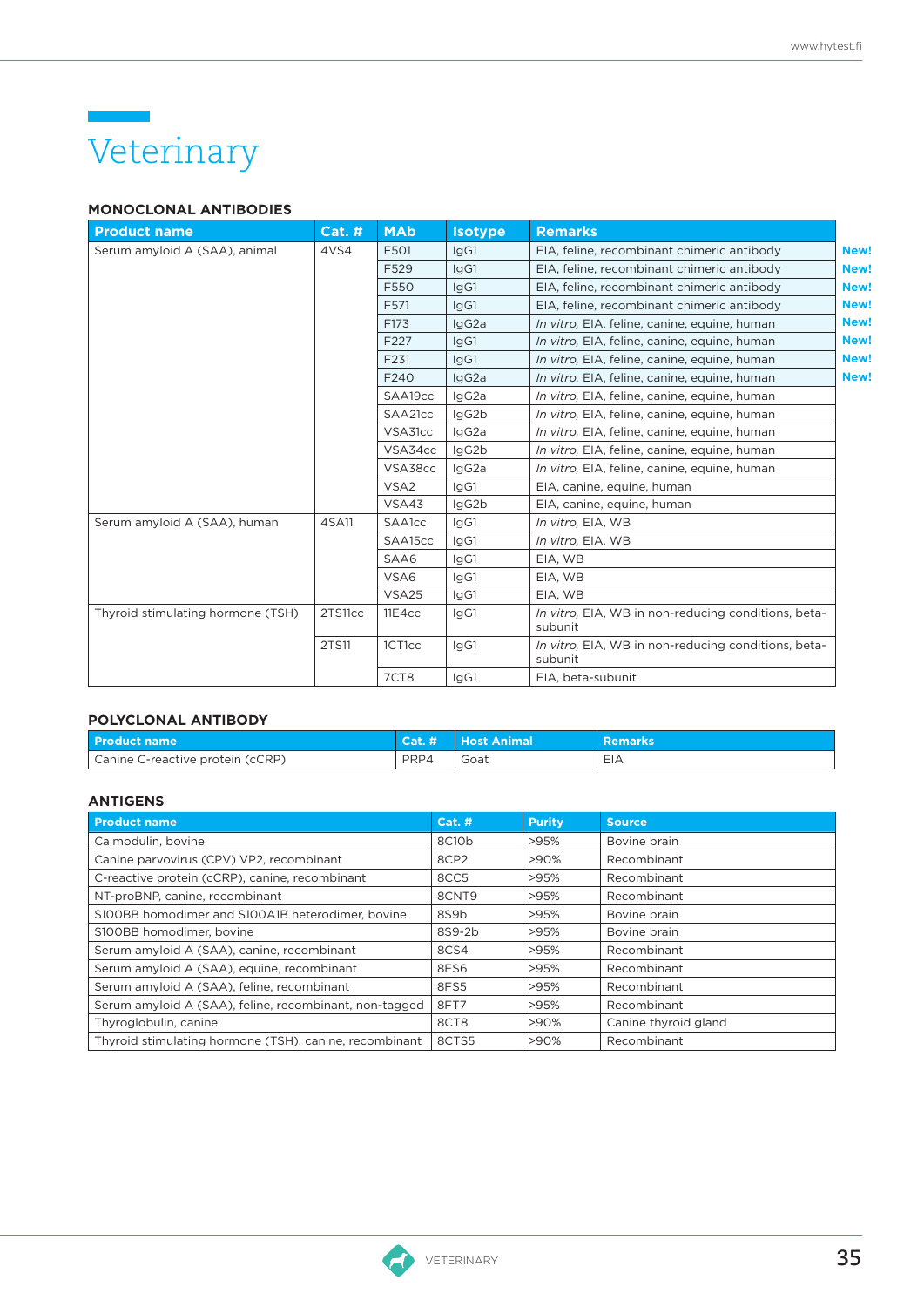

### **OTHER MONOCLONAL ANTIBODIES CROSS-REACTING WITH ANIMAL PROTEINS**

| <b>Product name</b>       | $Cat.$ #           | <b>MAb</b>         | <b>Isotype</b> | <b>Remarks</b>                                                                                                         |
|---------------------------|--------------------|--------------------|----------------|------------------------------------------------------------------------------------------------------------------------|
| Cortisol                  | 2C <sub>2</sub> cc | <b>XM210cc</b>     | IgG2a          | In vitro, EIA                                                                                                          |
|                           | 2C2                | CORT-1             | IgG1           | <b>EIA</b>                                                                                                             |
|                           |                    | CORT-2             | lgG3           | <b>EIA</b>                                                                                                             |
| Cystatin C                | 4CC1               | Cyst11             | IgG1           | EIA, dog and cat serum                                                                                                 |
|                           |                    | Cyst13             | IgG1           | EIA, WB, horse serum                                                                                                   |
|                           |                    | Cyst16             | IgG1           | EIA, dog and cat serum                                                                                                 |
|                           |                    | Cyst20             | IgG1           | EIA, dog, cat and horse serum                                                                                          |
|                           |                    | Cyst29             | lgG2a          | EIA, dog, cat and horse serum                                                                                          |
| <b>GAPDH</b>              | 5G4cc              | 6C5cc              | IgG1           | In vitro, EIA, WB, IF, IHC, IP, porcine, canine, rabbit, cat,<br>rat, mouse                                            |
|                           | 5G4                | 4G5                | IgG1           | EIA, WB, IF, IHC, IP, bovine, porcine, goat, cat, rat, mouse                                                           |
| Progesterone              | 2P2                | HPRO-2             | IgG2b          | <b>EIA</b>                                                                                                             |
|                           |                    | XM207              | lgG2b          | <b>EIA</b>                                                                                                             |
| Retinol-binding protein 4 | 4RB2               | <b>RB42</b>        | IgG1           | EIA, WB                                                                                                                |
| (RBP4)                    |                    | <b>RB45</b>        | IgG1           | EIA, WB                                                                                                                |
|                           |                    | <b>RB48</b>        | lgG1           | EIA, WB                                                                                                                |
|                           |                    | <b>RB55</b>        | IgG1           | EIA, WB                                                                                                                |
| Thyroxine, human (T4)     | 2T <sub>6</sub>    | 1H <sub>1</sub> cc | IgG2a          | In vitro, EIA, RIA                                                                                                     |
|                           |                    | XM212              | IgG2a          | <b>EIA</b>                                                                                                             |
| Triiodothyronine (T3)     | 2T7                | 3A6                | IgG1           | EIA, RIA                                                                                                               |
| Troponin I cardiac        | 4T21cc             | 4C <sub>2cc</sub>  | IgG2a          | In vitro, EIA, WB, a.a.r. 23-29                                                                                        |
|                           |                    | M155cc             | lgG1           | In vitro, EIA, WB, a.a.r. 26-35                                                                                        |
|                           |                    | 19C7cc             | lgG2b          | In vitro, EIA, WB, a.a.r. 41-49                                                                                        |
|                           | 4T21               | 10F4               | IgG2a          | EIA, WB, a.a.r. 34-37, bovine, porcine, goat, canine,<br>rabbit, cat, rat, mouse                                       |
|                           |                    | 247                | IgG1           | a.a.r. 65-74, only free cTnl, bovine, porcine, goat, canine,<br>cat, rat, mouse                                        |
|                           |                    | C <sub>5</sub>     | IgG2b          | EIA, WB, a.a.r. 186-192, >50 % C/r with skeletal troponin I,<br>bovine, porcine, goat, canine, rabbit, cat, rat, mouse |
| Troponin T cardiac        | 4T19cc             | 1F11cc             | IgG2b          | In vitro, EIA, WB, a.a.r. 145-164                                                                                      |
|                           | 4T19               | 2F <sub>3</sub>    | IgG2b          | EIA, WB, a.a.r. 145-164, porcine, goat                                                                                 |
|                           |                    | 1A11               | IgG2b          | EIA, WB, a.a.r. 145-164, bovine, porcine, goat, mouse                                                                  |

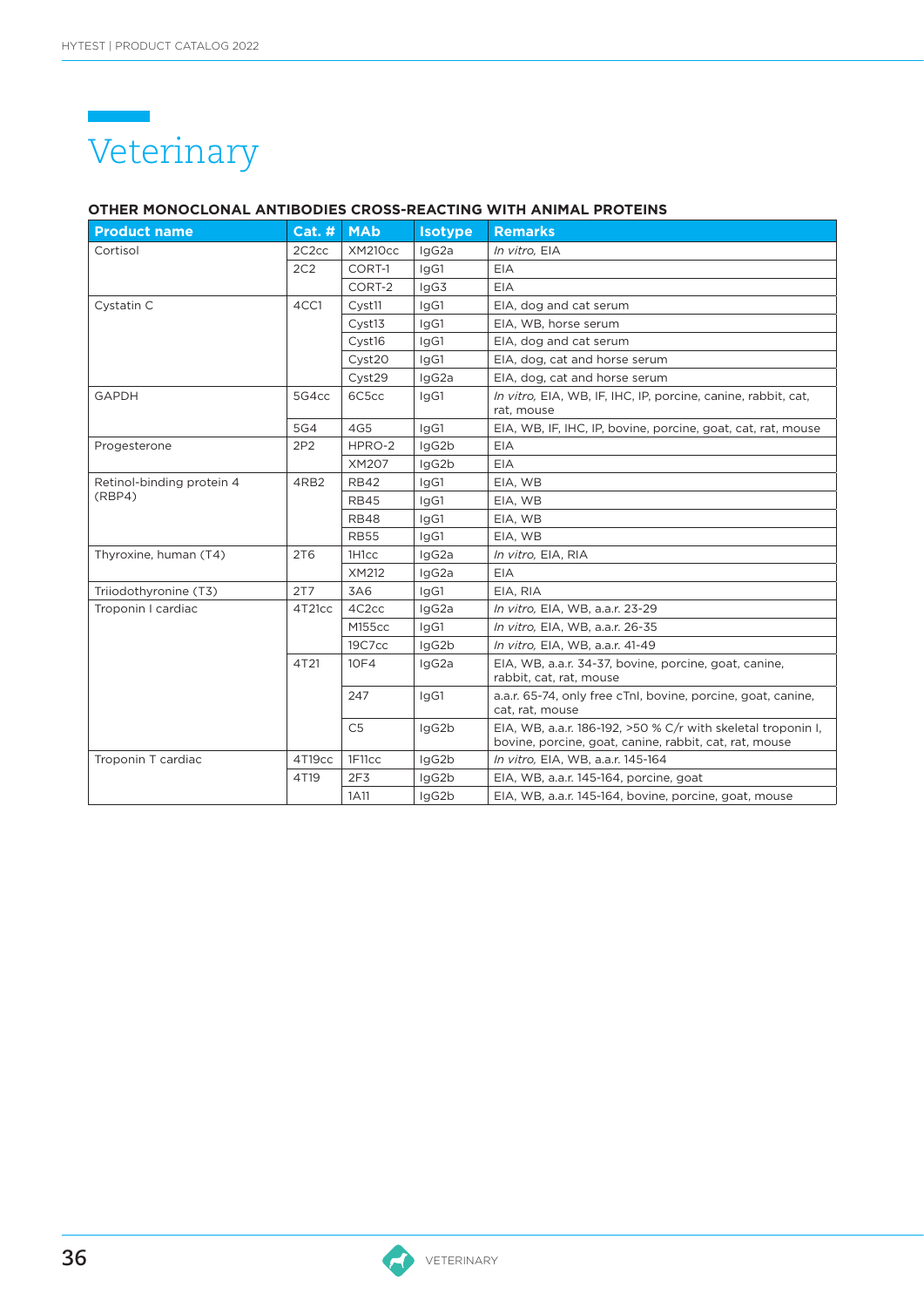## Microbial and Plant Toxins

### **MONOCLONAL ANTIBODIES**

| <b>Product name</b>                 | Cat. # | <b>MAb</b>      | <b>Isotype</b> | <b>Remarks</b>                           |
|-------------------------------------|--------|-----------------|----------------|------------------------------------------|
| Aflatoxin from Aspergillus flavus   | 3Af27  | <b>ATB</b>      | IgG1           | EIA                                      |
| Cholera toxin                       | 2C4    | 3D11            | IgG2b          | EIA, B-subunit of cholera toxin          |
| Clostridium botulinum A toxoid      | 3Cb20  | <b>KBA211</b>   | IgG1           | EIA, C/r data available                  |
|                                     |        | <b>KBA468</b>   | IgG2a          | EIA, C/r data available                  |
| Diphtheria toxin                    | 2DT13  | 3B <sub>6</sub> | IgG1           | EIA, N/cr with free A- and B-subunits    |
| Staphylococcus aureus enterotoxin B | 2S4    | S222            | IgG1           | EIA, N/cr with A, C, D and E enterotoxin |
|                                     |        | S643            | IgG1           | EIA, N/cr with A, C, D and E enterotoxin |
| Tetanus toxin                       | 2TE8   | TetE3           | IgG1           | EIA, WB                                  |

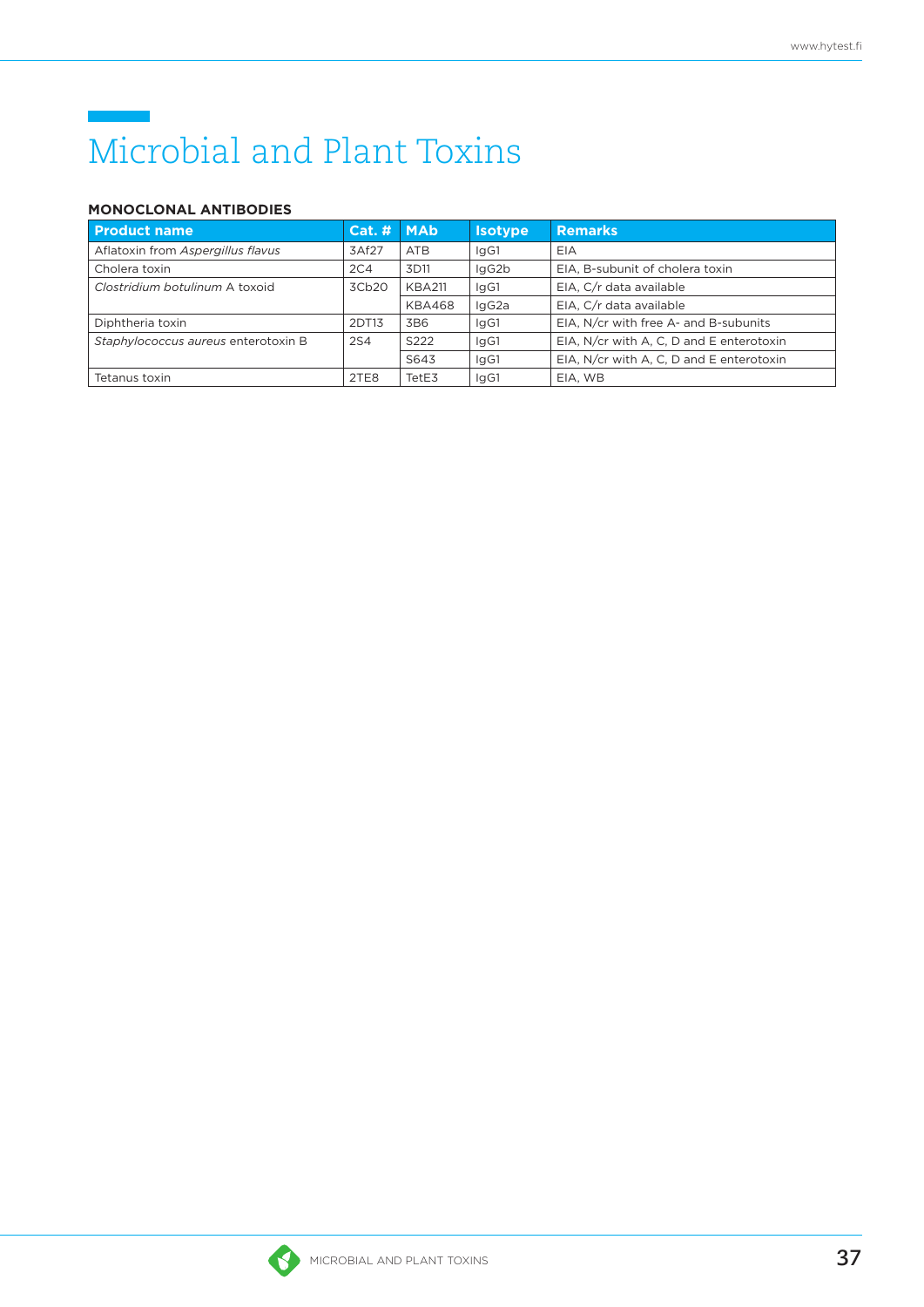### Miscellaneous

### **MONOCLONAL ANTIBODIES**

| <b>Product name</b>                                 | <b>Cat. #</b> | <b>MAb</b>          | <b>Isotype</b> | <b>Remarks</b>                                                     |
|-----------------------------------------------------|---------------|---------------------|----------------|--------------------------------------------------------------------|
| Coxsackievirus B3                                   | 3CX3          | <b>PV25</b>         | IgG2a          | EIA                                                                |
| Cyclosporin A                                       | 3C13          | CSZ22               | IgG1           | EIA                                                                |
| Fibronectin, human                                  | 4FBN3         | FND <sub>5</sub>    | lgG2a          | EIA, WB                                                            |
| <b>FITC</b>                                         | 5F3cc         | 2A3cc               | IgG1           | In vitro, EIA, IHC                                                 |
| FK 506 (Tacrolimus)                                 | 4FK42         | FK1                 | <b>IgM</b>     | EIA                                                                |
| Glyceraldehyde 3-phosphate dehydrogenase<br>(GAPDH) | 5G4cc         | 6C5cc               | IgG1           | In vitro, EIA, WB, IF, IHC, IP, C/r data<br>available (WB control) |
|                                                     | 5G4           | 4G5                 | IgG1           | EIA, WB, IF, IHC, IP                                               |
| $Hisc-Tag$                                          | 5H1           | His17               | IgG1           | EIA, WB, IP                                                        |
| Horseradish peroxidase (HRP)                        | 4P14cc        | 2H <sub>11</sub> cc | lgG2b          | In vitro, EIA, IHC, detects all isoforms                           |
| Immunoreactive trypsin (IRT)                        | 41T3          | 2C4                 | IgG2b          | EIA                                                                |
|                                                     |               | 4A7                 | lgG            | <b>EIA</b>                                                         |
| Insulin-like growth factor binding protein 5        | 4LGB5         | IBPF12              | lgG1           | EIA, WB                                                            |
| $(IGFBP-5)$                                         |               | IBPF87              | lgG2a          | EIA, WB                                                            |
| Legionella pneumophila LPS                          | 3L15          | 2F10                | lgG3           | EIA, C/r data available                                            |
|                                                     |               | 5F4RC               | lgG3           | <b>EIA</b>                                                         |
| Osteocalcin, human                                  | 4OC8          | 2H <sub>9cc</sub>   | IgG2a          | In vitro. EIA                                                      |
|                                                     |               | 6F9cc               | IgG1           | In vitro. EIA                                                      |
|                                                     |               | 3G7                 | lgG2b          | <b>EIA</b>                                                         |
|                                                     |               | 1C <sub>4</sub>     | IgG1           | <b>EIA</b>                                                         |
|                                                     |               | 1C7                 | IgG1           | <b>EIA</b>                                                         |
|                                                     |               | 3G8                 | IgG1           | EIA                                                                |
|                                                     |               | 8H12                | IgG1           | EIA                                                                |
| Streptavidin from Streptomyces avidinii             | 3ST10         | S8C12cc             | IgG1           | In vitro, EIA, WB, IHC                                             |

| <b>Product name</b>                                                             | Cat.# | <b>Purity</b> | Source      |
|---------------------------------------------------------------------------------|-------|---------------|-------------|
| Insulin-like growth factor binding protein 5 (IGFBP-5).<br>I human, recombinant | 8GEF5 | $>90\%$       | Recombinant |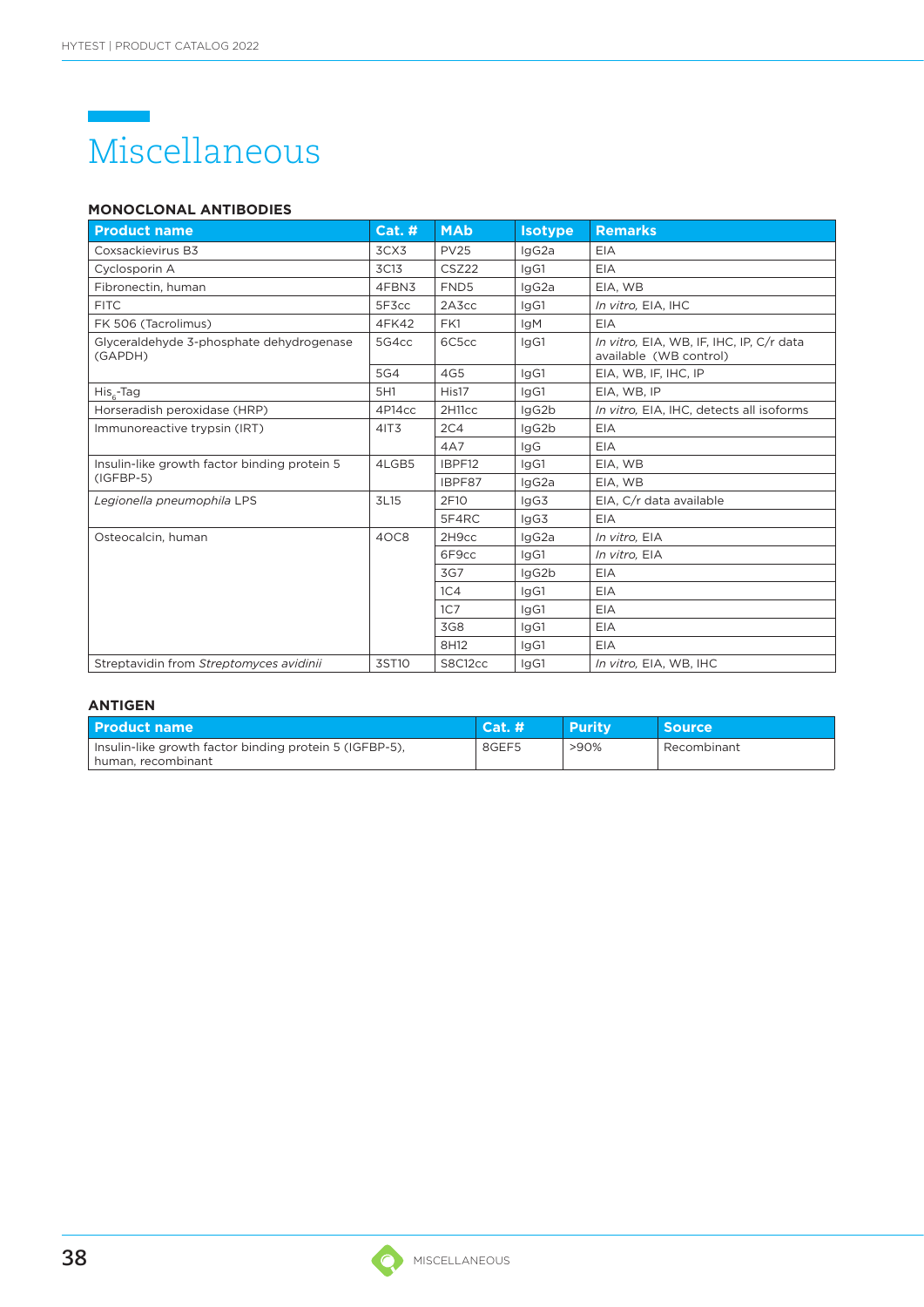### Alphabetical Index

| Alpha-fetoprotein (AFP)21, 24<br>Anti-Müllerian hormone (AMH)21, 23<br>Brain natriuretic peptide (BNP)13<br>Brain natriuretic peptide proform                                                                                                                     |
|-------------------------------------------------------------------------------------------------------------------------------------------------------------------------------------------------------------------------------------------------------------------|
| Canine C-reactive protein (cCRP) 34-35<br>Canine distemper virus (CDV) 34<br>Canine NT-proBNP 36, 36<br>Canine parvovirus (CPV)34, 35<br>Carcinoembryonic antigen (CEA)24<br>C-reactive protein, canine (cCRP)34-36<br>C-reactive protein (CRP), human 16, 28, 29 |
|                                                                                                                                                                                                                                                                   |
| Fatty acid binding protein (FABP)15<br>Fertility and Pregnancy  21<br>Follicle stimulating hormone (FSH).23<br>Foodborne pathogens  32<br>Foot-and-mouth disease virus (FMDV)34                                                                                   |
| Glial fibrillary acidic protein (GFAP) 25<br>Glyceraldehyde 3-phosphate<br>dehydrogenase (GAPDH) 36, 38<br>Glycogen phosphorylase<br>isoenzyme BB (GPBB)  17<br>Growth hormone (hGH) 23                                                                           |

| Hemoglobin (HbA1 <sub>0</sub> and HbA1 <sub>c</sub> ) 19<br>Horseradish peroxidase (HRP) 38<br>Human chorionic gonadotropin<br>Human epididymis protein 4 (HE4).24<br>Human papillomavirus (HPV)24, 33<br>Human serum albumin (HSA)  18, 20                                                                                                                              |
|--------------------------------------------------------------------------------------------------------------------------------------------------------------------------------------------------------------------------------------------------------------------------------------------------------------------------------------------------------------------------|
| Immunology and Serology 27<br>Immunoreactive trypsin (IRT)38<br>Infectious bronchitis virus (IBV)34<br>Influenza A and Influenza B 30-31<br>Influenza A H5 and H7  30, 34<br>Insulin-like growth factor<br>binding protein 1 (IGFBP-1)  21<br>Insulin-like growth factor<br>binding protein 4 (IGFBP-4)15<br>Insulin-like growth factor<br>binding protein 5 (IGFBP-5)38 |
| Kappa and lambda chains  24, 27<br>Kidney injury molecule-1 (KIM-1)20                                                                                                                                                                                                                                                                                                    |
| Legionella pneumophila 38<br>Lipoprotein-associated phospholipase<br>Listeria monocytogenes  32<br>Luteinizing hormone (LH)  23                                                                                                                                                                                                                                          |
| Metabolic Syndrome19<br>Microbial and Plant Toxins 37<br>Mycobacterium tuberculosis 33<br>Myelin basic protein (MBP) 25<br>Myeloperoxidase (MPO)16                                                                                                                                                                                                                       |
| Neuron-specific enolase (NSE)24, 25<br>Neutrophil gelatinase-associated lipo-<br>Newcastle disease virus (NDV)32, 34<br>N-terminal fragment of brain natri-<br>uretic peptide (NT-proBNP), human 13<br>NT-proBNP, canine34, 35                                                                                                                                           |
| Other acute respiratory diseases<br>Other infectious diseases 33                                                                                                                                                                                                                                                                                                         |

| Pregnancy-associated plasma<br>protein-A (PAPP-A)14, 21        |
|----------------------------------------------------------------|
|                                                                |
| Procalcitonin (PCT)28, 29                                      |
|                                                                |
|                                                                |
|                                                                |
| Prostate-specific antigen (PSA)24                              |
|                                                                |
| Respiratory syncytial virus (RSV) 32                           |
| Retinol-binding protein 4 (RBP4) 20, 36                        |
|                                                                |
|                                                                |
|                                                                |
|                                                                |
|                                                                |
| Serum Amyloid A, animal 28, 35                                 |
| Serum Amyloid A, human22, 29, 35                               |
| Soluble CD40 ligand (sCD40L)17<br>Soluble lectin-like oxidized |
| LDL receptor (sLOX-1) 17                                       |
|                                                                |
| Staphylococcus aureus enterotoxin B 37                         |
| Streptavidin from S. avidinii 38                               |
|                                                                |
|                                                                |
|                                                                |
| Thyroglobulin, canine 35                                       |
| Thyroglobulin, human22, 24, 27                                 |
|                                                                |
| Thyroid peroxidase (TPO)  22, 27                               |
| Thyroid stimulating hormone                                    |
| Thyroid stimulating hormone                                    |
|                                                                |
| Thyroxine (T4)22, 36                                           |
|                                                                |
| Transferrin, transferrin receptor 18                           |
| Triiodothyronine (T3) 22, 36                                   |
| Troponin complex 10, 11, 12                                    |
|                                                                |
| Troponin I (TnI)  10, 11, 36<br>Troponin T (TnT)12, 36         |
|                                                                |
| Tumor necrosis factor (TNF), alpha.28                          |
|                                                                |
|                                                                |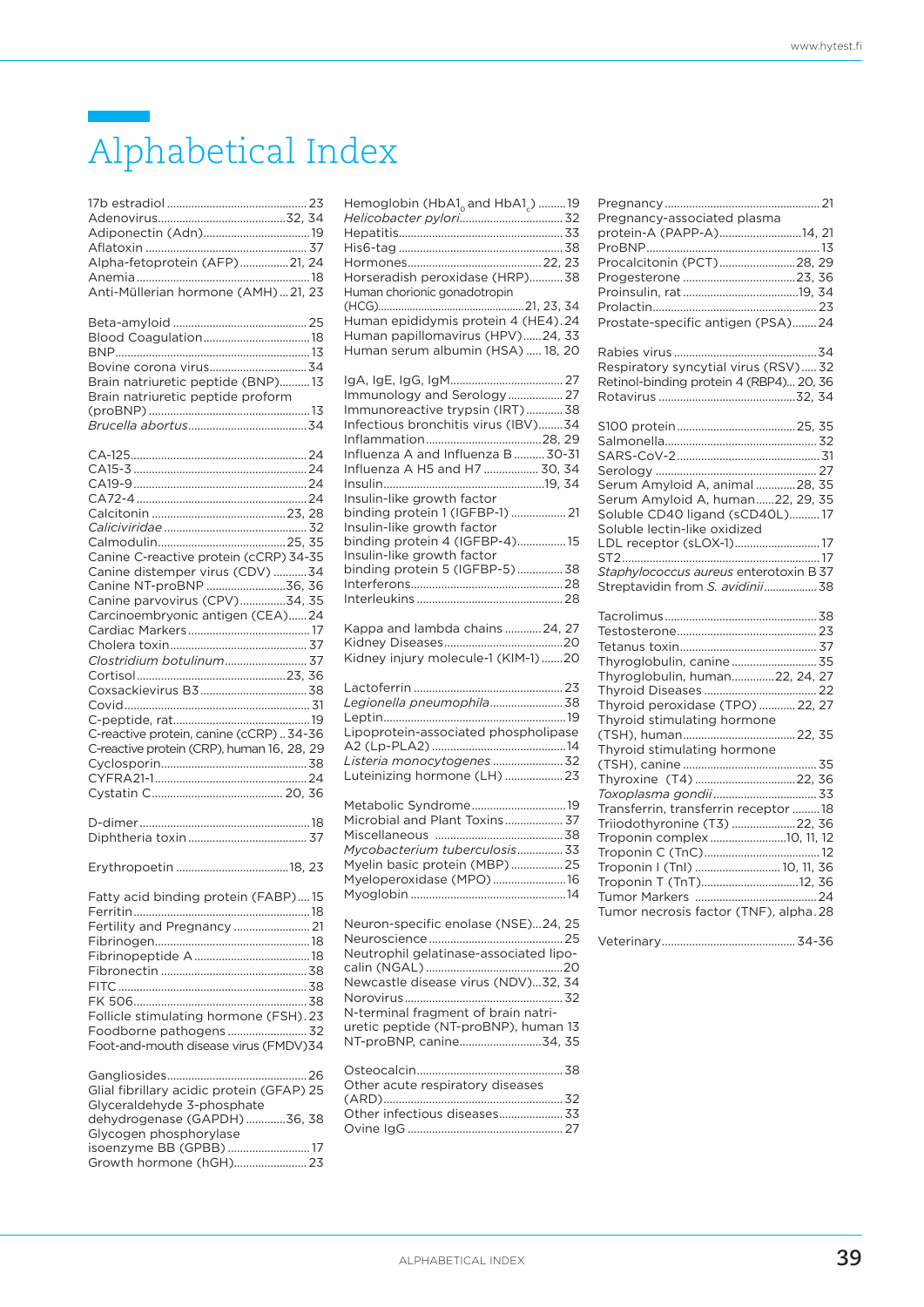### Articles

Selected articles published by HyTest R&D scientists. Continuous investment in scientific research forms a solid foundation for our product development.

#### **2021**

Katrukha IA and Katrukha AG. Myocardial Injury and the Release of Troponins I and T in the Blood of Patients, Clin Chem. Clin. Chem. 2021 Jan 8;67(1):124-130.

#### **2020**

Semenov AG. In-Depth Analysis of Molecular Heterogeneity of Circulating N-Terminal pro-BNP: Does Detailed Characterization of Analyte Structure Really Matter for Its Diagnostic Use? Clin Chem. 2020 Sep 1;66(9):1131-1133.

Konev AA, et al. CT-IGFBP-4 as a Novel Prognostic Biomarker in Acute Heart Failure. ESC Heart Fail. 2020 Apr;7(2):434-444.

### **2019**

Vylegzhanina AV, Kogan AE, Katrukha IA, Koshkina EV, Bereznikova AV, Filatov VL, Bloshchitsyna MN, Bogomolova AP, Katrukha AG. Full-Size and Partially Truncated Cardiac Troponin Complexes in the Blood of Patients with Acute Myocardial Infarction. Clin Chem. 2019 Jul;65(7):882-892.

Semenov AG and Katrukha AG. A View on the Interrelationship Between Obesity and Natriuretic Peptide Measurements: Can Dysregulation in pro–B-type Natriuretic Peptide Glycosylation Explain Decreased B-type Natriuretic Peptide Concentrations in Obese Heart Failure Patients? Clin Chem. 2019 Sep;65(9):1070-1072.

Feygina EE, Artemieva MM, Postnikov AB, Tamm NN, Bloshchitsyna MN, Medvedeva NA, Katrukha AG, Semenov AG. Detection of Neprilysin-Derived BNP Fragments in the Circulation: Possible Insights for Targeted Neprilysin Inhibition Therapy for Heart Failure. Clin Chem. 2019 Oct;65(10):1239-1247.

Feygina EE, Katrukha AG, Semenov AG. Neutral Endopeptidase (Neprilysin) in Therapy and Diagnostics: Yin and Yang. Biochemistry (Mosc). 2019 Nov;84(11):1346- 1358.

#### **2018**

Semenov AG and Feygina EE. Standardization of BNP and NT-proBNP Immunoassays in Light of the Diverse and Complex Nature of Circulating BNP-Related Peptides. Adv. Clin. Chem. 2018;85:1-30.

Katrukha IA, Kogan AE, Vylegzhanina AV, Kharitonov AV, Tamm NN, Filatov VL, Bereznikova AV, Koshkina EV, Katrukha AG. Full-Size Cardiac Troponin I and Its Proteolytic Fragments in Blood of Patients with Acute Myocardial Infarction: Antibody Selection for Assay Development. Clin Chem. 2018 Jul;64(7):1104-1112.

Konev AA, Serebryanaya DV, Koshkina EV, Rozov FN, Filatov VL, Kozlovsky SV, Kara AN, Katrukha AG, Postnikov AB. Glycosylated and non-glycosylated NT-IGFBP-4 in circulation of acute coronary syndrome patients. Clin Biochem. 2018 May;55:56-62.

### **2017**

Katrukha IA, Kogan AE, Vylegzhanina AV, Serebryakova MV, Koshkina EV, Bereznikova AV, Katrukha AG. Thrombin-Mediated Degradation of Human Cardiac Troponin T. Clin Chem. 2017 Jun;63(6):1094-1100.

Semenov AG, Tamm NN, Apple FS, Schulz KM, Love SA, Ler R, Feygina EE, Katrukha AG. Searching for a BNP standard: Glycosylated proBNP as a common calibrator enables improved comparability of commercial BNP immunoassays. Clin Biochem. 2017 Mar;50(4-5):181-185.

Vylegzhanina AV, Kogan AE, Katrukha IA, Antipova OV, Kara AN, Bereznikova AV, Koshkina EV, Katrukha AG. Anti-Cardiac Troponin Autoantibodies Are Specific to the Conformational Epitopes Formed by Cardiac Troponin I and Troponin T in the Ternary Troponin Complex. Clin Chem. 2017 Jan;63(1):343-350.

#### **2016**

Semenov AG, Katrukha AG. Analytical Issues with Natriuretic Peptides – has this been Overly Simplified? EJIFCC. 2016 Aug 1;27(3):189-207.

Semenov AG, Katrukha AG. Different Susceptibility of B-Type Natriuretic Peptide (BNP) and BNP Precursor (proBNP) to Cleavage by Neprilysin: The N-Terminal Part Does Matter. Clin Chem. 2016 Apr;62(4):617-622.

Kogan AE, Mukharyamova KS, Bereznikova AV, Filatov VL, Koshkina EV, Bloshchitsyna MN, Katrukha AG. Monoclonal antibodies with equal specificity to D-dimer and highmolecular-weight fibrin degradation products. Blood Coagul Fibrinolysis. 2016 Jul;27(5):542-550.

#### **2015**

Konev AA, Smolyanova TI, Kharitonov AV, Serebryanaya DV, Kozlovsky SV, Kara AN, Feygina EE, Katrukha AG, Postnikov AB. Characterization of endogenously circulating IGFBP-4 fragments-Novel biomarkers for cardiac risk assessment. Clin Biochem. 2015 Aug;48(12):774-780.

#### **2014**

Schulz O, Postnikov AB, Smolyanova TI, Katrukha AG, Schimke I, Jaffe AS. Clinical differences between total PAPP-A and measurements specific for the products of free PAPP-A activity in patients with stable cardiovascular disease. Clin Biochem. 2014 Feb;47(3):177-183.

#### **2013**

Vylegzhanina AV, Katrukha IA, Kogan AE, Bereznikova AV. Epitope specificity of anti-cardiac troponin I monoclonal antibody 8I-7. Clin Chem. 2013 Dec;59(12):1814-1816.

Kogan AE, Filatov VL, Kolosova OV, Katrukha IA, Mironova EV, Zhuravleva NS, Nagibin OA, Kara AN, Bereznikova AV, Katrukha AG. Oligomeric adiponectin forms and their complexes in the blood of healthy donors and patients with type 2 diabetes mellitus. J Immunoassay Immunochem. 2013;34(2):180-196.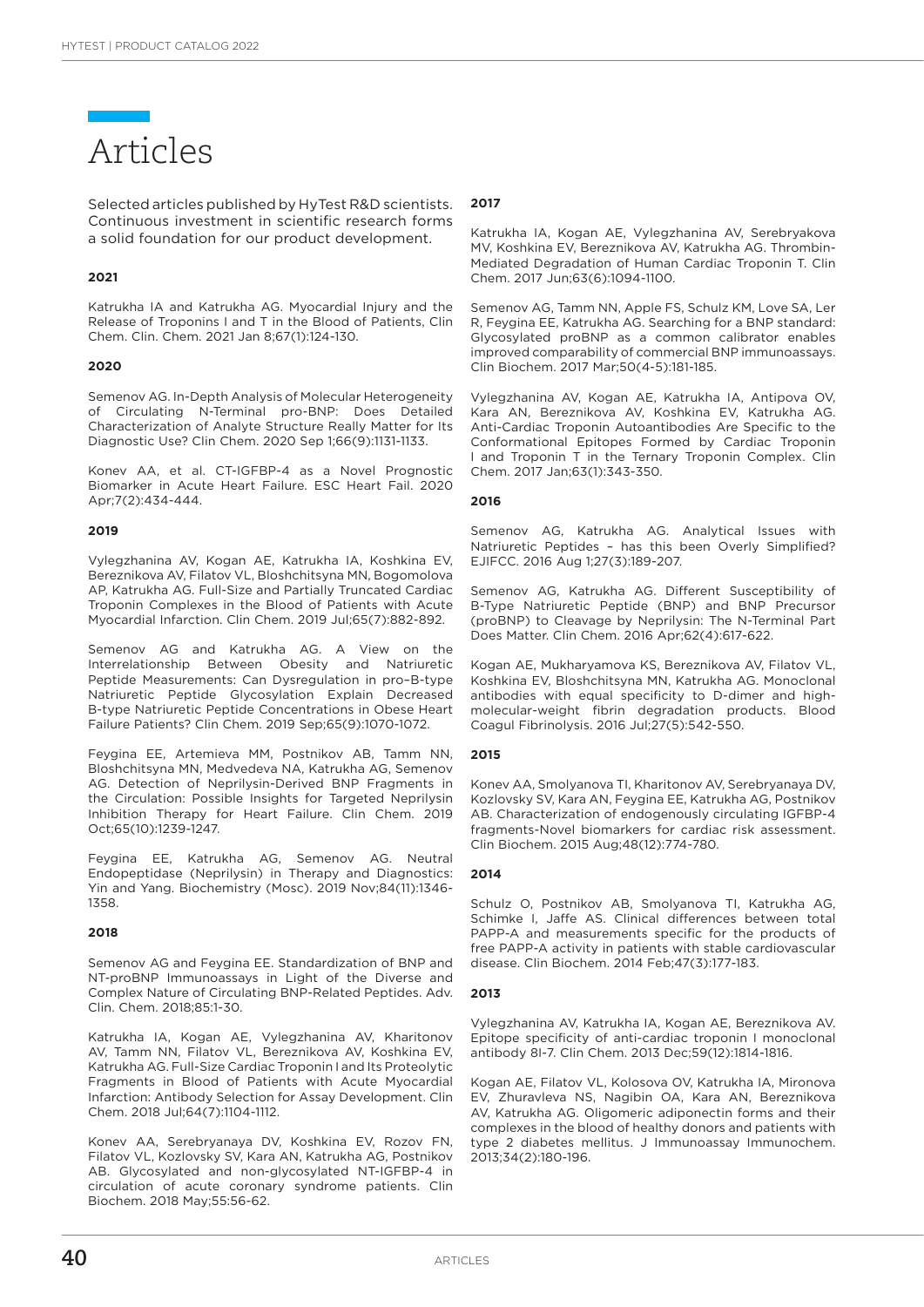#### **2012**

www.hytest.fi

Røsjø H, Tamm NN, Kravdal G, Seferian KR, Høiseth AD, Nygård S, Badr P, Røysland R, Omland T. Diagnostic utility of a single-epitope sandwich B-type natriuretic peptide assay in stable coronary artery disease: data from the Akershus Cardiac Examination (ACE) 1 Study. Clin Biochem. 2012 Nov;45(16-17):1269-1275.

Postnikov AB, Smolyanova TI, Kharitonov AV, Serebryanaya DV, Kozlovsky SV, Tryshina YA, Malanicev RV, Arutyunov AG, Murakami MM, Apple FS, Katrukha AG. N-terminal and C-terminal fragments of IGFBP-4 as novel biomarkers for short-term risk assessment of major adverse cardiac events in patients presenting with ischemia. Clin Biochem. 2012 May;45(7-8):519-524.

### **2011**

Semenov AG, Seferian KR. Biochemistry of the human B-type natriuretic peptide precursor and molecular aspects of its processing. Clin Chim Acta. 2011 May 12;412(11-12):850-860.

Semenov AG, Seferian KR, Tamm NN, Artem'eva MM, Postnikov AB, Bereznikova AV, Kara AN, Medvedeva NA, Katrukha AG. Human pro-B-type natriuretic peptide is processed in the circulation in a rat model. Clin Chem. 2011 Jun;57(6):883-890.

Tamm NN, Semenov AG, Seferian KR, Bereznikova AV, Murakami MM, Apple FS, Koshkina EV, Krasnoselsky MI, Katrukha AG. Measurement of B-type natriuretic peptide by two assays utilizing antibodies with different epitope specificity. Clin Biochem. 2011 Feb;44(2-3):257-259.

#### **2010**

Semenov AG, Tamm NN, Seferian KR, Postnikov AB, Karpova NS, Serebryanaya DV, Koshkina EV, Krasnoselsky MI, Katrukha AG. Processing of pro-B-type natriuretic peptide: furin and corin as candidate convertases. Clin Chem. 2010 Jul;56(7):1166-1176.

#### **2009**

Semenov AG, Postnikov AB, Tamm NN, Seferian KR, Karpova NS, Bloshchitsyna MN, Koshkina EV, Krasnoselsky MI, Serebryanaya DV, Katrukha AG. Processing of probrain natriuretic peptide is suppressed by O-glycosylation in the region close to the cleavage site. Clin Chem. 2009 Mar;55(3):489-498.

#### **2008**

Tamm NN, Seferian KR, Semenov AG, Mukharyamova KS, Koshkina EV, Krasnoselsky MI, Postnikov AB, Serebryanaya DV, Apple FS, Murakami MM, Katrukha AG. Novel immunoassay for quantification of brain natriuretic peptide and its precursor in human blood. Clin Chem. 2008 Sep;54(9):1511-1518.

Seferian KR, Tamm NN, Semenov AG, Tolstaya AA, Koshkina EV, Krasnoselsky MI, Postnikov AB, Serebryanaya DV, Apple FS, Murakami MM, Katrukha AG. Immunodetection of glycosylated NT-proBNP circulating in human blood. Clin Chem. 2008 May;54(5):866-873.

#### **2007**

Kogan AE, Filatov VL, Kara AN, Levina AA, Katrukha AG. Comparison of soluble and placental transferrin receptors as standards for the determination of soluble transferrin receptor in humans. Int J Lab Hematol. 2007 Oct;29(5):335- 340.

Seferian KR, Tamm NN, Semenov AG, Mukharyamova KS, Tolstaya AA, Koshkina EV, Kara AN, Krasnoselsky MI, Apple FS, Esakova TV, Filatov VL, Katrukha AG. The brain natriuretic peptide (BNP) precursor is the major immunoreactive form of BNP in patients with heart failure. Clin Chem. 2007 May;53(5):866-873.

#### **2005**

Kogan A, Filatov V, Gusev N, Bereznikova A, Kolosova O, Katrukha A. Immunological study of complex formation between soluble transferrin receptor and transferrin. Am J Hematol. 2005 Aug;79(4):281-287.

### **2003**

Katrukha AG. Antibody selection strategies in cardiac troponin assays. Cardiac Markers, 2nd edition, Edited by Alan HB. Wu. 2003, 173-185.

### **1999**

Katrukha A, Bereznikova A, Filatov V, Esakova T. Biochemical factors influencing measurement of cardiac troponin I in serum. Clin Chem Lab Med. 1999 Nov-Dec;37(11-12):1091-1095. Review.

Filatov VL, Katrukha AG, Bulargina TV, Gusev NB. Troponin: structure, properties, and mechanism of functioning. Biochemistry (Mosc). 1999 Sep;64(9):969-985. Review.

Katrukha A, Bereznikova A, Pettersson K. New approach to standardisation of human cardiac troponin I (cTnI). Scand J Clin Lab Invest Suppl. 1999;230:124-127.

#### **1998**

Katrukha AG, Bereznikova AV, Filatov VL, Esakova TV, Kolosova OV, Pettersson K, Lövgren T, Bulargina TV, Trifonov IR, Gratsiansky NA, Pulkki K, Voipio-Pulkki LM, Gusev NB. Degradation of cardiac troponin I: implication for reliable immunodetection. Clin Chem. 1998 Dec;44(12):2433-2440.

Filatov VL, Katrukha AG, Bereznikova AV, Esakova TV, Bulargina TV, Kolosova OV, Severin ES, Gusev NB. Epitope mapping of anti-troponin I monoclonal antibodies. Biochem Mol Biol Int. 1998 Sep;45(6):1179-1187.

#### **1997**

Katrukha AG, Bereznikova AV, Esakova TV, Pettersson K, Lövgren T, Severina ME, Pulkki K, Vuopio-Pulkki LM, Gusev NB. Troponin I is released in bloodstream of patients with acute myocardial infarction not in free form but as complex. Clin Chem. 1997 Aug;43(8 Pt 1):1379-1385.

### **1995**

Katrukha AG, Bereznikova AV, Esakova TV, Filatov VL, Bulargina TV, Gusev NB. A new method of human cardiac troponin I and troponin T purification. Biochem Mol Biol Int. 1995 May;36(1):195-202.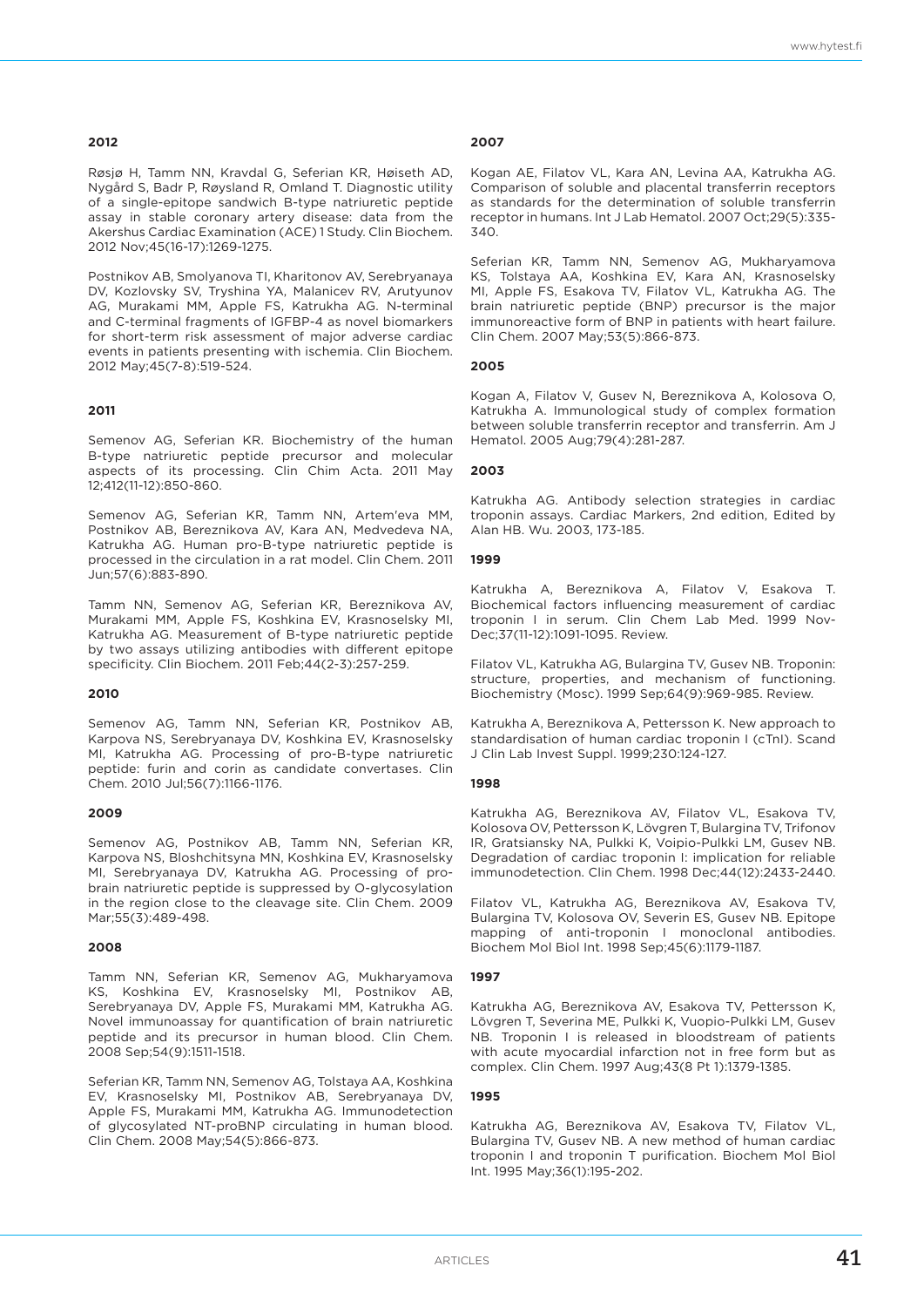## General Terms of Delivery

### 1. Scope of Application; Definitions

1.1 These General Terms and Conditions shall apply to the sale and purchase of all products delivered by Hytest Ltd, Joukahaisenkatu 6, 20520 Turku Finland, Business Identity Number 0956538-2 ("Hytest") to its clients ("Client"), unless otherwise agreed in writing.

1.2 These General Terms and Conditions shall enter into force on 01 January 2021 and shall be valid until further notice.

### 2. Ordering, Terms of Delivery and Inspection

2.1 Client shall submit orders by electronic online service, electronic mail, telefax or any other manner to the agreed point of contact. Order means a document or other similar request (in whatever mutually agreed technical form), issued by Client where Client requests Hytest to provide its products. A contract shall be deemed concluded once 1) Hytest has confirmed or otherwise accepted the order issued by the Client or 2) upon the delivery of the products subject to Client's order ("Contract"). Client shall not reschedule or cancel submitted orders.

2.2 The products, as well as prices, specifications, quantities, delivery times and other relevant issues related to the products shall be defined in each Contract. The product shall fulfil the requirements and characteristics set forth in the Contract and comply with the applicable law and regulations issued by authorities.

2.3 Hytest may at its discretion require an advance payment from Client from time to time. Hytest may withhold delivery of the ordered product, if Client is in delay with any payment.

2.4 Unless otherwise agreed in writing, the terms of delivery for the products shall be FCA, Turku (Incoterms 2020). All shipments shall be via Federal Express or other similar courier, arranged by Hytest, all charges paid by Client.

2.5 Time of delivery is indicated in the Contract as accurately as possible. However, delivery times are estimates only. Hytest shall promptly inform Client in writing of any expected delay of the delivery, the reasons and effects thereof as well as the estimated new delivery time if possible. Hytest shall not be liable for any loss or damage incurred by Client due to Hytest's failure to meet the delivery times.

2.6 Client shall perform an inspection and quality control of each shipment without delay and latest within fourteen (14) days from the date of the delivery. Client shall without delay inform Hytest in writing of all defects, errors and deficiencies ("Defects") detected in the delivery and shall identify such Defects in sufficient detail.

2.7 Defects, which do not substantially interfere with the use of the product, shall not prevent the acceptance of the delivery.

2.8 The delivery shall be deemed to be accepted, (a) when Hytest has demonstrated that it has corrected all Defects reported by Client in writing which prevented earlier acceptance; or (b) if Client has not presented a written complaint regarding a Defect which prevents acceptance. The criteria mentioned above in this section 2.6 shall not be applied in the acceptance of partial delivery to the extent a Defect in a partial delivery could not have reasonably been noticed prior to the acceptance testing of a later delivered partial delivery.

2.9 Where any valid claim with respect to any of the Contract products based on any Defect in the quality or condition of the Contract products or their failure to meet specification is notified to Hytest in accordance with these General Terms and Conditions, Hytest shall be entitled to replace the defective Contract products (or the part in question) free of charge or at Hytest's sole discretion, refund to the Client the price of the defective Contract products, but the Supplier shall have no further liability to the Client.

2.10 This section 2 states the entire liability and obligations of Hytest and the sole and exclusive remedy of Client with respect to any alleged or actual Defect in the delivery.

### 3. Title, Risk of Loss and Intellectual Property Rights

3.1 The title to the acquired product shall pass to Client upon payment of the purchase price in full to Hytest's designated bank account.

3.2 All risk of loss or damage to the product shall pass to Client in accordance with the terms of delivery specified in section 2.4.

3.3 Hytest (or its licensors) shall own all rights in and to the products, including any copyright, patent, trademark, design right, trade secret and any other intellectual property rights whether or not capable of registration. For the sake of safeguarding the product safety of the products, Client shall not modify, alter, translate, reverse engineer, decompile, disassemble or attempt to discover the scientific structure of the products, or use the product in an application or environment for which it was not intended or not contemplated to, unless otherwise authorized by Hytest in writing.

### 4. Prices; Terms of Payment

4.1 If the price of a product has not been agreed in the Contract, Hytest's price list effective at the date of order shall apply. The prices are in Euros, unless otherwise agreed by the parties in writing.

4.2 The prices specified in the accepted order are net prices. Value added tax, any taxes, duty of any kind, export/import costs and other levies or delivery costs are not included in the prices and shall be charged separately. If the amount of value added tax or other public charges determined by the authorities or their collection basis change due to changes in regulations or taxation practice, the prices of the products shall be revised correspondingly.

4.3 Hytest shall invoice for the products upon delivery. The terms of payment are thirty (30) days net from the date the invoice was sent. Interest on delayed payments shall be charged at sixteen (16) per cent per annum. Each invoice will be deemed accepted within seven (7) days after the invoice date, unless Client has advised Hytest in writing by such date of any errors in respect of the relevant invoice.

### 5. Substituting Products

5.1 Hytest may without the consent of Client replace the product specified in the Contract by other product. Such substituting product shall meet the functional features, specifications and other requirements of the original product set forth in the Contract.

### 6. Infringement of Intellectual Property **Rights**

6.1 Hytest shall, at its own expense defend the Client against proceedings presented against the Client that a product infringes third party intellectual property rights in the agreed country of delivery or use provided that the Client promptly notifies Hytest in writing of such presented claims and permits Hytest to defend or settle the claims on behalf to the Client and gives to Hytest, at the request of Hytest, all necessary information and assistance available and the necessary authorisations. Hytest shall pay all damages finally awarded in a trial or agreed to be paid to a third party if the Client has acted in accordance with the foregoing.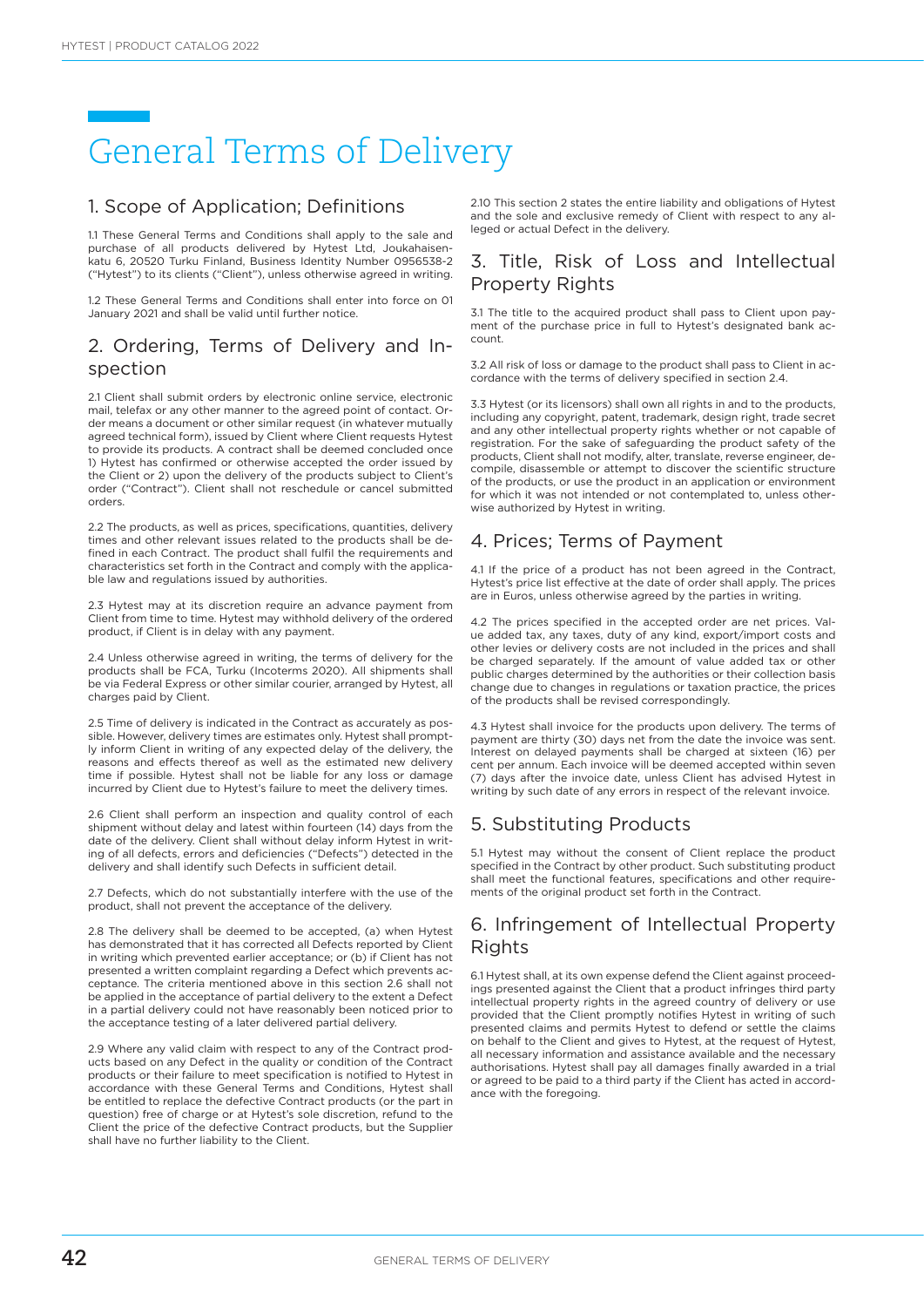6.2 Hytest shall, however, not be liable if the claim (a) is asserted by a company, which exercises control over Client or which is controlled by Client in the way control is defined in the Accounting Act; (b) results from alteration of the product by Client or from compliance with Client's instructions; (c) results from the use of the product in combination with any product not supplied by Hytest or (d) could have been avoided by the use of a released and equivalent product offered for use by Hytest without separate charge.

6.3 Hytest disclaims any representations or warranties on the use of Contract product in conjunction with any application or product of the Client, nor accepts any liability where such use of the Contract product or performance of the application infringes, may infringe or is alleged to infringe patents or other intellectual property rights of any third parties. Purchase of the Contract product does not include any license to perform any application of the Client or any third party in any country.

6.4 This section 6 states the entire liability and obligations of Hytest and the sole and exclusive remedy of Client and its customers with respect to any alleged or actual infringement of intellectual property  $right(s)$ 

### 7. Confidentiality

7.1 Each party shall keep in confidence all material and information received from the other party and marked as confidential or which should be understood to be confidential, and may not use such material or information for any other purposes than those set forth in the agreement. The confidentiality obligation shall, however, not be applied to material and information, (a) which is generally available or otherwise public; (b) which the party has received from a third party without any obligation of confidentiality; (c) which was in the possession of the receiving party prior to receipt of the same from the other party without any obligation of confidentiality related thereto; or (d) which a party has independently developed without using material or information received from the other party.

7.2 Each party shall promptly cease using confidential material and information received from the other party and, unless the parties separately agree on destruction of such material, return the material in question (including all copies thereof), when the agreement has terminated or when the party no longer needs the material or information in question for the purpose stated in the agreement. Each party shall, however, be entitled to retain the copies required by law or regulations.

7.3 The rights and responsibilities under this section 7 shall survive the termination or cancellation of the agreement.

### 8. Force Majeure

8.1 Neither party shall be liable for delays and damages caused by an impediment beyond his control, which he could not have reasonably taken into account at the time of the conclusion of the agreement, and whose consequences he could not reasonably have avoided or overcome. Strike, lockout, boycott and other industrial action shall constitute a force majeure event also when the party concerned is the target or a party to such an action.

8.2 A force majeure event suffered by a subcontractor of a party shall also discharge such party from liability, if subcontracting from other source cannot be made without unreasonable costs or significant loss of time.

8.3 Either party shall without delay inform the other party of a force majeure event in writing. The party shall correspondingly inform the other party of the termination of the force majeure event.

### 9. Product Liability

9.1 Client shall use the product literature and the technical and scientific documentation which Hytest delivers to Client. Hytest shall indemnify and hold Client harmless against damages finally awarded in actions against Client and instituted by third parties under the applicable product liability legislation in force designated country to the extent such awarded damages concern liability for defective products or negligence of Hytest in respect of damage to private property other than product or death or personal injury and which awarded damages have arisen from a defect subsisting in a product at the time of its delivery to Client.

9.2 This section 9 states the entire liability and obligations of Hytest and the sole and exclusive remedy of Client and its customers for any product liability claims.

### 10. Disclaimer of Warranties

10.1 To the fullest extent permitted by applicable law, Hytest disclaims all promises, representations and warranties with respect to Contract product, including without limitation implied warranties of merchantability, satisfactory quality and fitness for a particular purpose, even if Hytest has been advised of the possibility of such damages.

### 11. Damages; Limitations of Liability

11.1 Hytest's liability based on the delivery of the products subject to these terms and conditions for direct expenses and damages caused by breach of Contract shall not exceed fifteen (15) per cent of the price of the products which are the subject matter of the claim.

11.2 Neither Party shall be liable to the other Party for any indirect, incidental, special, punitive or consequential loss or damage, including but not limited to loss of profits or revenue, loss of use, loss of customership, loss of goodwill, cost of capital or investment, damage caused due to decrease or interruption in production or turnover whether arising under these terms and conditions, tort, or any other theory of liability, or otherwise.

11.3 The limitations of liability shall not apply to damages caused by wilful conduct or gross negligence or breach of confidentiality provisions in section 7.

### 12. Applicable Law; Settlement of Disputes

12.1 This agreement shall be governed by the laws of Finland. The United Nations Convention on Contracts for the International Sale of Goods done at Vienna April 11, 1980 is excluded.

12.2 In the event of any controversy, claim, or dispute arising out of or relation to any provisions of these general terms, the parties shall try to settle those conflicts amicably between themselves within ninety (90) days of either party's request for amicable settlement negotiations. Should the parties fail to reach a settlement, the matter in dispute shall be finally and exclusively settled by arbitration under the Rules of the Arbitration board of the Finnish Central Chamber of Commerce. The Arbitral tribunal shall be composed of a sole arbitrator and the place of arbitration shall be Turku, Finland. The language to be used in arbitral proceedings shall be English.

12.3 The parties have nevertheless right to claim for outstanding receivables under these terms and conditions at the district court of Hytest's domicile.

HyTest Ltd 01/2021